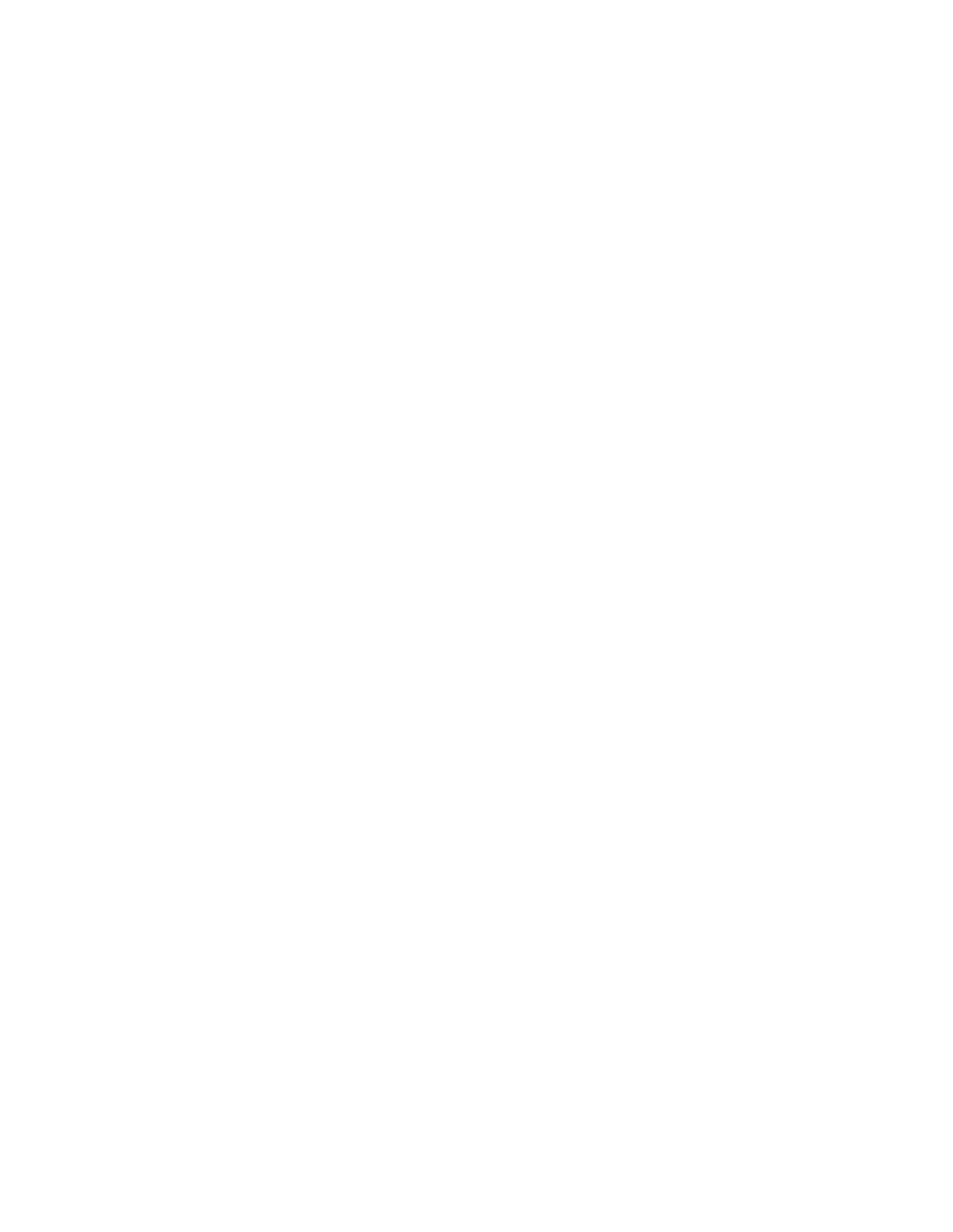# **Contents**

| SUMMARY OF PAST FISH AND WILDLIFE POPULATION ISSUES IN THE                                                                      |  |
|---------------------------------------------------------------------------------------------------------------------------------|--|
|                                                                                                                                 |  |
|                                                                                                                                 |  |
|                                                                                                                                 |  |
|                                                                                                                                 |  |
|                                                                                                                                 |  |
| SUGGESTED PRIORITIES FOR PROTECTION OR RESTORATION ACTIVITIES 15                                                                |  |
|                                                                                                                                 |  |
| RECENT AND ONGOING PLANNING AND RESTORATION EFFORTS  18                                                                         |  |
| LARGE-SCALE FISH AND WILDLIFE HABITAT PLANNING EFFORTS<br>SIGNIFICANT SINGLE-SITE PROJECTS COMPLETED, UNDER WAY, OR PLANNED  22 |  |
|                                                                                                                                 |  |
|                                                                                                                                 |  |
|                                                                                                                                 |  |
|                                                                                                                                 |  |
|                                                                                                                                 |  |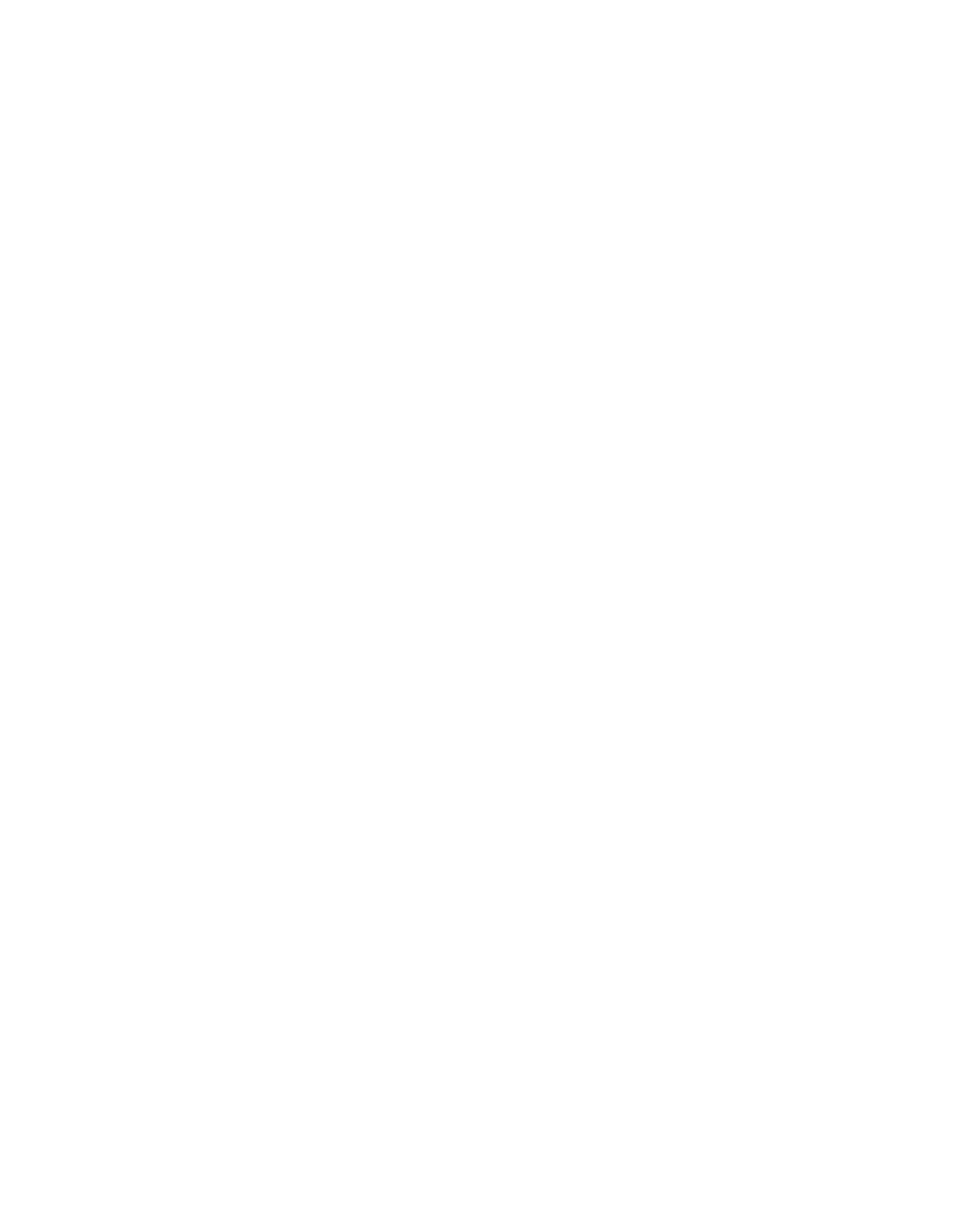This restoration plan summarizes years of work that have contributed to the imminent restoration of two beneficial use impairments (BUIs) in the Saginaw Bay and River Area of Concern (AOC). These BUIs relate to physical habitat degradation and related population reductions of key fish and wildlife species.

This plan also discusses and updates restoration targets that were initially set by the Partnership for the Saginaw Bay Watershed in 2000. The restoration targets set in 2000 include indicators for coastal wetlands and marshes and for key fish and wildlife species. Analysis of data related to the targets and previously completed restoration work indicate that substantial progress has been made in preserving and protecting remaining coastal wetlands and positively impacting dependent fish and wildlife species. Nevertheless, this project has resulted in the conclusion that only the coastal wetlands and marshes target remains an appropriate target for gauging AOC restoration.

Fish and wildlife *species-specific* targets are no longer a suitable proxy for AOC restoration due to the impact of invasive species and food web disruptions that have negatively affected the target species and are occurring throughout the Lake Huron system. Thus, while the species-specific targets will remain important indicators of ecosystem health, they are not assessed here for AOC delisting purposes.

The fish and wildlife targets that are not used for delisting purposes and other key priorities that should be addressed to continue restoration and preservation of the Saginaw River and Bay watershed beyond delisting are included in the Appendix to this report.

The report also includes a work plan that details activities that must be completed before formal delisting of these BUIs can commence. The work plan includes specific projects and general recommendations for completing the work.

While reading this document it is important to consider that the restoration targets discussed are the *minimum* needed to remove the impaired status of the beneficial use. In order to ensure that the AOC does not backslide to "impaired status," continued efforts to improve fish and wildlife habitat are **essential**. Such efforts include continuing to acquire and restore wetlands, create fish passage at dams, and address land use–related impacts on the watershed. Ongoing, long-term monitoring of the quantity and quality of protected wetlands will be extremely important to ensure the success of restoration and protection efforts.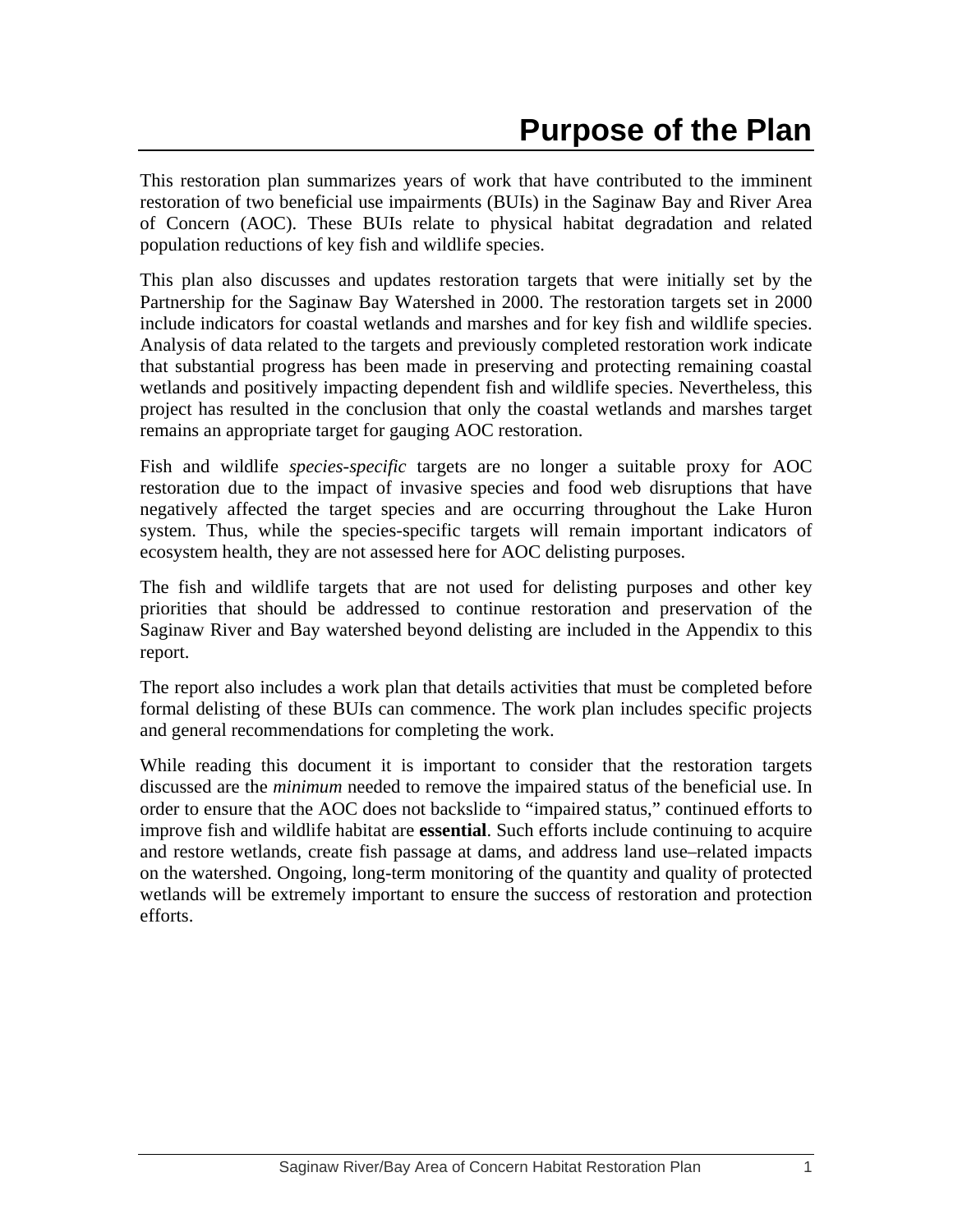Saginaw River/Bay was designated as a Great Lakes Area of Concern (AOC) in 1987. It is one of 14 AOCs in Michigan identified as "toxic hot spots" in need of comprehensive remediation and restoration to improve water quality in the Great Lakes. The physical boundary of the Saginaw River/Bay AOC is defined as extending from the head of the Saginaw River, at the confluence of the Shiawassee and Tittabawassee Rivers upstream of the city of Saginaw, to its mouth, including all of Saginaw Bay out to its interface with Lake Huron, at an imaginary line drawn between Au Sable Point and Point Aux Barques (see Exhibit 1).





SOURCE: USEPA GLNPO. Data modified from the Michigan Department of Natural Resources, 1988; the Michigan Center for Geographic Information, Department of Information Technology, 2004; and ESRI, 2005.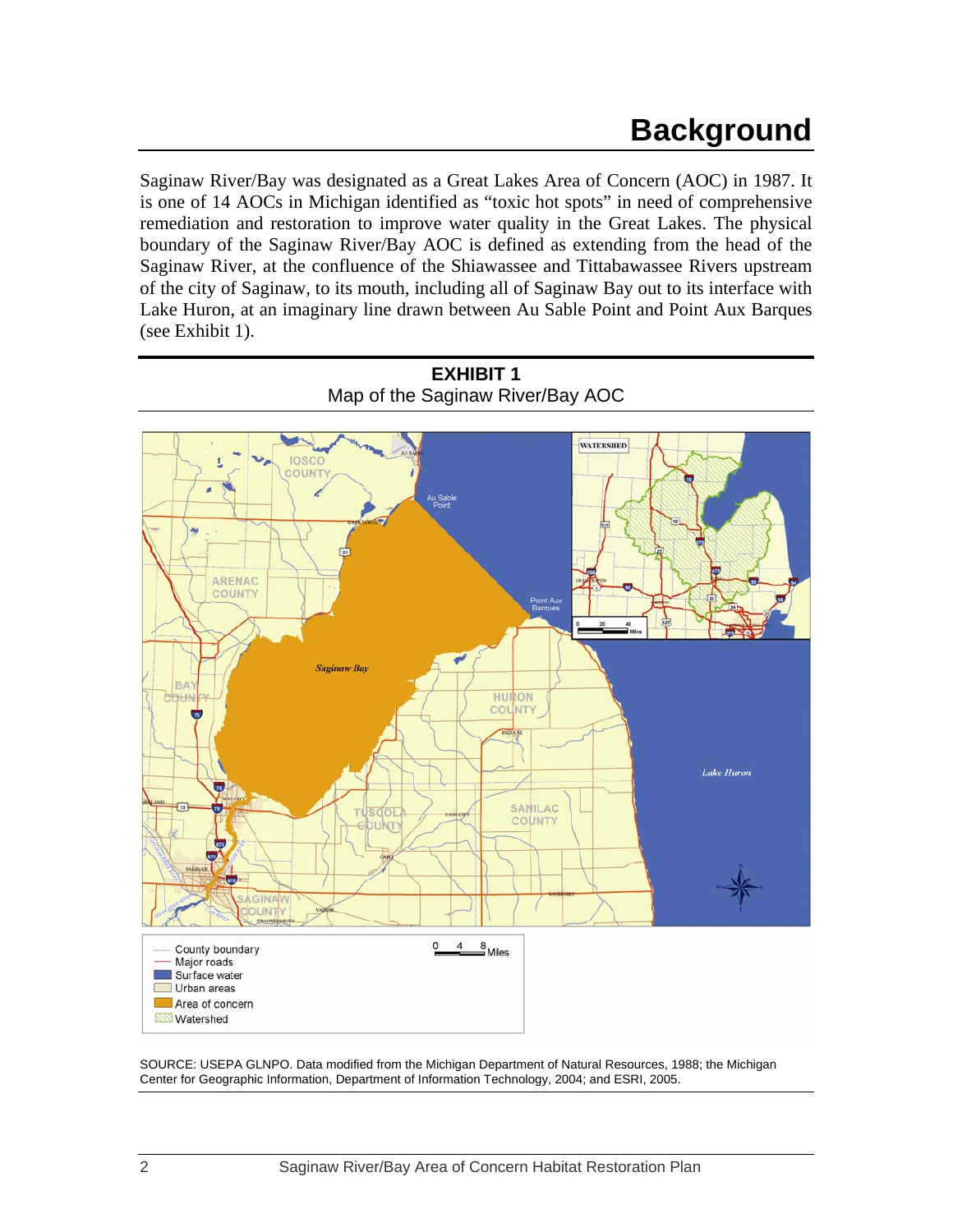Twelve beneficial use impairments  $(BUIs)^1$  were identified in the Saginaw River/Bay AOC, including "Degradation or Loss of Fish and Wildlife Habitat" (Habitat) and "Degradation or Loss of Fish and Wildlife Populations" (Populations). At the time the AOCs were designated, no quantitative criteria for listing or delisting particular BUIs existed. BUIs were often identified based on largely qualitative or anecdotal information. This is particularly true for both the Habitat and Populations BUIs.

In 2005, the Michigan Department of Environmental Quality (MDEQ) developed *Guidance for Delisting Michigan's Great Lakes Areas of Concern* (*Guidance*). The *Guidance* document includes restoration criteria for the 14 BUIs identified under the Great Lakes Water Quality Agreement. For 12 of the BUIs, the *Guidance* includes measurable targets for demonstrating restoration success across Michigan's AOCs However, for the Habitat and Populations BUIs, it was not practical to have statewide targets for restoration because of the local nature of these impairments.

The restoration criteria in the statewide *Guidance* for these BUIs are the guidelines for local Public Advisory Councils (PACs) to set locally derived restoration targets and plans for fish and wildlife habitat and populations. Local PACs, with the assistance of a technical committee, are responsible for deciding the type and location of necessary restoration activities within the AOC. The statewide *Guidance* outlines the six components required in the restoration plans (see page 4).

The Partnership for the Saginaw Bay Watershed was formed in 1995. It is a local watershed group comprising citizens, government representatives, and members of the environmental community. The Partnership serves as the PAC for the Saginaw River/Bay AOC and has taken the lead on developing this fish and wildlife plan in partnership with a technical committee made up of members from the following organizations:

- The Conservation Fund (TCF)
- Ducks Unlimited (DU)

 $\overline{a}$ 

- Michigan Department of Environmental Quality (MDEQ)
- Michigan Department of Natural Resources (MDNR) Fisheries Division
- Michigan Department of Natural Resources(MDNR) Wildlife Division
- The Saginaw Basin Land Conservancy (SBLC)

## **FISH AND WILDLIFE PLAN FOR DELISTING**

The statewide *Guidance* requires the development and implementation of local restoration plans for addressing Fish and Wildlife (F&W) impairments. The F&W plan developed for each AOC with these impairments must be part of the Remedial Action Plan (RAP) for the AOC, and contain at least the following components (taken from the *Guidance*, p. 45):

<sup>&</sup>lt;sup>1</sup> For the full list of BUIs and current status, please reference the U.S. Environmental Protection Agency's information page on the Saginaw River/Bay AOC, available at *http://epa.gov/glnpo/aoc/sagrivr.html# Beneficial\_.*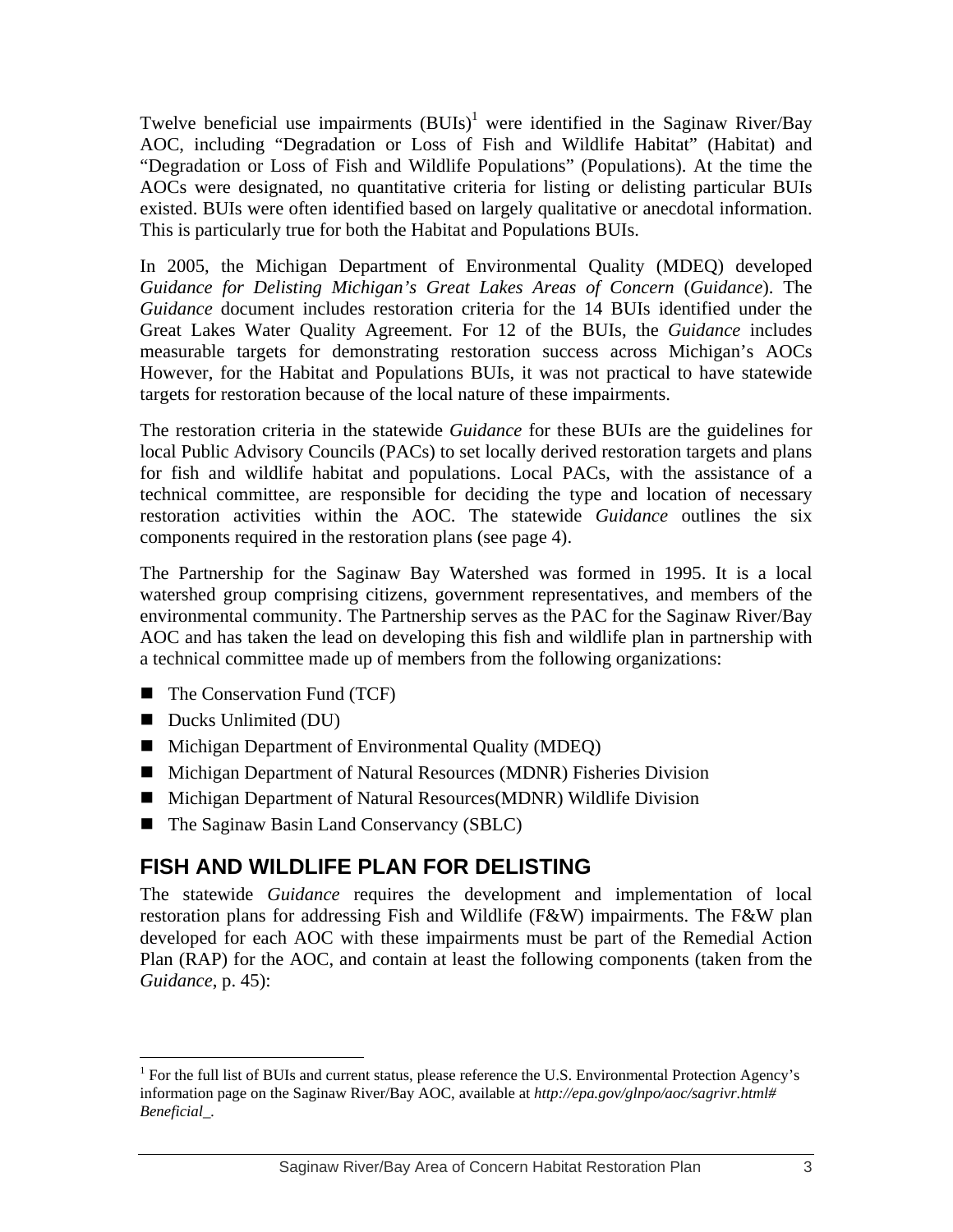- 1. A short narrative on historical fish and wildlife habitat or population issues in the AOC, including how habitat or populations have been impaired by water quality.
- 2. Description of the impairment(s) and location for each aquatic habitat or population site, or for multiple sites where determined appropriate at the local level to address all habitat or population issues identified in the RAP and RAP Updates.
- 3. A locally derived restoration target for each impacted habitat or population site. Sources of information for targets may include data from social science surveys, if appropriate. Habitat restoration targets may be based on restoration of fish and wildlife populations, if appropriate.
- 4. A list of all other ongoing habitat or population planning processes in the AOC, and a description of their relationship to the restoration projects proposed in the plan.
- 5. A scope of work for restoring each impacted aquatic habitat or population site. The scope of work should describe **specific habitat or population restoration action(s) to be completed**, including:
	- a. Timetable
	- b. Funding
	- c. Responsible entities
	- d. Indicators and monitoring
	- e. Evaluation process based on indicators
	- f. Public involvement
- 6. A component for reporting on habitat or population restoration implementation action(s) to the MDEQ.

Delisting of the habitat and populations BUIs will be based on achievement of full implementation of actions in the steps above. Habitat values and populations need not be fully restored prior to delisting, as some may take many years to recover after actions are complete. In addition, actions already implemented in AOCs are also reported and evaluated in this document.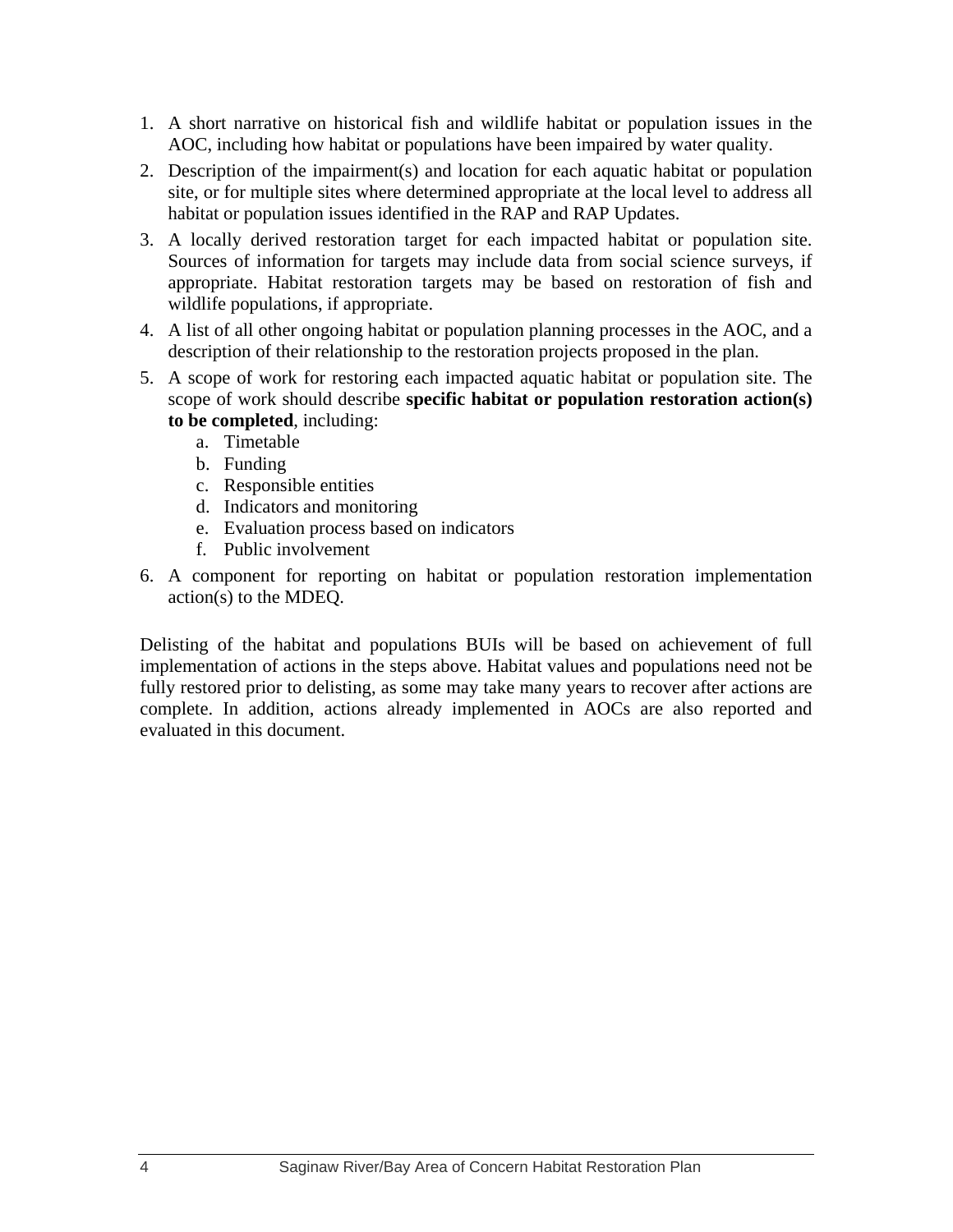# **Summary of Past Fish and Wildlife Population Issues in the Saginaw AOC**

When the Saginaw River/Bay was designated as an Area of Concern (AOC) in 1987, "Degradation or Loss of Fish and Wildlife Habitat" (Habitat) and "Degradation or Loss of Fish and Wildlife Populations" (Populations) were identified as two of the 12 beneficial use impairments (BUIs) in the AOC. These two BUIs were listed for the following reasons:

- Decline and impairment of fish and wildlife populations, particularly fish-eating birds, from high levels of toxic contaminants in the water and sediments of the river and bay
- Decline in populations of key recreational and commercial fisheries due to low dissolved oxygen from nutrient enrichment in the Saginaw Bay
- Loss and degradation of coastal wetlands from land use change
- Loss and degradation of fish spawning areas in the bay and tributaries from sedimentation and decreased access to spawning areas when tributaries were dammed

These were the primary issues that resulted in the AOC designation, and were subsequently addressed in the original 1988 Remedial Action Plan (RAP), as well as RAP updates in 1995 and 2001.

The 1988 RAP focused primarily on fish and wildlife issues related to toxic contamination and nutrient enrichment. While the vital importance of the Saginaw Bay wetland complex to fish and wildlife was discussed, none of the 101 recommendations in the original RAP were directly related to habitat preservation or restoration. By the time the 1995 RAP update was written, however, preservation and restoration of coastal wetlands and the need for restoration of critical fish spawning areas were both identified as key components of increasing and improving fish and wildlife populations in the AOC.

Great Lakes–wide factors affecting fish and wildlife populations, such as invasive species, over-fishing, and subsequent changes in the predator-prey balance of the fish community, are not part of the basis for the BUIs because their impacts are not localized within the AOC boundary.

# **TOXIC CONTAMINANTS AND NUTRIENT ENRICHMENT**

At the time Saginaw River/Bay was designated an AOC, high levels of toxins in the water column and sediments were impacting fish and wildlife through bioaccumulation in the food chain. The effects were high tissue concentrations of contaminants and deformities and/or reproductive problems in migrating and local species of wildlife in the Saginaw Bay watershed. This issue was a primary focus of the original 1988 RAP for the Saginaw River/Bay AOC, and many of the document's 101 recommendations were aimed at addressing sediment contaminant remediation. The effects of both toxic contamination and nutrient enrichment on fish and wildlife in the AOC are addressed through two other BUIs—"Restrictions on Fish and Wildlife Consumption" and "Bird and Animal Deformities or Reproductive Problems." Thus, they will not be a focus of the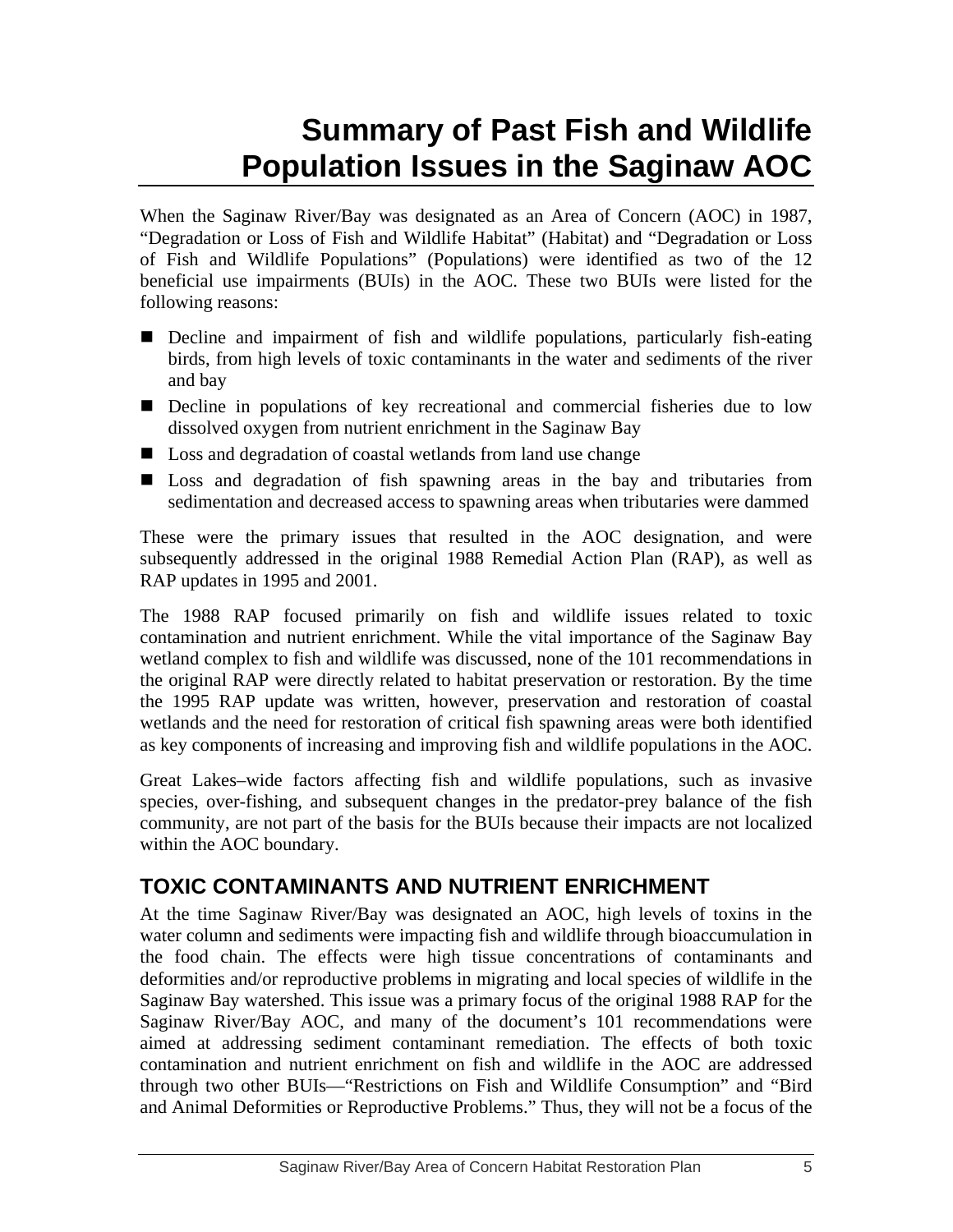restoration plan for fish and wildlife habitat and populations for the Saginaw River/Bay AOC.

Similarly, nutrient enrichment of the Saginaw River and Bay from wastewater treatment plant discharge and runoff from the substantial agriculture surrounding the river and bay historically resulted in abundant algae growth in the bay and subsequent low levels of dissolved oxygen with algae die-off. Fisheries were impacted by nutrient enrichment because the traditional sport fish species could not survive in the low dissolved oxygen levels in the water. This, too, was a significant focus of the original RAP and 1995 RAP Update for the AOC, and significant progress has been made on this front since the Saginaw River and Bay were designated as an AOC. Communities in the watershed continue to upgrade wastewater treatment plants, and watershed plans and best management practices have helped to reduce some of the runoff from agricultural and suburban areas within the watershed (MDNR 1995), though there remains considerable work to do on this issue. Nutrient enrichment is addressed through a separate BUI, "Eutrophication or Undesirable Algae," and is not the focus of this restoration plan.

## **LOSS OR DEGRADATION OF COASTAL WETLANDS**

Prior to European settlement Saginaw Bay contained one of the most extensive wetland and wet prairie complexes in the Great Lakes. The Saginaw Bay watershed was estimated to be covered with roughly 700,000 acres of wetlands, with nearly 37,000 acres of emergent vegetation around Saginaw Bay. Changes in land use, as agriculture and urban development have increased, have resulted in significant losses of wetlands along the Saginaw River and Bay in the last 150 years (PSC 2000, PSC 2002).

The original 1988 RAP for the Saginaw River/Bay identified the importance of the expansive coastal wetlands in the Saginaw Bay to fisheries and migrating waterfowl, as well as to other aquatic species. The document noted that during spring and fall migration, groups of more than 250,000 ducks were counted in the bay. While there were still significant coastal wetlands within the AOC at that time, conversion to agriculture and increasing urbanization had already reduced much of this important habitat (MDNR 1988). The RAP identified the importance of protecting and restoring coastal wetlands as a measure of improving the fish and wildlife populations in the AOC. While none of the original 101 recommendations in the RAP were targeted specifically toward habitat preservation and restoration, several of the recommendations were aimed at restoring or improving hydrologic conditions and reducing nonpoint source impacts on fish and wildlife in the bay, both of which can be accomplished through restoration of historic wetlands and lakeplain prairie.

Specific recommendations for habitat conservation or restoration were not included in the RAP until subsequent updates in 1995 and 2001. In those documents, loss and degradation of habitat was identified as a significant issue in the AOC. In particular, the updated RAPs focused on the impacts to critical nursery and spawning areas of historically important fish species in Saginaw Bay, including walleye, yellow perch, lake herring, and lake trout. Waterfowl identified as most significant included mallards, teal, and Canada geese (MDNR 1995, PSC 2002).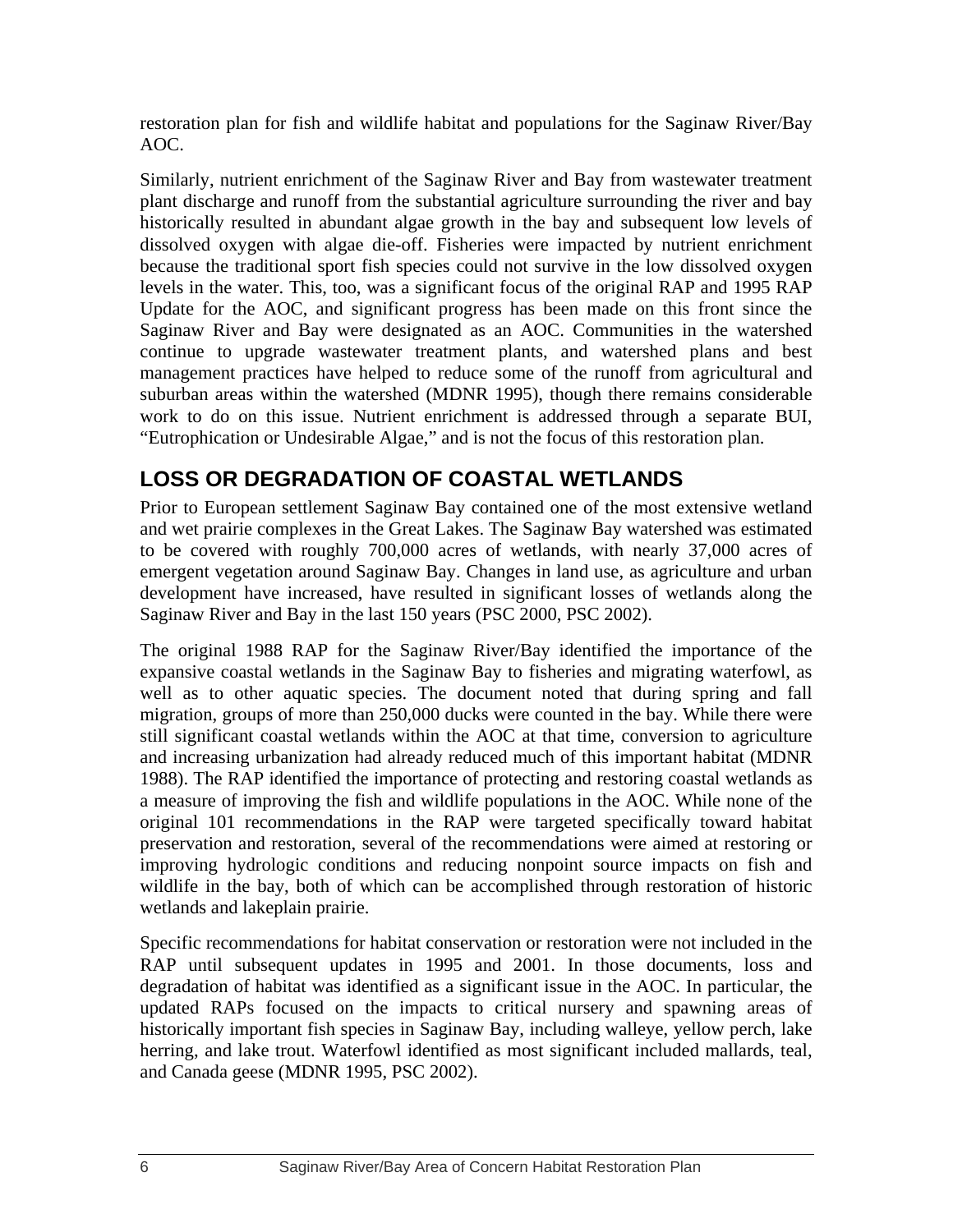In the 1995 RAP Update, the Habitat Technical Advisory Committee identified four major categories of habitat issues that needed to be addressed in the AOC: (1) land use, (2) coastal shoreline, (3) habitat fragmentation, and (4) threatened and endangered species. While no specific habitat density targets or specific geographic areas were identified for habitat restoration within the AOC, the update emphasized the importance of coastal wetland areas, and areas with threatened or endangered species (MDNR 1995).

Several reports that followed the 1995 RAP Update began to focus on and prioritize specific areas and types of coastal wetland habitat in the Saginaw River and Bay for protection and restoration. In 2000, the Wildlife Stewardship Task Group of the Saginaw Watershed Initiative Network developed a Saginaw Bay Watershed Wildlife Habitat Conservation Framework, which identified habitat lakeward/riverward of the 585-foot contour<sup>2</sup> as the highest priority for habitat conservation and restoration in the watershed. The majority of this land is near the Saginaw Bay shoreline and inland at Fish Point, Quanicassee, and Wigwam Bay, and upstream in the Saginaw River, particularly at Crow Island and Shiawassee Flats (Nelson 2000).

Also in 2000, the Partnership for the Saginaw Bay Watershed (Partnership) contracted with Public Sector Consultants (PSC) to conduct a study, *Measures of Success: Addressing Environmental Impairments in the Saginaw River and Saginaw Bay* (PSC 2000), which described progress that had been made in addressing BUIs in the AOC since 1988 and identified specific targets for restoring the original 12 BUIs, including "Degradation or Loss of Fish and Wildlife Habitat," and "Degradation or Loss of Fish and Wildlife Populations."

The Partnership again worked with PSC to incorporate the targeted restored conditions developed in the 2000 *Measures* report into a 2001 RAP update for the AOC entitled *Targeting Environmental Restoration in the Saginaw River/Bay Area of Concern: 2001 Remedial Action Plan Update* (PSC 2002). In both of these documents, coastal wetlands were identified as a priority for preserving and restoring lost habitat for fish and wildlife within the AOC. The primary goal identified for habitat protection and enhancement was to protect existing fish and wildlife habitat, particularly wetlands and other spawning and nursery areas. Restoration of critical habitat—particularly coastal marshes and wet prairies—to make up for previous loss of wetlands was identified as a secondary goal for the AOC (PSC 2000, PSC 2002). The resulting restoration goal was set to permanently protect 60 percent of the existing wetlands in the AOC and prioritize the remaining 40 percent for protection.

Finally, the Michigan Department of Environmental Quality (MDEQ) funded a study in 2003 to evaluate potential coastal wetland habitats in Saginaw Bay for possible restoration. This report evaluated 12 sites along Saginaw Bay to determine baseline characteristics of those sites and begin to identify sites in public ownership that have the highest potential for restoration (Burton et al. 2003).

 $\overline{a}$ 

<sup>&</sup>lt;sup>2</sup> The 585-foot contour refers to record high levels of Lakes Huron and Michigan (581.10 feet, according to the U.S. Geological Survey Datum in 1986) plus about 2 feet to account for storm surge with a strong northeast wind. Thus, the 100-year floodplain in this area is 585.2' USGS. Anything below that level would be subject to flooding.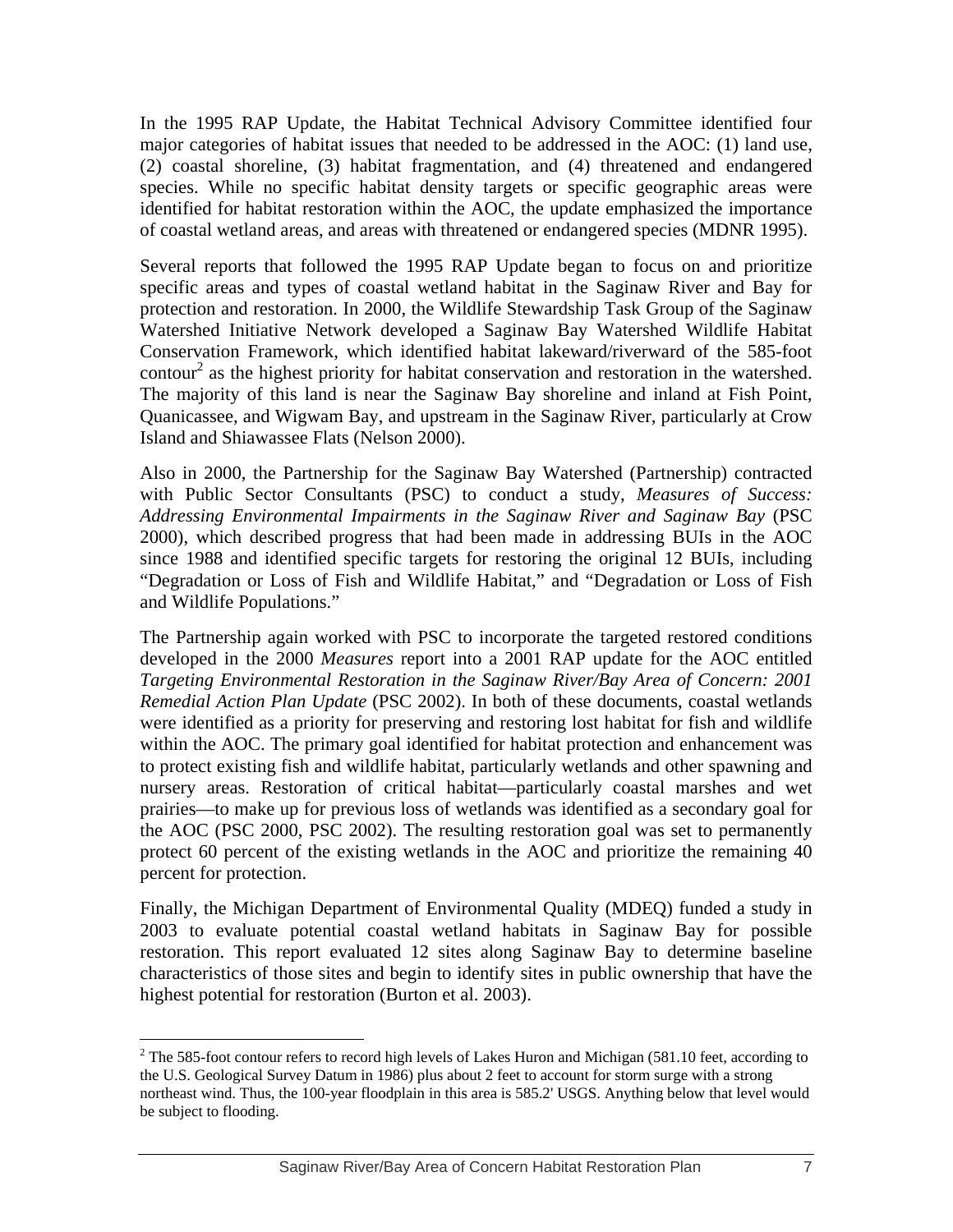## **LOSS OR DEGRADATION OF FISH SPAWNING AREAS**

In addition to loss of wetland habitat, degradation or loss of other critical fish spawning areas has been identified as a source of fishery impairment in the Saginaw River/Bay AOC. The sedimentation of valuable rock reefs in the inner Saginaw Bay is of particular concern, as is diminished access to historic spawning areas caused by the construction of dams on many of the Saginaw River's tributaries.

Historically, Saginaw Bay had honeycombed rock reefs, occurring in water from six to 120 feet deep, which provided valuable spawning and nursery areas for key recreational and commercial fisheries, including walleye. These areas, particularly at the mouth of the Saginaw River along the Coryeon Reef and near Charity Island, were prime spawning areas for Lake Huron fisheries as a whole (MDNR 1988). As surrounding land was developed for agriculture and suburban development, and the hydrologic flow of the Saginaw River was altered by increased rates of storm runoff resulting from poor landuse practices, vast amounts of sediment washed into the inner Saginaw Bay and covered these rock reefs. As a result, critical fish spawning habitat was eliminated. While much progress has been made in controlling upland sediment erosion into the Saginaw River and tributaries, high sedimentation rates are still problematic in the AOC (PSC 2000).

In addition to the degradation of the inner bay reefs, upstream spawning areas for the Lake Huron and Saginaw Bay fisheries have been severed by the construction of more than 300 dams on Saginaw River tributaries. These dams were constructed without fish passage devices, and thus eliminated tributary spawning access for walleye, lake sturgeon, and several other key fish species. Many of these dams have outlasted their original use or capacity, and have been considered for modification or removal to reconnect tributary spawning areas. In 2005 PSC conducted a study, *Enhancing Fish Passage over Low-head Barrier Dams in the Saginaw River Watershed*, which evaluated the potential for creating fish passage or removing some tributary dams as a means of opening access to historic spawning areas, primarily for walleye and lake sturgeon. The City of Frankenmuth, on the Cass River, participated as a case study for the evaluation. The Chesaning Dam on the Shiawassee River and the Dow Dam on the Tittabawassee River were also included as focus areas. The report concluded that enhancing fish passage on some of the Saginaw River's tributaries would be socially and economically acceptable, and could provide important access to historical fish spawning areas necessary to rebuild self-sustaining fish populations (PSC 2005). Based on the results of the study, the City of Frankenmuth has proposed a project to retrofit the Frankenmuth Dam to open up 73 miles of stream for fish passage.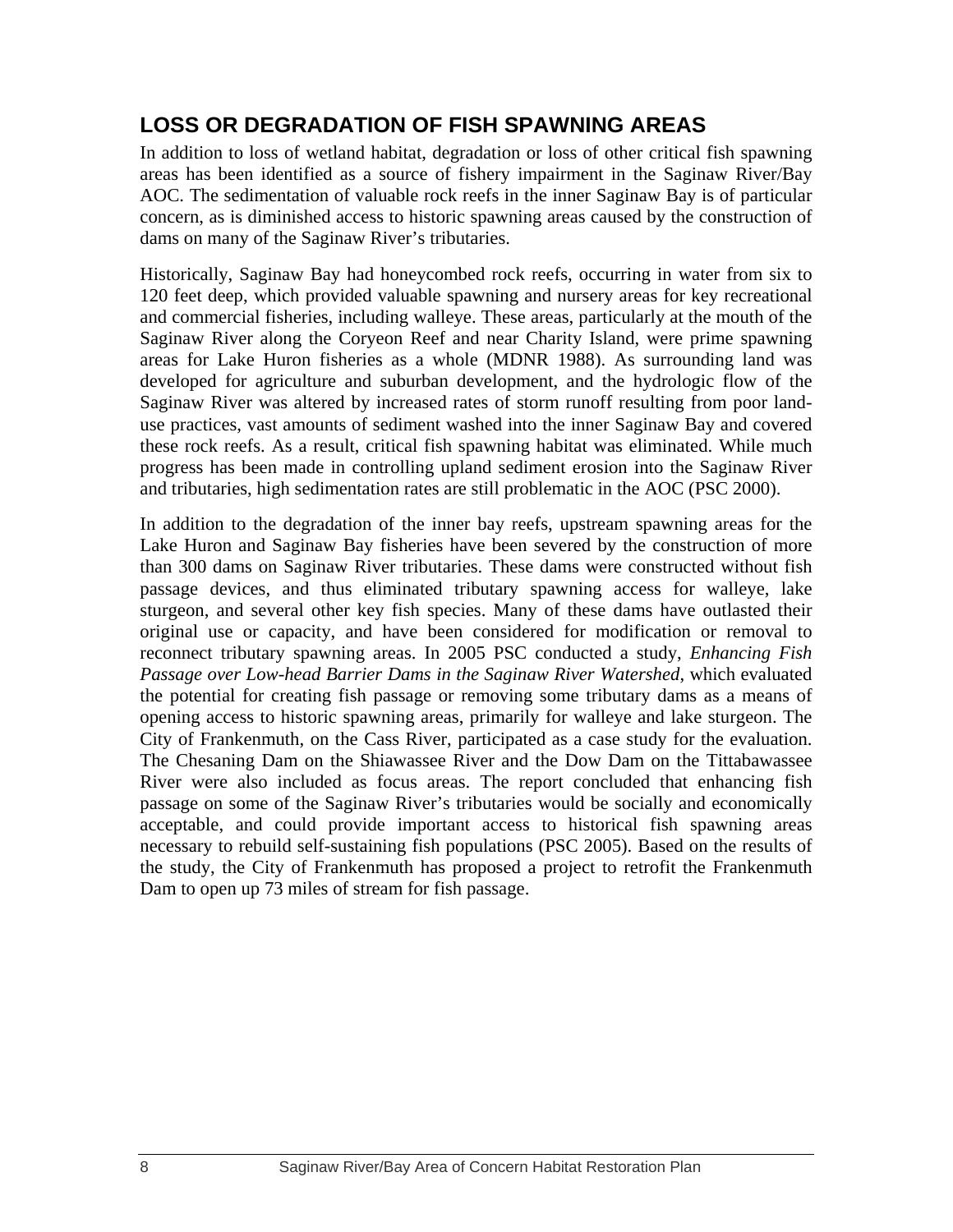# **Restoration Targets for Delisting**

The primary types of impaired habitat in the Area of Concern (AOC) are coastal wetlands, associated upland buffers, and other fish spawning areas such as reefs and upstream tributaries. The restoration targets for "Degradation or Loss of Fish and Wildlife Habitat" (Habitat) and "Degradation or Loss of Fish and Wildlife Populations" (Populations) beneficial use impairments (BUIs) for the Saginaw AOC focus on coastal wetlands and other fish spawning areas, consistent with the restoration targets identified in previous reports.

# **COASTAL WETLANDS**

In the 2000 PSC report, *Measures of Success*, and the 2001 RAP update for the AOC, coastal wetlands were identified as a priority for preserving and restoring lost habitat for fish and wildlife within the AOC. The primary goal identified for habitat protection and enhancement was to protect existing fish and wildlife habitat, particularly wetlands and other spawning and nursery areas. Restoration of critical habitat—particularly coastal marshes and wet prairies—to make up for previous loss of wetlands was identified as a secondary goal for the AOC.

The *habitat restoration targets* identified in these previous documents were:

- at least 60 percent of the coastal marsh areas (below the 585-foot contour) and adequate upland buffers representing essential fish and wildlife habitat are preserved through public ownership, covered under conservation easements, or otherwise protected under agreements with landowners; and
- $\blacksquare$  the most vulnerable portions of the remaining 40 percent of the essential coastal marsh areas have been clearly identified so that governmental agencies, local conservation/ environmental organizations, and concerned citizens can monitor their status, enhance enforcement of existing laws, and conduct public educational programs to better protect these areas (PSC 2000).

In 2001, progress on this goal was assessed by Ducks Unlimited (DU). That research suggested that approximately 20–30 percent of coastal wetlands were protected at that time (PSC 2002).

Since then, conservation and restoration activities have continued. In 2007, DU conducted another assessment of this target (DU 2007) and found that approximately 58 percent of the wetlands areas below the 585-foot contour have been protected under public ownership and permanent easements (see Exhibits 2 and 3).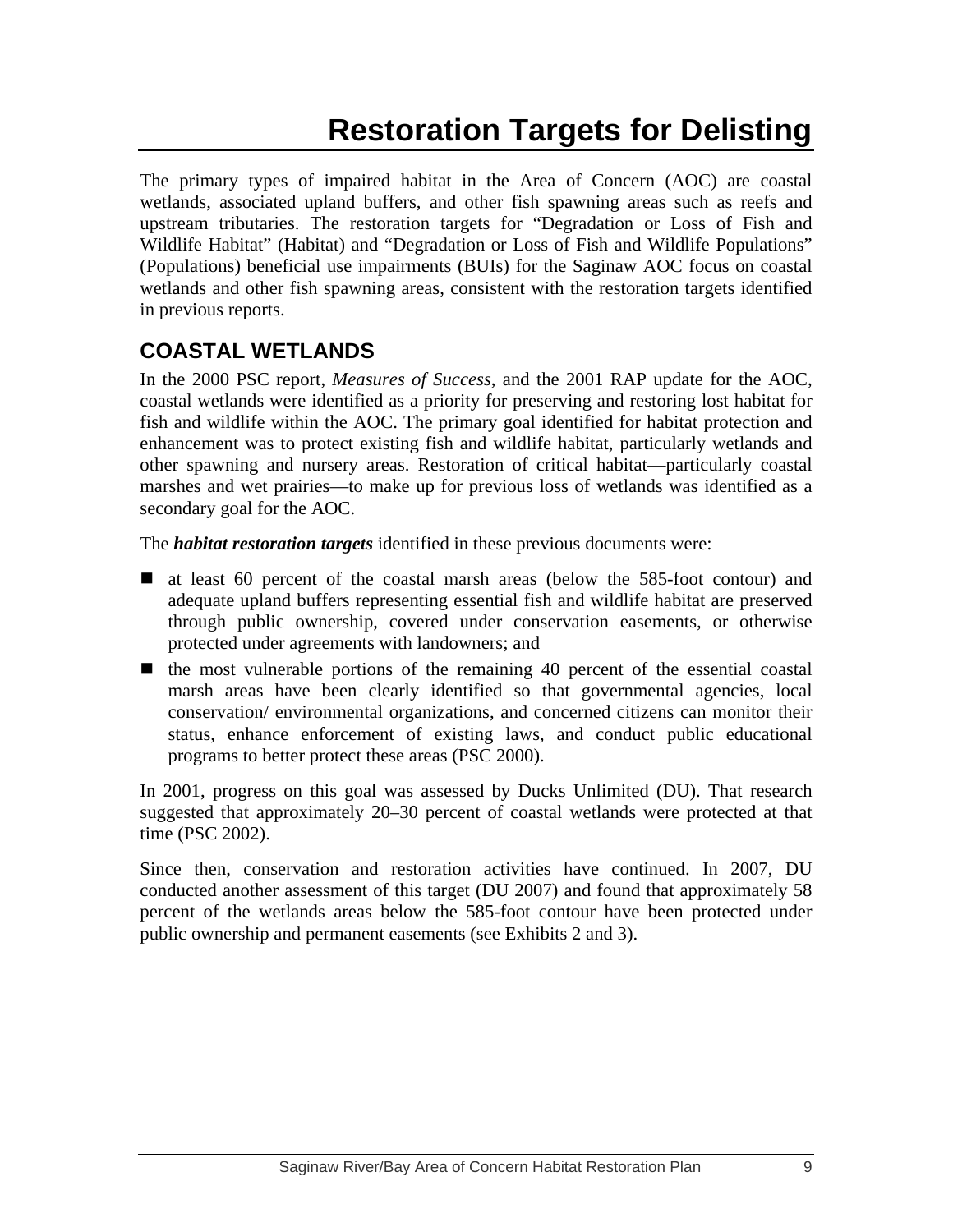|                                                                 | <b>Wetland type</b> |                 |              |                |                       |              |         |
|-----------------------------------------------------------------|---------------------|-----------------|--------------|----------------|-----------------------|--------------|---------|
| <b>Protection type</b>                                          | <b>Forested</b>     | <b>Emergent</b> | <b>Shrub</b> | Open<br>water  | <b>Aquatic</b><br>bed | <b>Other</b> | Totals* |
| Federal                                                         | 1,842               | 2,508           | 452          | 92             | $\mathbf 0$           | 1,162        | 6,056   |
| <b>State</b>                                                    | 5,702               | 8,923           | 2,417        | 81             | 17                    | 458          | 17,597  |
| County                                                          | $\overline{2}$      | 93              | 109          | $\Omega$       | $\Omega$              | 49           |         |
| Local                                                           | 11                  | 11              | 48           | 35             | $\Omega$              | 32           |         |
| Nongovernmental<br>organizations                                | 8                   | 44              | $\Omega$     | $\Omega$       | $\Omega$              | $\Omega$     |         |
| Private-Conservation<br>easement or wetlands<br>reserve program | 4                   | 161             | 7            | 5              | $\Omega$              | $\Omega$     |         |
| Private-<br>Sportsman's/gun/<br>hunting/fishing club            | 226                 | 58              | $\mathbf 1$  | $\overline{0}$ | $\overline{0}$        | 15           |         |
| <b>Protected wetlands</b>                                       | 7,794               | 11,798          | 3,034        | 213            | 17                    | 1,717        | 24,572  |
| <b>Unprotected wetlands</b>                                     | 5,057               | 6,050           | 2,392        | 595            | 1                     | 3,834        | 17,929  |
| <b>Total wetlands</b>                                           | 12,851              | 17,848          | 5,426        | 807            | 18                    | 5,551        | 42,501  |
| <b>Percentage protected</b>                                     | 61%                 | 66%             | 56%          | 26%            | 94%                   | 31%          | 58%     |

## **EXHIBIT 2**  Protected Wetlands in the Saginaw Bay Watershed

SOURCES: Protection Type was determined from Ducks Unlimited/TNC CARL layer for Michigan (see

*http://glaro.ducks.org/CARL*). Wetland Type was determined from Ducks Unlimited's updated National Wetlands Inventory (NWI) layer (see *http://glaro.ducks.org/NWI*).

\*Totals may not equal sum of columns due to rounding.

NOTE: The 585 contour line was created from USGS Digital Elevation Models (DEMs) and the DEQ shoreline data sets.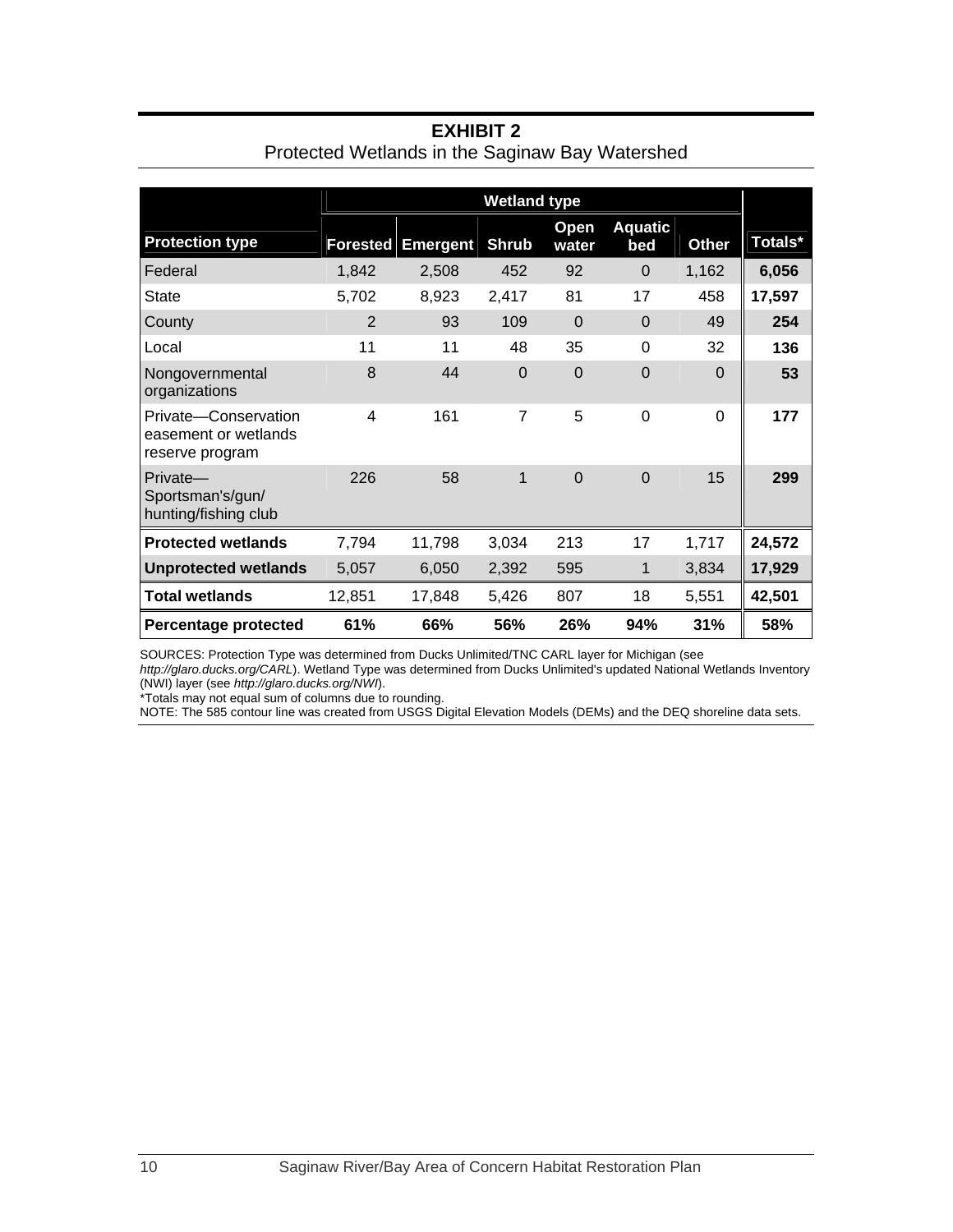

**EXHIBIT 3**  Protected Wetlands below the 585 Contour 2008

SOURCE: Image courtesy of Ducks Unlimited. Wetland Type was determined from Ducks Unlimited's updated National Wetlands Inventory (NWI) layer (see *http://glaro.ducks.org/NWI*). CARL is the Conservation and Recreation Lands Database developed by Ducks Unlimited and the Nature Conservancy, *http://glaro.ducks.org/CARL*).

The most vulnerable portions of the remaining 40 percent will be prioritized by the *fivecounty project* of the MDEQ's Saginaw Bay Coastal Initiative, using wetland restoration criteria that are currently being determined.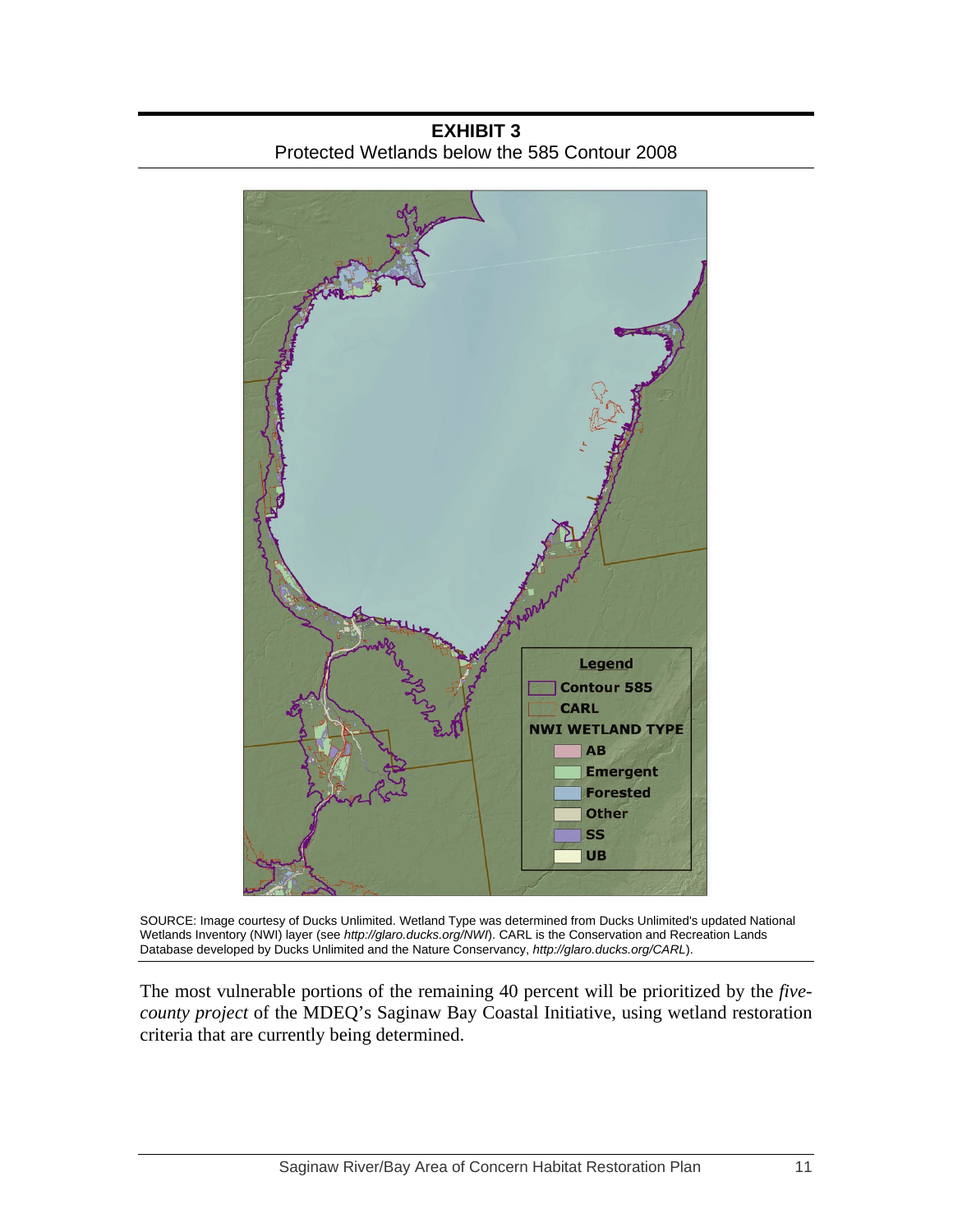In previous reports, fish and wildlife species-specific targets were developed in order to measure restoration. Due to increasingly complex ecosystem changes caused by invasive species and food web alteration, these targets are no longer reliable indicators of achievable restoration in the Area of Concern (AOC). Below is an explanation of the technical committee's determination that the previous targets are no longer relevant for BUI delisting. It is important to note that although these targets will not be used for delisting they will remain important indicators of ecosystem health.

# **FISH SPECIES-SPECIFIC TARGETS**

The 2000 *Measures of Success* and 2001 Update reports included *species-specific restoration targets* for three fish species—walleye, yellow perch, and lake sturgeon which were identified as the best indicator species for determining recovery of conditions necessary to sustain general fish populations in the bay. Protection and restoration of critical spawning areas for these species have been identified as key measures for attaining these targets within the Saginaw AOC.

## *Walleye*

The goal for walleye is increased abundance in the bay, ultimately through natural reproduction, such that growth rates more closely approximate statewide averages for this species and reflect improved use of available forage in the bay. When this target was set, walleye growth rates were approximately 120–130 percent of the statewide average. This was an indication of an imbalance in the predator-prey relationship in the bay ecosystem.

Historically, walleye populations collapsed in the mid-1940s due to a combination of pollution, commercial over-fishing, and the proliferation of invasive species including alewife and rainbow smelt. Populations were rebuilt by an aggressive stocking program conducted by the Michigan Department of Natural Resources (MDNR) in cooperation with local angling groups, beginning in the late 1970s. This stocking program succeeded in producing a world-class walleye sport fishery and building a large broodstock of adult walleye that were able to take advantage of the changing bay environment and reproduce successfully. Walleye has not been stocked in the bay since 2005 because natural reproduction has met management goals. This is largely a result of the collapse of the Lake Huron population of alewife, which are extremely effective predators on the newly hatched fry of walleye and many other native fish species. The alewife collapse likely resulted from alteration of the food web due to colonization of the lake by non-native zebra and quagga mussels, which remove plankton that alewife require for food from the water. The walleye population in the bay is now entirely reliant on natural reproduction, due in large part to the availability of contiguous spawning habitat.

The measurable recovery target for walleye was set to achieve a population density such that walleye grow no faster than 110 percent of the state average mean length at age three. The walleye population met this goal for the first time in 2006, and again in 2007, but it is not known whether this goal will be sustainable in the future, as the food web continues to change. For this reason, the technical committee concluded that the walleye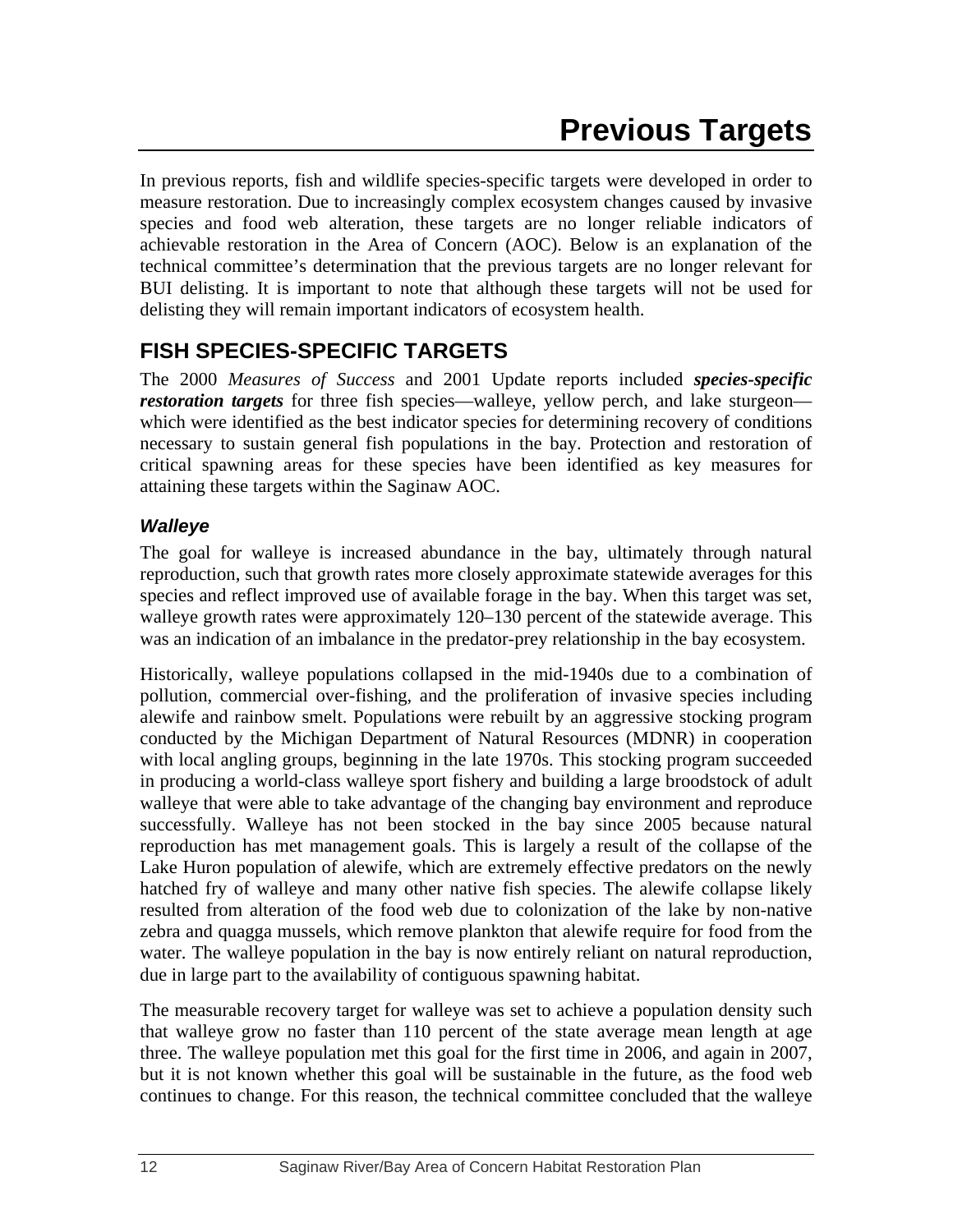target can no longer be used as a relevant target for monitoring restoration of these BUIs. While walleye population cannot be used as a proxy for delisting, it remains an essential indicator for the health of the Saginaw Bay system overall, and will be included in the Appendix as an ongoing priority for restoration.

## *Yellow Perch*

The recovery target initially set for yellow perch called for a sustained annual harvest of 750,000 pounds per year with increasing abundance of larger, faster-growing individuals.

Since the target was set in 2000, managers have determined that the target is problematic because it focuses on sustained annual harvest rather than the overall health of the yellow perch population. The technical committee recommends that this goal should be amended to parallel the walleye goal; it should focus on an increase in abundance, sustained natural reproduction, and a growth rate that approximates the statewide average.

Yellow perch populations have also been impacted by the recent collapse of the alewife. Perch natural reproduction has increased as a result of decreased perch fry predation by alewives. Yellow perch reproduction has resulted in extremely large hatches in recent years. However, due to the absence of alewives as food for adult walleye and other predator species, young-of-the-year perch are now subject to high rates of predation by many species.

Additionally, due to the decrease in available plankton for food resulting from the colonization of invasive mussels, many young perch do not grow fast enough during their first summer to accumulate sufficient energy reserves to survive their first winter.

As a result of these factors, the perch population in the Saginaw Bay is unstable. While it does exhibit high rates of natural reproduction, survival to yearling size is poor as a result of the combined effects of food web alteration and high mortality due to predation. Growth rates of perch surviving past the age of one are very good, but numbers of larger perch are near historic lows. Based on this information it is likely that perch are impacted by predator-prey imbalances, rather than a lack of available spawning habitat.

Finally, the issues presenting challenges to the yellow perch populations of the Saginaw River and Bay are not distinguishable from those impacting populations in greater Lake Huron, including food web disruption and competition from aquatic invasive species. For this reason, the technical committee concluded that the yellow perch target can no longer be used as a relevant target for monitoring restoration of these BUIs. While yellow perch cannot be used as a proxy for delisting, it remains an essential indicator for the health of the Saginaw Bay system overall, and will be included in the Appendix as an ongoing priority for restoration.

## *Lake Sturgeon*

The recovery target set in 2000 for lake sturgeon called for documented evidence of natural reproduction in Saginaw Bay.

The technical committee recommended that this target should be amended to include tributaries because sturgeon may not spawn again in the bay proper. One young-of-the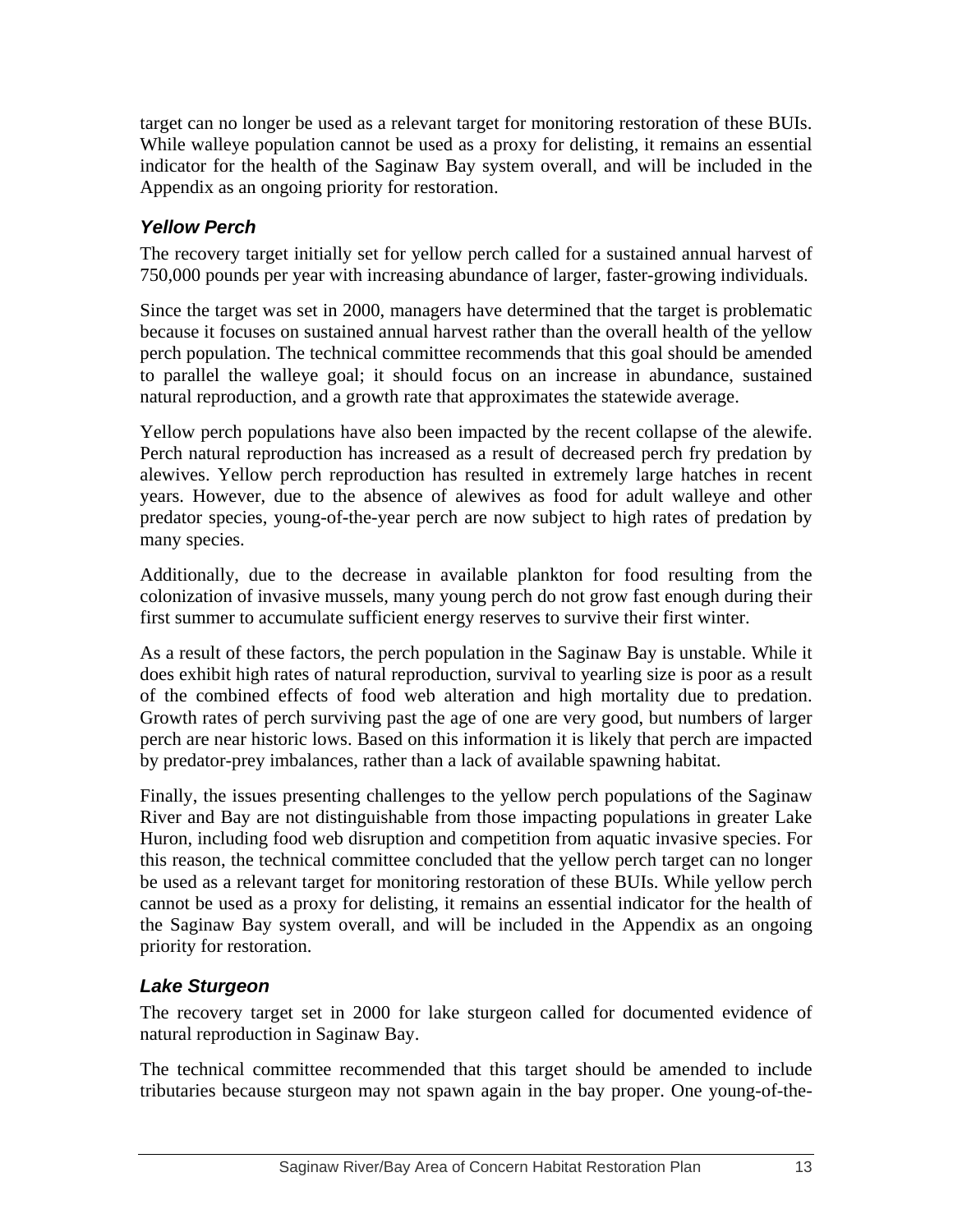year sturgeon was found in the Rifle River in 2002. Commonly, sturgeon are found singly, and no evidence of natural reproduction has been documented.

Again, the challenges to the sturgeon recovery in the Saginaw River and Bay are indistinguishable from those impacting sturgeon populations beyond the AOC boundary, including lack of access to historic spawning locations and a limited population of sexually mature sturgeon. For this reason, the technical committee concluded that sturgeon target can no longer be used as a relevant target for monitoring restoration of these BUIs. While sturgeon cannot be used as a proxy for delisting, sturgeon populations remains an essential indicator for the health of the Saginaw Bay system overall, and will be included in the Appendix as an ongoing priority for restoration.

## **WILDLIFE-SPECIFIC RESTORATION TARGETS**

The restoration targets established for wildlife species in previous reports focused on limitations to reproduction resulting from bioaccumulation of chemical contamination. The species of interest were fish-eating birds, specifically bald eagles and herring gulls. The chemical contamination issues are addressed under another BUI, "Bird or Animal Deformities" or "Reproductive Problems."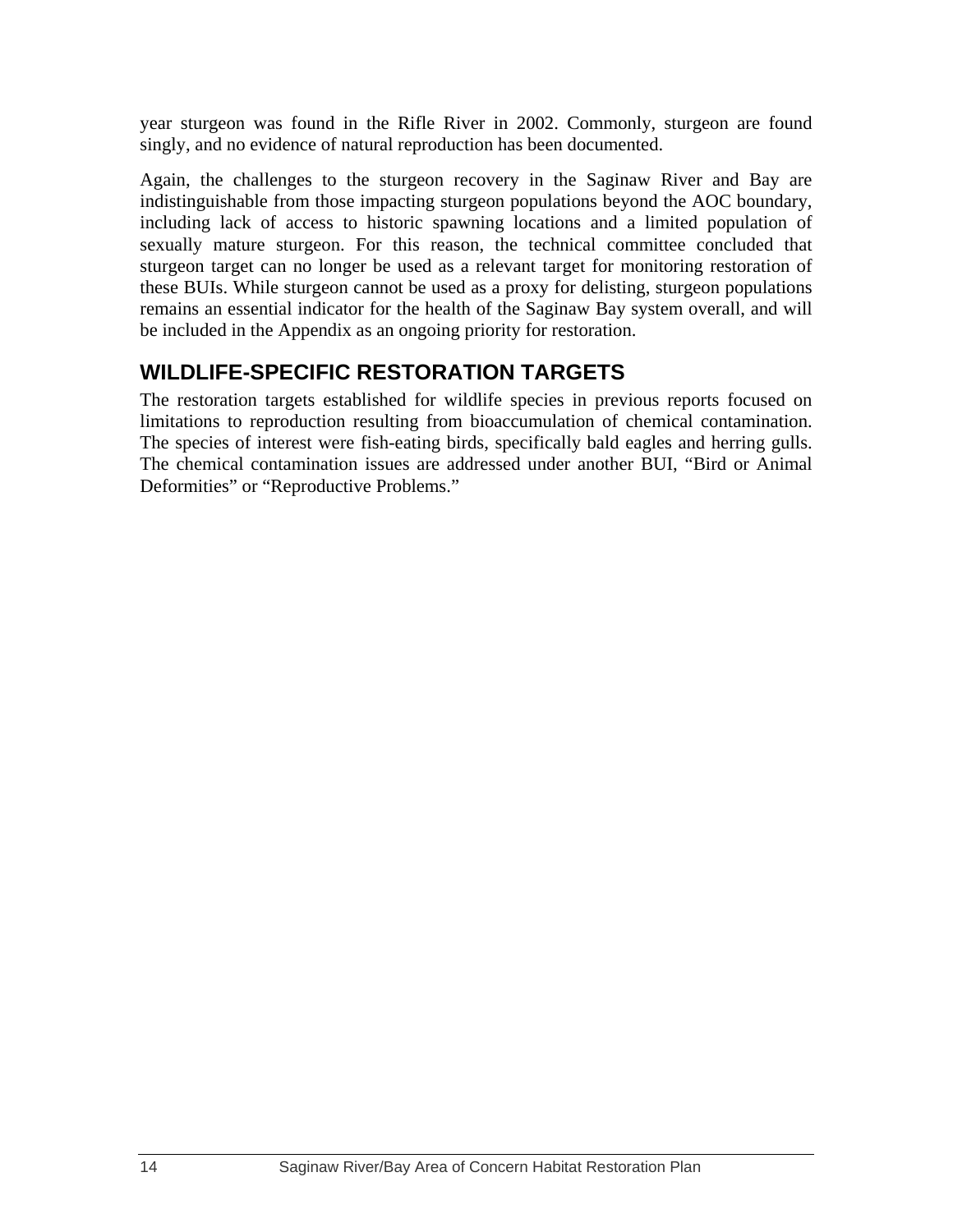# **Suggested Priorities for Protection or Restoration Activities**

Fish and wildlife habitat restoration for the Saginaw River and Bay Area of Concern (AOC) is focused on the areas of historical degradation and loss. Specifically, fish and wildlife restoration goals are focused primarily on habitat-related impacts to fisheries.

This report highlights the fact that the restoration goals for coastal wetlands are nearly attained, and subsequent delisting of the "Degradation or Loss of Fish and Wildlife Habitat" (Habitat) and "Degradation or Loss of Fish and Wildlife Populations" (Populations) beneficial use impairments (BUIs) is imminent. Therefore, the following section outlines priorities for continuing protection and restoration in the watershed. Proposed activities listed in this section of the plan include those that will safeguard the work already accomplished and promote additional protection and restoration in the watershed beyond that which was outlined in the restoration goals.

Based on the analysis of currently protected wetlands (see page 10), restoration for purposes of BUI delisting requires protection of an additional 2 percent, or 850 acres, of wetlands in the watershed below the 585-foot contour. Ongoing activities are continually contributing toward meeting that goal. Activities that are currently planned include those listed below.

In addition to the projects identified below, organizations, agencies, and local units of government must permanently protect an additional 1 percent (approximately 432 acres) of wetlands before the impairments to the coastal marsh wetlands can be considered restored and the related Habitat and Populations BUIs delisted. The Saginaw Bay Coastal Initiative wetlands prioritization project should be used as a reference for directing future action.

When selecting additional tracts for protection, connectivity of already protected wetlands and associated uplands should be given highest priority. Connectivity is essential to maximize the use of the protected lands for habitat benefits.

Finally, the remaining 40 percent of wetlands in the AOC must be formally prioritized using the criteria being developed in 2008 by the five-county work group of the Michigan Department of Environmental Quality's Saginaw Bay Coastal Initiative.

# **PROPOSED ACTIVITIES TO MEET DELISTING CRITERIA**

The following measures to protect an additional 417.7 acres, or approximately 1 percent, of the wetlands below the 585-contour are currently planned.

## *Wildfowl Bay Nature Preserve (Osentoski property)*

- Timetable for completion: December 31, 2008
- Acres: 139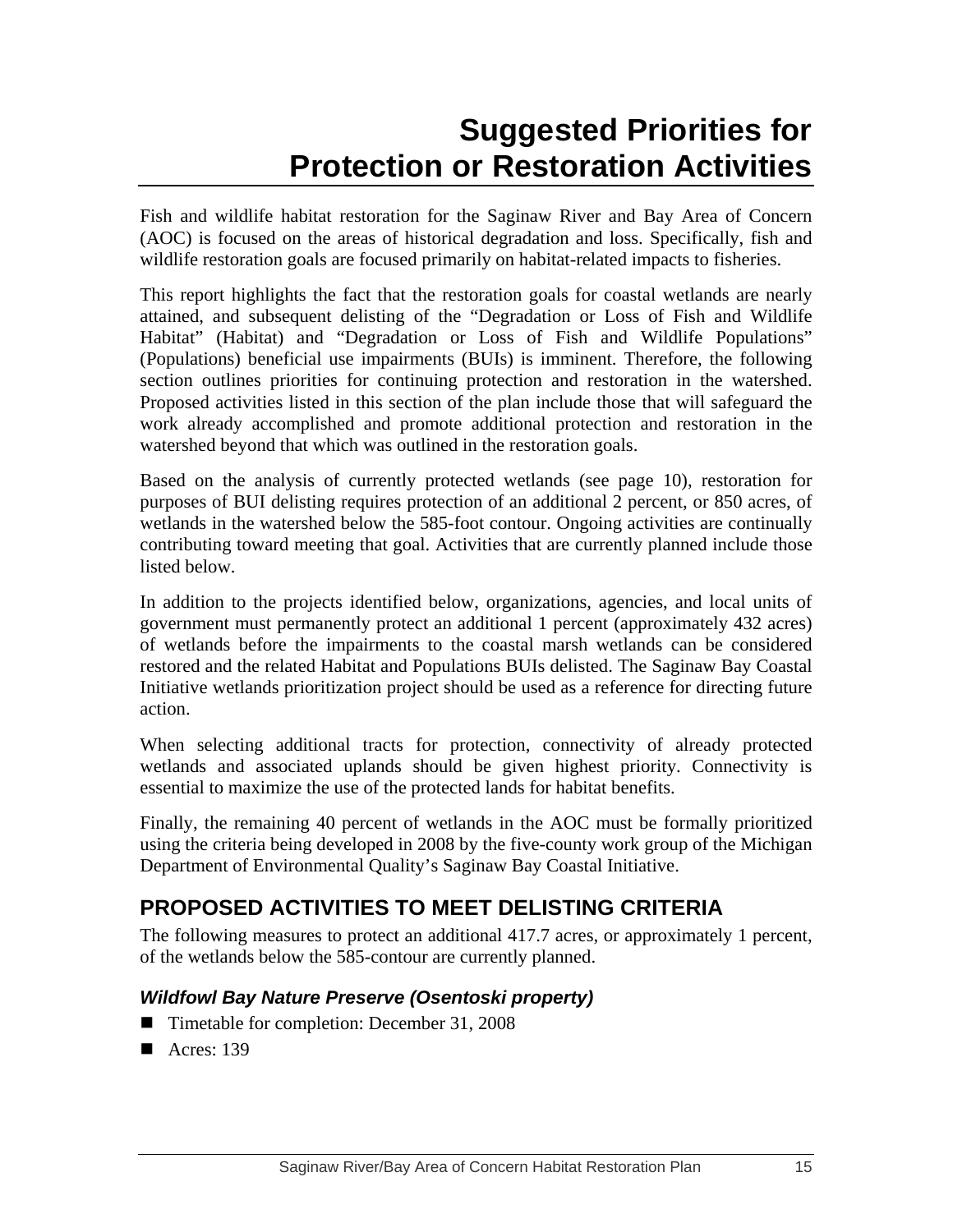- Funding (source and amount): National Coastal Wetlands Conservation grant, \$930,000; Public Interest Research Group in Michigan (PIRGIM), \$50,000; Ducks Unlimited (DU), \$5,000; The Nature Conservancy (TNC), \$6,550
- Responsible entities: Saginaw Basin Land Conservancy (SBLC) and the Michigan Department of Natural Resources (MDNR)
- Indicator and Monitoring: The SBLC will monitor the preserve four times per year.
- $\blacksquare$  Public Involvement: The grant will require public education events and opportunities, but nothing is scheduled at this time. Also, the SBLC usually organizes a commemoration ceremony, but none has been scheduled at this time.

## *Oak Grove Beach LLC (Maciag) Conservation Easement*

- Timetable for completion: October 1, 2008
- Acres:  $53.3$
- Funding (source and amount): Clean Michigan Initiative grant, \$85,608
- Responsible entities: SBLC and the Michigan Department of Environmental Quality (MDEQ)
- Indicator and Monitoring: The SBLC will monitor the easement annually.
- Public Involvement: None.

## *Au Gres Nature Preserve (Bilacic property)*

- Timetable for completion: December 31, 2008
- Acres:  $67.4$
- Funding (source and amount): North American Wetlands Conservation Act (NAWCA) small grant, \$75,000 (pending)
- Responsible entity: SBLC
- Indicator and Monitoring: The SBLC will monitor the preserve four times per year.
- Public Involvement: The SBLC usually organizes a commemoration ceremony, but none has been scheduled at this time.

## *Additions to Shiawassee National Wildlife Refuge (SNWR)*

Two tracts along the Cass River will be added to the SNWR using funds from the NAWCA grant program.

- Timetable: If the grant is awarded, both tracts will be transferred to the United States Fish and Wildlife Service (USFWS)–Shiawassee National Wildlife Refuge by early 2009.
- Acres:  $118$
- Funding: The first tract was already acquired by The Conservation Fund (TCF) for approximately \$76,000 and will be *donated* to the USFWS *if* the NAWCA grant is awarded and the USFWS acquires the second tract from TCF. The second tract already has been acquired by TCF for approximately \$170,000. The USFWS will acquire the tract from TCF if the grant is awarded at the bargain price of \$153,500.
- Responsible entities: TCF, USFWS, and DU. DU will serve as the grant recipient.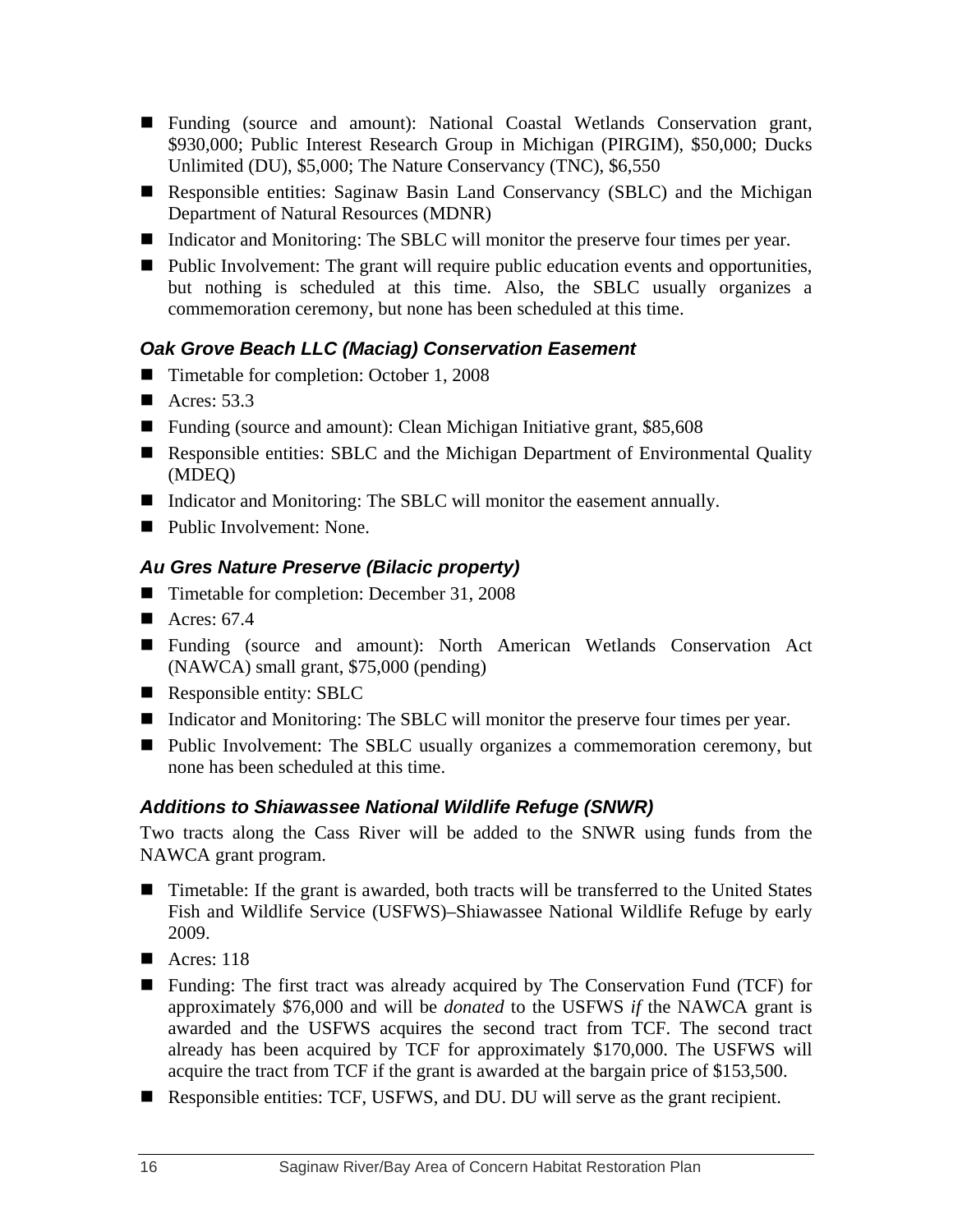- Indicator and Monitoring: USFWS personnel will be responsible for monitoring habitat conditions on both tracts as part of the SNWR.
- Public Involvement: None is currently planned.

## *Unspecified Tract Preservation under NAWCA Grant*

- Timetable: If the grant is awarded, then this acquisition of a yet-to-be identified property would occur by late 2009.
- Acres:  $40$
- Funding (source and amount): SBLC, \$10,000; \$122,500 NAWCA grant funds through DU.
- Responsible entities: SBLC and DU.
- Indicator and Monitoring: The SBLC will monitor the preserve four times per year.
- Public Involvement: None is currently planned.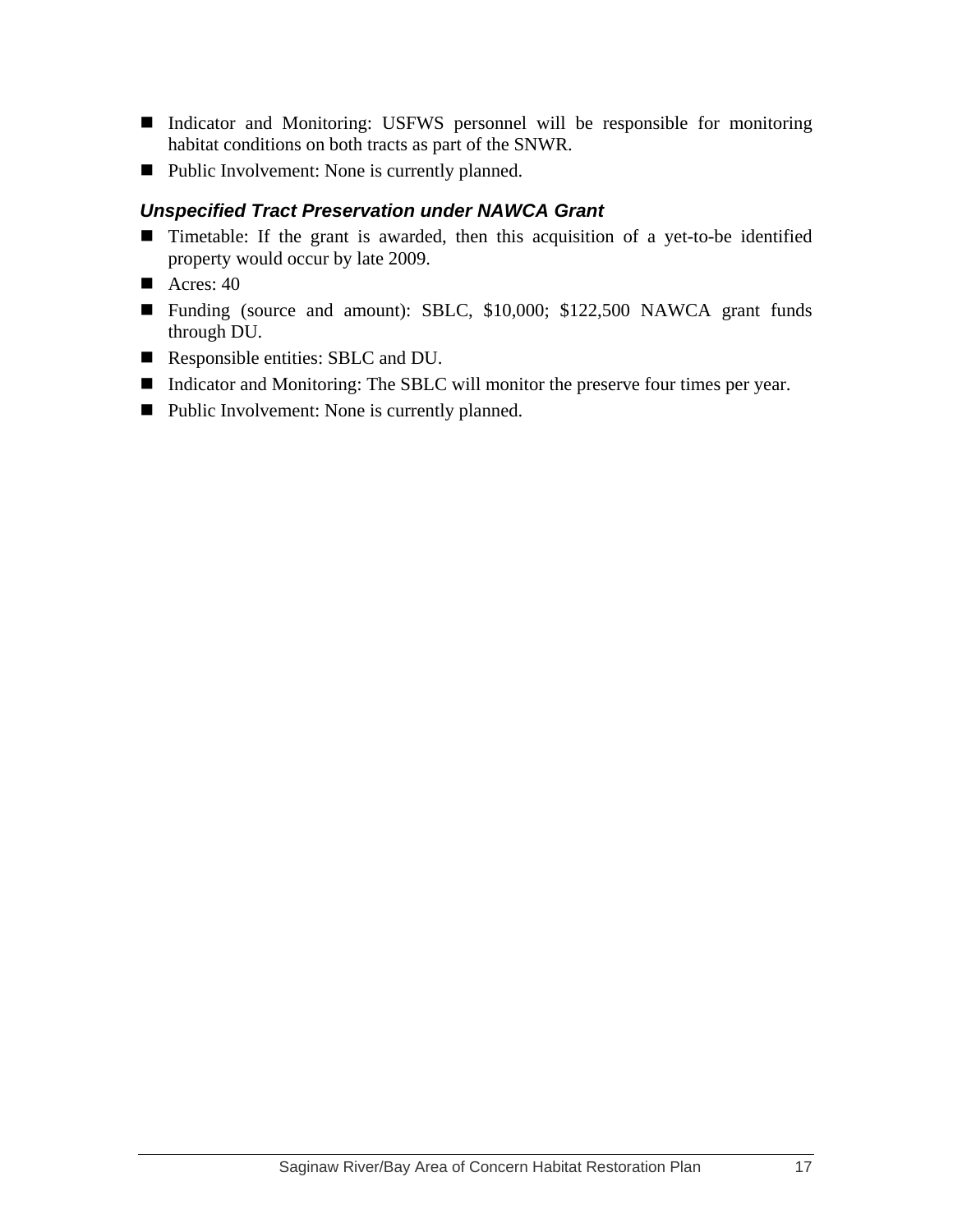# **Recent and Ongoing Planning and Restoration Efforts**

Since the Saginaw River/Bay was designated as an Area of Concern (AOC), and degraded fish and wildlife habitat and populations were designated as beneficial use impairments (BUIs), significant progress has been made in conserving and restoring habitat within the AOC and in the surrounding watershed. Numerous local, state, and federal actions have permanently protected and restored large areas of fish and wildlife habitat, and there has been significant private and nonprofit investment of time and resources to protect and restore coastal wetland and fish spawning habitat within the AOC boundary and in the contributing watershed outside the AOC boundary.

Recent and ongoing projects or activities in the watershed are described below. They have been arranged in chronological order with the most recent project first. It is important to note that activities outside the AOC boundary have been included in this section because they positively impact the conditions within the downstream AOC.

## **LARGE-SCALE FISH AND WILDLIFE HABITAT PLANNING EFFORTS (COMPLETED AND ONGOING)**

## *The Saginaw Bay Coastal Initiative, 2007*

**Lead Agency/Organization:** Michigan Department of Environmental Quality (MDEQ), numerous state agencies, and other stakeholders

This initiative was undertaken to promote environmentally sound economic development and resource restoration in the Saginaw Bay area. The Saginaw Bay Coastal Initiative (SBCI) covers Arenac, Bay, Huron, Saginaw, and Tuscola Counties. Focus work groups, consisting of various state and federal agencies, local governments, nongovernmental organizations, and interested citizens, were developed as part of the initiative. Focus areas include tourism and recreation; beach and wetland issues; and regulatory improvements.

A technical work group has been formed to identify high-priority wetland acquisition areas in Saginaw Bay that should be preserved. The group will produce a map of the five counties showing the high-priority wetland areas. The group has established ecological and social criteria that will be used as an evaluation mechanism. Mapping will be completed in 2008. Along with the map, this work group will develop a manual that discusses various options for preservation and restoration, lists potential funding sources, and provides advice on planning and carrying out a wetland protection project.

## *Michigan Coastal and Estuarine Land Conservation Plan, 2007*

## **Lead Agency/Organization:** MDEQ, Coastal Zone Management Program

The Coastal and Estuarine Land Conservation Program (CELCP) was established in 2002 by the National Oceanic and Atmospheric Administration (NOAA) to protect coastal and estuarine lands considered important for their ecological, conservation, recreational,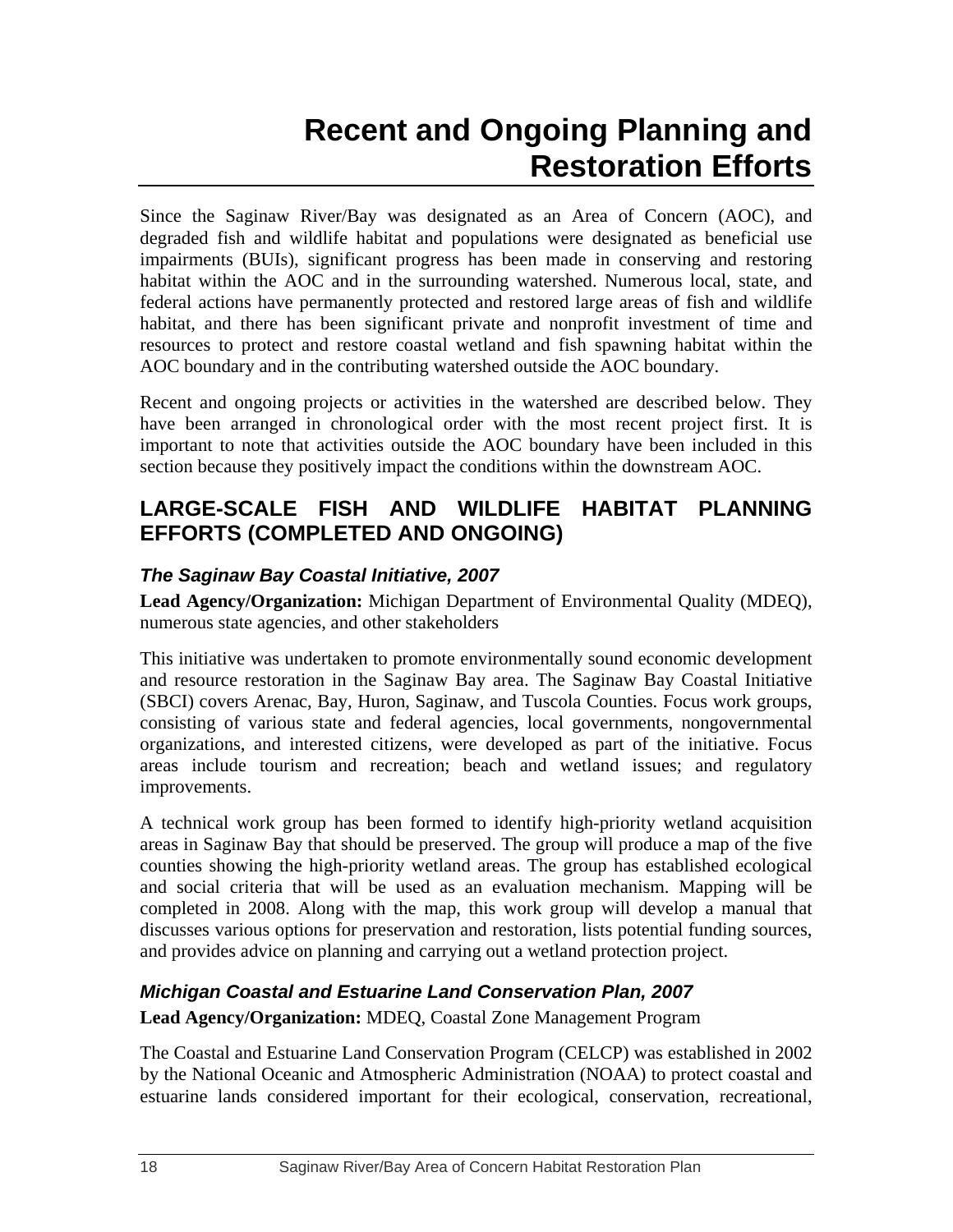historical, or aesthetic values. The program provides state and local governments, conservation districts, tribal governments, and state colleges and universities with matching funds to purchase significant coastal and estuarine lands, or conservation easements on such lands, from willing sellers. Lands or conservation easements acquired with CELCP funds are protected in perpetuity so that they may be enjoyed by future generations. Michigan has prepared a draft plan that establishes priorities throughout the state's shoreline and is waiting for approval of the plan from NOAA. Michigan's CELCP plan is based on the results of many previously existing conservation recommendations and plans that have been produced throughout the state.

## *Saginaw Bay Watershed Initiative Network Publications*

The Saginaw Bay Watershed Initiative Network (WIN) provides resources to conduct studies on important issues in the Saginaw Bay watershed. Those relevant to this summary include:

- *The Economic Values of Saginaw Bay Coastal Marshes, 2005*
- *A Vision of Green for Michigan's Bay, Midland and Saginaw Counties, 2005*
- *Saginaw Bay Watershed Wildlife Habitat Conservation Framework, 2000*

These documents are available online at: *http://www.saginawbaywin.org/docs*.

#### *2006 Annual Report***:** *Evaluation of Lake Sturgeon Spawning in the Saginaw River Watershed, 2005–2006*

#### **Lead Agency/Organization:** USFWS

In 2005 and 2006, the USFWS conducted an evaluation of sturgeon spawning activities in the Cass, Saginaw, Shiawassee, and Tittabawassee Rivers. The objectives were to determine whether sturgeon are using the Saginaw River for spawning; determine the location of spawning, if any; and determine whether habitat is sufficient for successful survival for sturgeon eggs, larvae, and young. No sturgeon eggs were detected during the sampling, and only two sturgeon fish were counted.

#### *Saginaw Bay Walleye Recovery Plan, 2004*

**Lead Agency/Organization:** Michigan Department of Natural Resources (MDNR)

In 2004, the MDNR adopted a plan for walleye recovery. The goal was to restore the balance between predator and prey species by increasing walleye stocking to the extent possible, providing fish passage and/or dam removal where appropriate, reducing sediment delivery to the bay and its tributaries, and rehabilitating nearshore reefs, if feasible.

#### *Study: Monitoring and Evaluation of Coastal Habitats for Potential Restoration Activities, 2003*

**Lead Agency/Organization:** Funded by the MDEQ; principal investigators were David Kenaga, Tom Burton, Donald Uzarski, and Dennis Albert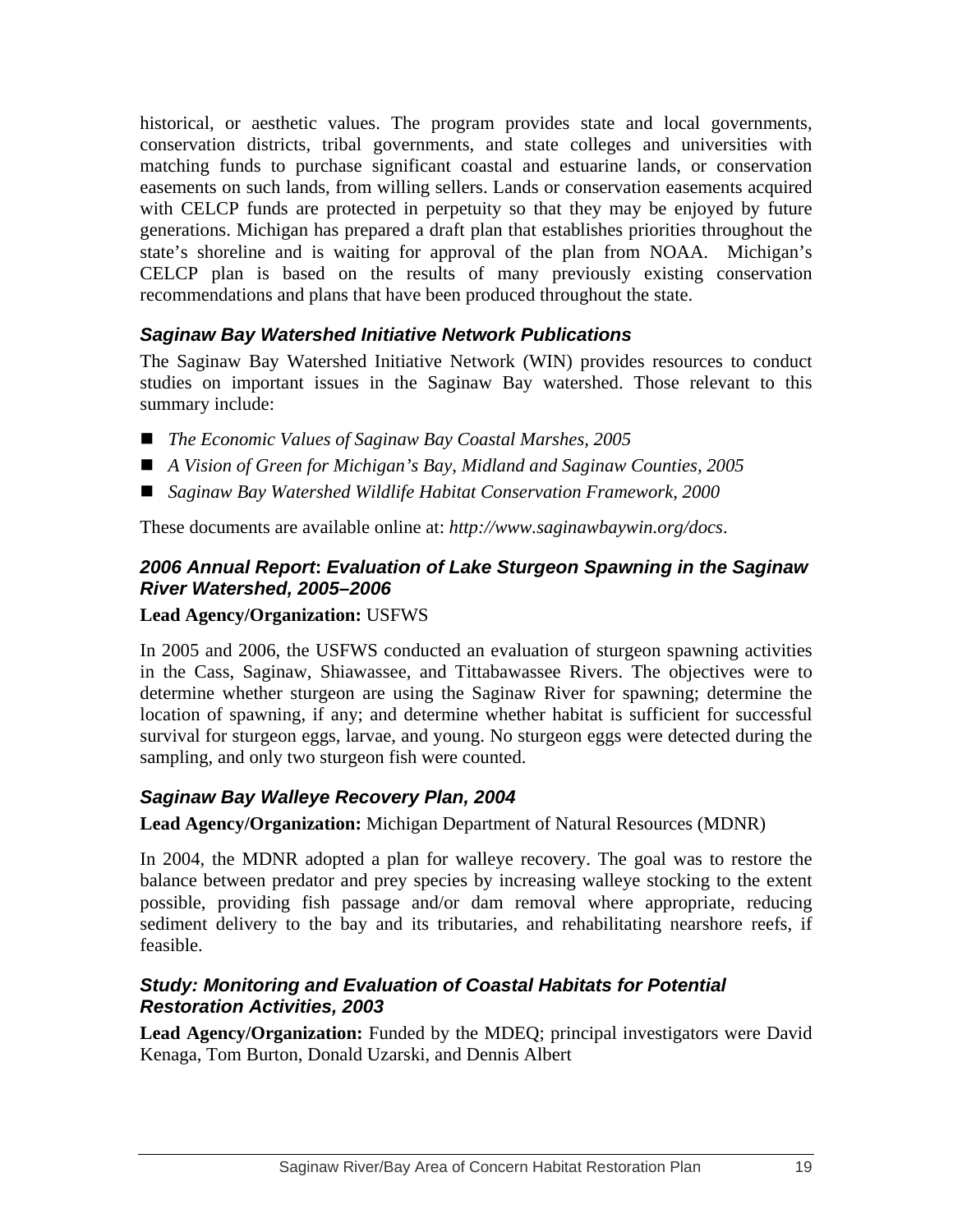These researchers endeavored to identify converted or disturbed wetland sites that could be suitable for restoration. The study included 12 sampling sites in Saginaw Bay.

#### *Shiawassee National Wildlife Refuge—Comprehensive Conservation Plan (2001)*

#### **Lead Agency/Organization:** USFWS

This is a 15-year plan identifying goals and objectives for the refuge. The refuge's mosaic of wetland, bottomland hardwood forest, and grassland habitats draws more than 260 bird species, more than 30 mammal species, more than 20 species of reptiles and amphibians, and more than 70 species of fish.

#### *Saginaw Bay Watershed Wildlife Habitat Conservation Framework, 2000*

#### **Lead Agency/Organization:** WIN Wildlife Stewardship Task Group

The framework was developed from existing plans and activities of various federal, state, and local governments, nongovernmental organizations, and private landowners. The goal was to establish a set of priorities for the protection and restoration of Saginaw Bay watershed habitat.

The framework did not identify specific habitat sites for protection or restoration, but stated that the highest priority is for *protection/conservation* of habitat lakeward or riverward of the 585-foot contour. The second highest priority is for *restoration* of habitat lakeward or riverward of the 585-foot contour. These goals were later reflected in the 2000 report, *Measures of Success: Addressing Environmental Impairments in the Saginaw River and Bay*, and the 2002 report, *Targeting Environmental Restoration in the Saginaw River/Bay Area of Concern* (PSC).

## *Partners for Fish and Wildlife, ongoing*

#### **Lead Agency/Organization:** USFWS

The Partners for Fish and Wildlife Program provides financial and technical assistance on private land to protect and restore habitat for federal trust species, such as migratory birds, interjurisdictional fish, and federally endangered, threatened, or otherwise imperiled wildlife. In its twentieth year of operation, this ongoing grant program continues to be important in the Saginaw Bay (see Exhibit 4).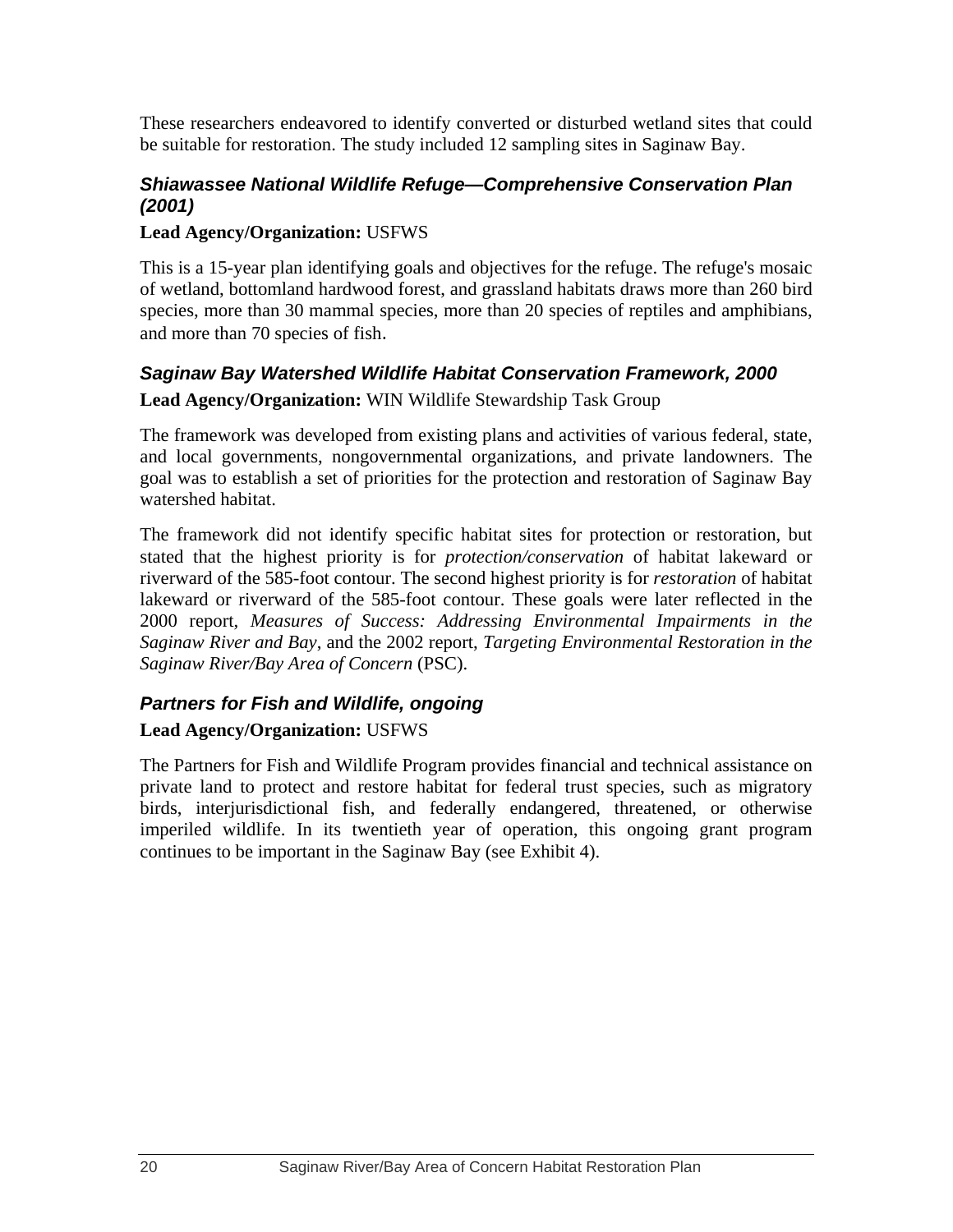## **EXHIBIT 4**

#### USFWS Partners Projects in the Saginaw Bay Watershed, 2007

| Type of project  | Date range<br>of projects | Number of<br>projects | <b>Total acres</b><br>impacted |
|------------------|---------------------------|-----------------------|--------------------------------|
| Wetland projects | 1991–2007                 | 482                   | 1.937                          |
| Upland projects  | 1999-2007                 | 20                    | 338                            |
| Total projects   | 1991-2007                 | 502                   | 2,275                          |

SOURCE: USFWS Habitat Information Tracking System (HabITS) project database, 2007. NOTE: The database is evolving, and may not include all projects done through the Partners for Fish and Wildlife program since program inception in the late 1980s.

Partners projects are typically classified as wetland, upland, or stream. There is no specific category for coastal marsh but most, if not all, USFWS Partners wetland projects are interior wetlands.

### *Upper Mississippi River & Great Lakes Region Joint Venture Implementation Plan, 1998*

#### **Lead Agency/Organization:** USFWS

The Joint Venture was established in 1998 in response to the needs of breeding and migrating waterfowl in the northern part of the Mississippi Flyway, including the Great Lakes. Saginaw Bay is part of the region where the plan's focus is to improve and restore habitat for migrating waterfowl.

This joint venture under the North American Waterfowl Management Plan (NAWMP) calls for the restoration and enhancement of 20,000 acres of wetlands and grasslands in the Saginaw Lake Plain in order to meet NAWMP objectives. In addition, the plan calls for another 20,000 acres of wetlands and grasslands in the Huron Clay Plain. Parts of both of these areas are included in the Saginaw River/Bay AOC.

## *Strategic Plan for the Saginaw Bay, Ongoing*

**Lead Agency/Organization:** Ducks Unlimited (DU)

Ducks Unlimited has developed a strategic plan for Saginaw Bay. DU's current conservation goal of 22,300 acres is watershed-wide and based primarily on waterfowl production and migration habitat. DU recently conducted a two-year study on spring migrating waterfowl in the Great Lakes and, as a result, the habitat conservation goal is expected to increase, perhaps substantially, in order to meet the nutritional requirements of spring migrating ducks and geese.

## *Conservation Reserve Enhancement Program, Ongoing*

**Lead Agency/Organization:** U.S. Department of Agriculture (USDA)

This ongoing USDA program is dedicated to buffering surface waters in the watershed from agricultural, suburban, and urban runoff. The Saginaw Bay watershed has more than 40,000 acres enrolled in the Conservation Reserve Enhancement Program (CREP),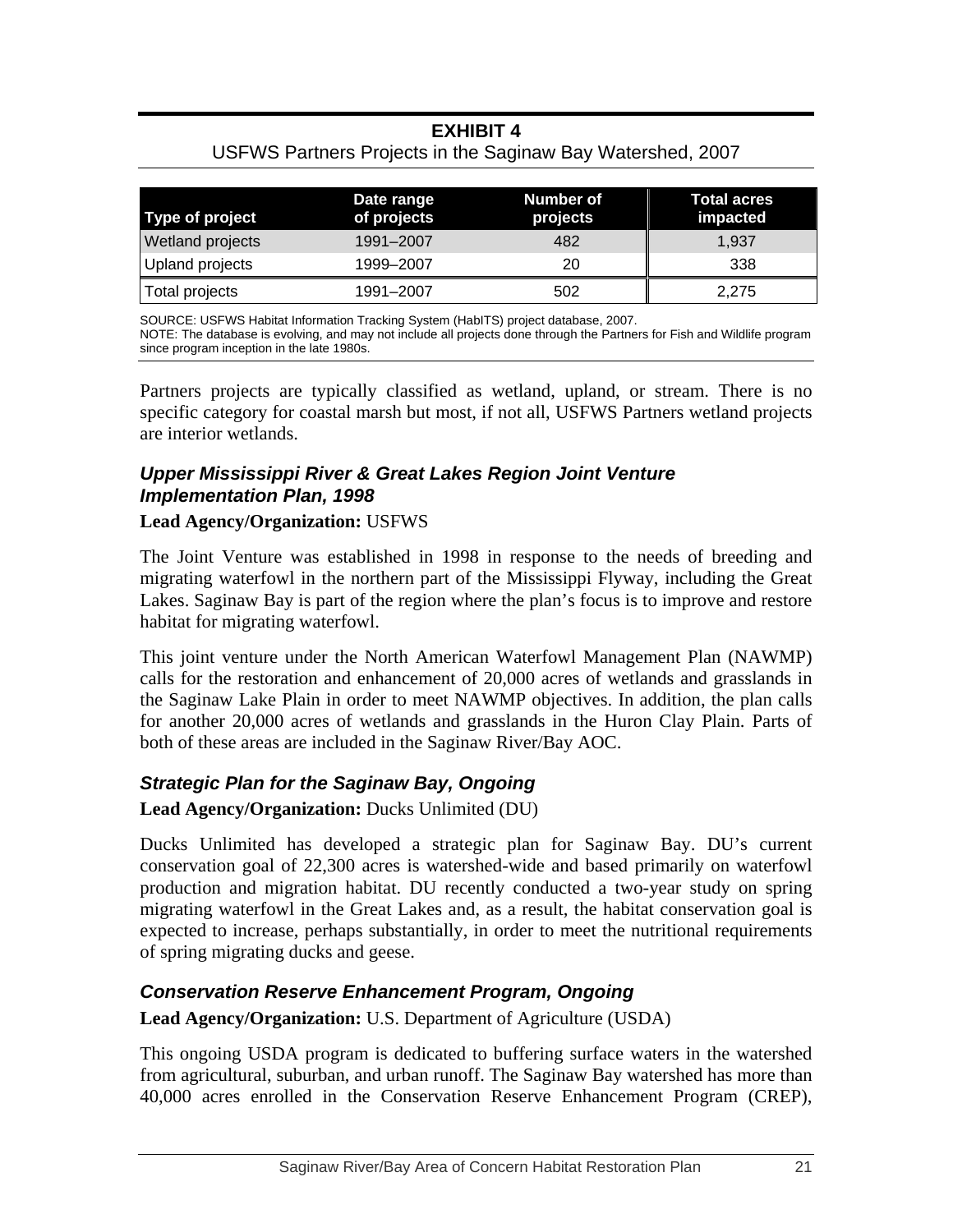resulting in significant progress in reducing sediment loads to Saginaw Bay. Practices include native grass plantings, wetland restoration, buffer strips, wind breaks, shallow water areas, and sediment retention. It is important to note that land enrolled in this voluntary program can be pulled out of the program and put back into agricultural production if market forces warrant; these are not permanently protected acres.

## *Watershed, Forest, and Park Plans*

## **Lead Agency/Organization:** MDEQ or MDNR

State-approved plans for a variety of land uses also exist in the watershed, and the MDEQ oversees these plans. Watershed plans approved by the MDEQ in the watershed include the following:

- Cedar River
- Eastern Sanilac Coastal Tributary
- Kawkawlin River
- $\blacksquare$  Michigan Lake Huron Initiative
- **Pinnebog River**
- Rifle River
- Sebewaing River
- Sturgeon Creek

The MDNR oversees planning efforts for both state forests and parks.

## **SIGNIFICANT SINGLE-SITE PROJECTS COMPLETED, UNDER WAY, OR PLANNED**

## *Saginaw Basin Land Conservancy Acquisitions and Restorations*

The Saginaw Basin Land Conservancy (SBLC) is a regional nonprofit organization devoted to protecting the land and water resources in the 22-county Saginaw Bay watershed. The SBLC uses a variety of creative land-protection tools, such as easements, in addition to outright purchase of land for conservation, to achieve conservation goals while meeting the needs of both landowners and the community. The SBLC currently holds permanent easements on approximately 3,300 acres in the watershed.

## *Recent Projects*

The SBLC has been an integral player in federally ordered wetland mitigation in Arenac County. The entire area—three parcels totaling 176 acres of formerly agricultural land has been flooded under the guidance of the U.S. Environmental Protection Agency.

## *Preserves*

The SBLC has acquired 155 acres in fee title, referred to as preserves (see Exhibit 5).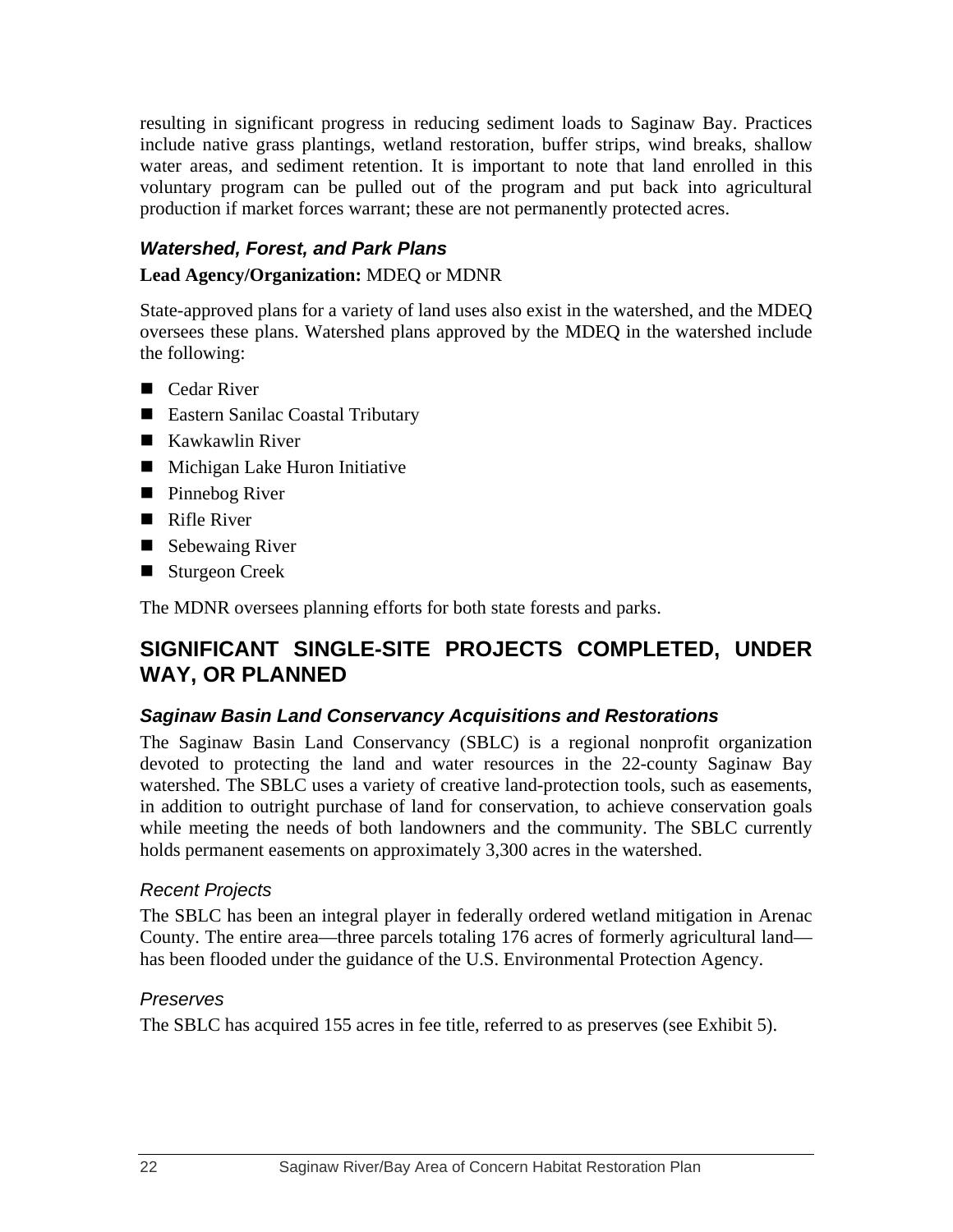## **EXHIBIT 5**  SBLC Preserves

| Date of     |              |                 |               |
|-------------|--------------|-----------------|---------------|
| acquisition | <b>Acres</b> | <b>Township</b> | <b>County</b> |
| 5/29/2003   | 24.8         | Standish        | Arenac        |
| 8/17/2004   | 38.5         | Pinconning      | Bay           |
| 5/24/2006   | 38.4         | Standish        | Arenac        |
| 6/19/2006   | 48.2         | Sims            | Arenac        |
| 6/22/2007   | 5.1          | Lovells         | Crawford      |
|             | 155.0        |                 |               |
|             |              |                 |               |

SOURCE: SBLC, 2007.

## *Easements: Filter Strips*

The SBLC has acquired easements on 249 acres in the Saginaw Bay watershed for use as filter strips (see Exhibit 6).

| Date of acquisition | <b>Acres</b> | <b>Township</b>    | <b>County</b> |
|---------------------|--------------|--------------------|---------------|
| 2/10/2004           | 14.1         | <b>Maple Grove</b> | Saginaw       |
| 6/7/2004            | 6.1          | Au Gres            | Arenac        |
| 1/21/2005           | 2.0          | Akron              | Tuscola       |
| 5/31/2005           | 12.7         | James              | Saginaw       |
| 10/28/2005          | 27.0         | Koylton            | Tuscola       |
| 12/16/2005          | 16.8         | Elmwood            | Tuscola       |
| 3/15/2006           | 29.2         | Akron              | Tuscola       |
| 3/22/2006           | 5.7          | Elkland            | Tuscola       |
| 6/26/2006           | 17.6         | Ellington          | Tuscola       |
| 6/29/2006           | 15.4         | Chapin             | Saginaw       |
| 6/30/2006           | 5.4          | Chesaning          | Saginaw       |
| 9/20/2006           | 19.4         | Maple Grove        | Saginaw       |
| 9/29/2006           | 19.8         | Turner             | Arenac        |
| 3/28/2007           | 16.1         | Columbia           | Tuscola       |
| 10/18/2007          | 26.2         | Au Gres            | Arenac        |
| 10/18/2007          | 15.7         | Whitney            | Arenac        |
|                     | 249.2        |                    |               |

**EXHIBIT 6**  SBLC Filter Strip Easements

SOURCE: SBLC, 2007.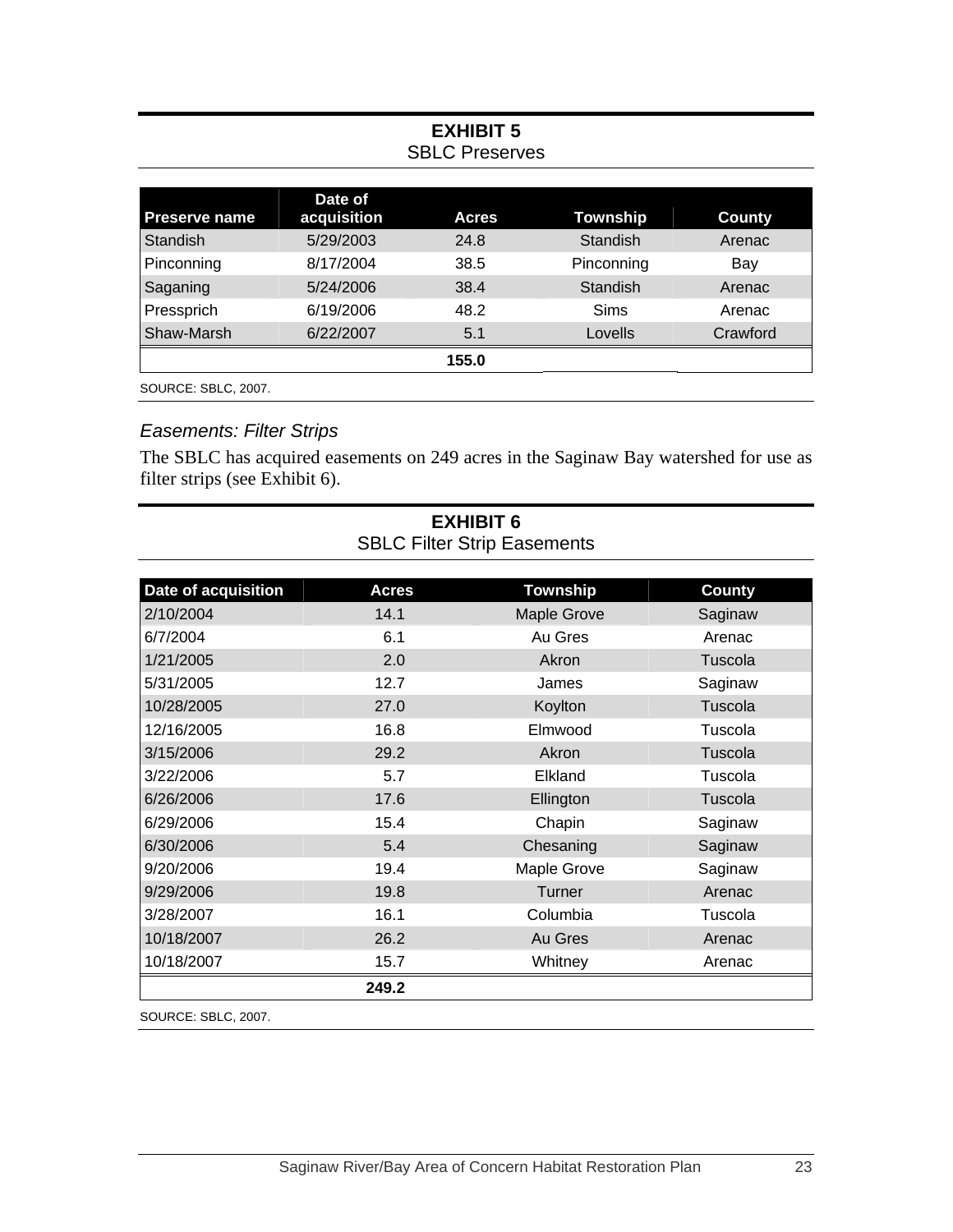## *Easements: Wetland Restoration*

The SBLC holds easements to restored wetlands totaling 1,886 acres (see Exhibit 7).

| Date of acquisition | <b>Acres</b> | <b>Township</b>    | <b>County</b> |
|---------------------|--------------|--------------------|---------------|
| 2/10/2004           | 6.7          | <b>Maple Grove</b> | Saginaw       |
| 6/7/2004            | 3.5          | Au Gres            | Arenac        |
| 10/20/2004          | 34.7         | <b>Maple Grove</b> | Saginaw       |
| 10/25/2004          | 12.2         | Elmwood            | Tuscola       |
| 10/29/2004          | 18.5         | Mt. Forest         | Bay           |
| 11/19/2004          | 18.0         | <b>Brookfield</b>  | Huron         |
| 11/19/2004          | 30.7         | Elmwood            | Tuscola       |
| 11/23/2004          | 84.3         | Fairhaven          | Huron         |
| 1/21/2005           | 69.8         | Akron              | Tuscola       |
| 1/26/2005           | 191.1        | Winsor             | Huron         |
| 1/26/2005           | 28.1         | Elmwood            | Tuscola       |
| 3/21/2005           | 14.6         | Columbia           | Tuscola       |
| 5/25/2005           | 90.8         | Elmwood            | Tuscola       |
| 5/31/2005           | 129.9        | James              | Saginaw       |
| 8/26/2005           | 48.2         | Turner             | Arenac        |
| 12/16/2005          | 349.0        | Elmwood            | Tuscola       |
| 3/15/2006           | 191.4        | Akron              | Tuscola       |
| 3/22/2006           | 14.0         | Elkland            | Tuscola       |
| 3/31/2006           | 24.7         | Fairgrove          | Tuscola       |
| 6/27/2006           | 20.7         | Fraser             | Bay           |
| 6/29/2006           | 59.6         | Chapin             | Saginaw       |
| 6/30/2006           | 32.5         | Chesaning          | Saginaw       |
| 9/18/2006           | 59.9         | St. Charles        | Saginaw       |
| 9/20/2006           | 12.7         | Maple Grove        | Saginaw       |
| 9/29/2006           | 143.0        | Turner             | Arenac        |
| 3/28/2007           | 59.6         | Columbia           | Tuscola       |
| 7/27/2007           | 84.5         | Turner             | Arenac        |
| 10/18/2007          | 53.1         | Au Gres            | Arenac        |
| 10/18/2007          | 3.8          | Whitney            | Arenac        |
|                     | 1,886.1      |                    |               |

#### **EXHIBIT 7**  SBLC Wetland Restoration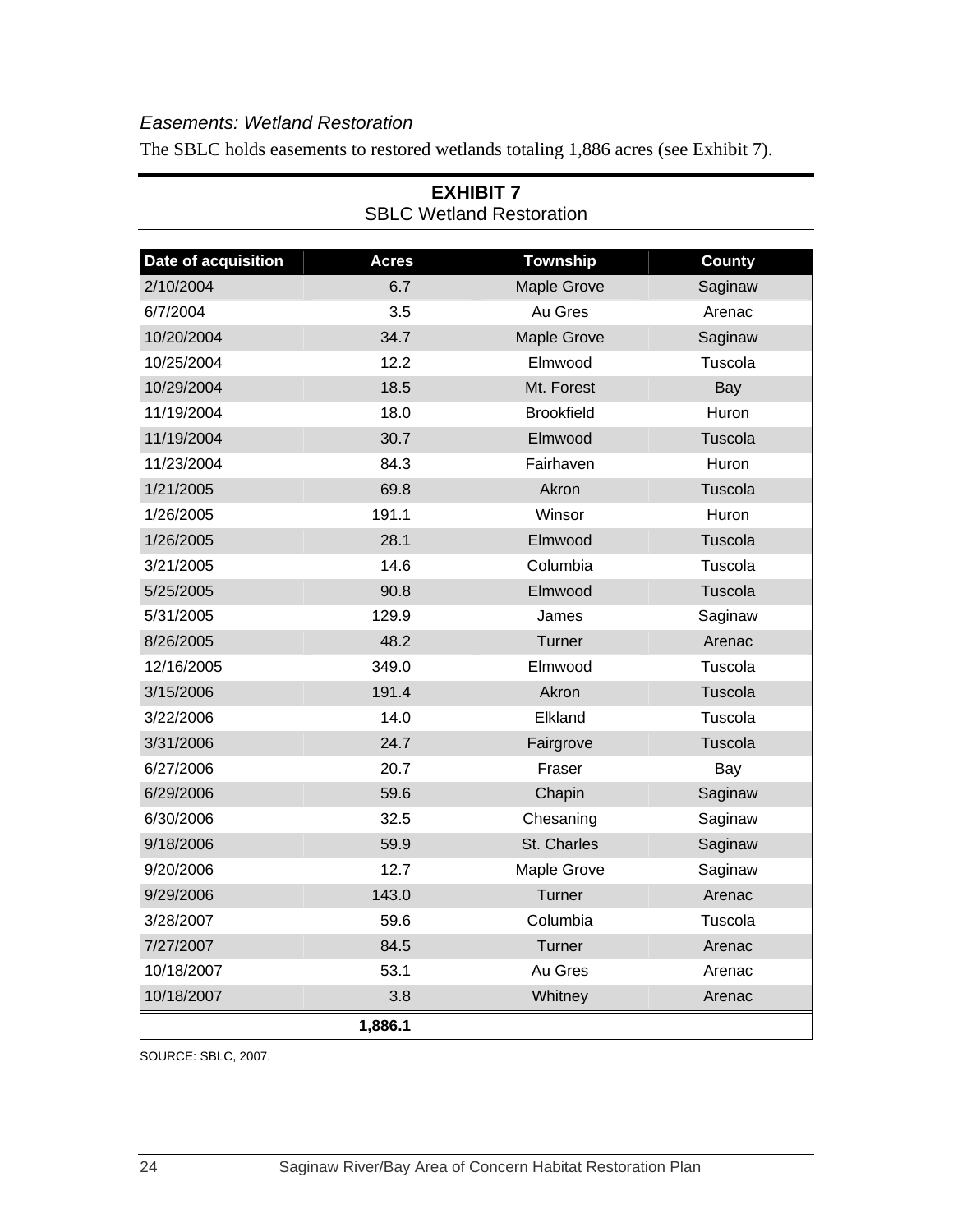### *Easements: Riparian Buffers*

The SBLC holds easements on riparian buffers on 461 acres (see Exhibit 8).

| LAIIILII V<br><b>SBLC Riparian Buffers</b> |              |                    |               |  |  |
|--------------------------------------------|--------------|--------------------|---------------|--|--|
| Date of acquisition                        | <b>Acres</b> | <b>Township</b>    | <b>County</b> |  |  |
| 9/20/2006                                  | 20.4         | <b>Maple Grove</b> | Saginaw       |  |  |
| 9/7/2007                                   | 240.4        | Richland           | Ogemaw        |  |  |
| 9/7/2007                                   | 170.9        | <b>Burleigh</b>    | losco         |  |  |
| 10/18/2007                                 | 29.7         | Whitney            | Arenac        |  |  |
|                                            | 461.4        |                    |               |  |  |
| SOURCE: SBLC, 2007.                        |              |                    |               |  |  |

# **EXHIBIT 8**

#### *Other Easements*

Other easements held by the SBLC that do not fit neatly into the above categories total 247 acres (see Exhibit 9).

| Date of acquisition | <b>Acres</b> | <b>Township</b>   | <b>County</b> |
|---------------------|--------------|-------------------|---------------|
| 1/27/2004           | 28.3         | Hampton           | Bay           |
| 10/29/2004          | 1.2          | Mt. Forest        | Bay           |
| 11/19/2004          | 1.5          | <b>Brookfield</b> | <b>Huron</b>  |
| 11/19/2004          | 3.0          | Elmwood           | Tuscola       |
| 12/16/2005          | 1.8          | Elmwood           | Tuscola       |
| 3/22/2006           | 1.0          | Elkland           | Tuscola       |
| 6/26/2006           | 2.1          | Ellington         | Tuscola       |
| 6/29/2006           | 1.5          | Chapin            | Saginaw       |
| 6/30/2006           | 0.8          | Chesaning         | Saginaw       |
| 9/18/2006           | 1.7          | St. Charles       | Saginaw       |
| 2/16/2007           | 200.0        | Chippewa          | Mecosta       |
| 10/18/2007          | 4.2          | Whitney           | Arenac        |
|                     | 247.1        |                   |               |
|                     |              |                   |               |

### **EXHIBIT 9**  SBLC Miscellaneous Easements

SOURCE: SBLC 2007.

#### *2006 Saginaw Bay Wetland Initiative North American Wetlands Conservation Act, Phase II*

This project occurred throughout the 22 counties of the Saginaw Bay watershed: Arenac, Bay, Clare, Clinton, Genesee, Gladwin, Gratiot, Huron, Iosco, Isabella, Lapeer, Livingston, Mecosta, Midland, Montcalm, Ogemaw, Osceola, Roscommon, Saginaw, Sanilac, Shiawassee, and Tuscola.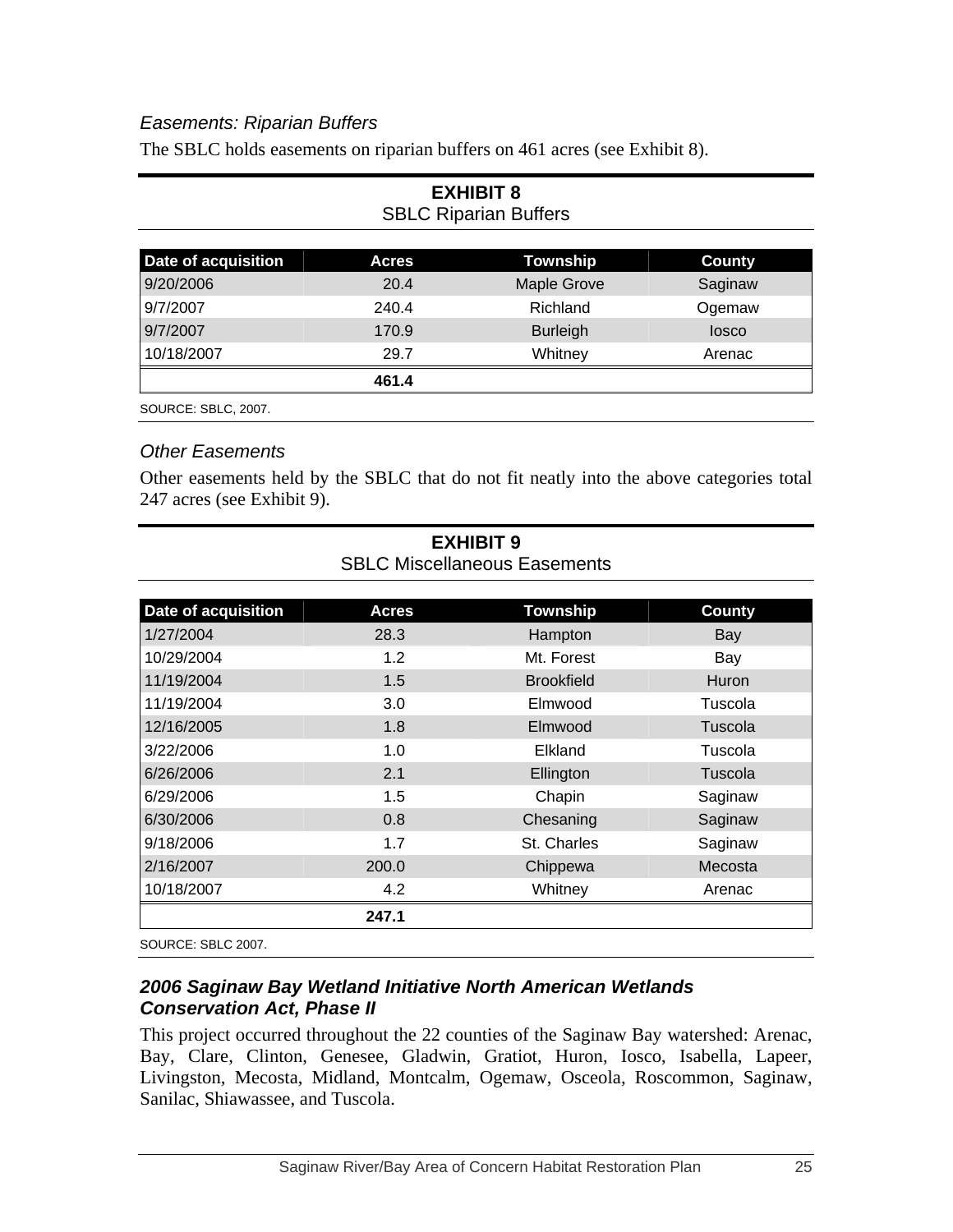The Saginaw Bay Wetland Initiative NAWCA Phase II grant was awarded to Ducks Unlimited, on behalf of a coalition of 17 conservation partners, in February 2001. This grant concluded on February 22, 2006, and resulted in the conservation of **4,125 acres** of wetlands and associated grasslands on public and private land throughout the project area. Included in the accomplishments is the acquisition and permanent protection of 1,631 acres of existing or restorable waterfowl habitat and the restoration or enhancement of 2,494 acres of wetlands and native grasslands. In total, 220 projects were completed, 161 on private land and 59 on public land.

#### *Land Protection*

Twenty-one projects totaling 1,631 acres were completed under this grant component at a total cost of \$3,850,793.50 (grant, match, and non-match). A description of these projects follows.

- **Dost Tract Wetlands Reserve Program (WRP) easement**: USDA-Natural Resources Conservation Service contributed non-match funds to the Flint River Dike Board to acquire permanent WRP conservation easements on the two parcels totaling 156.8 acres that make up the Dost tract.
- **Case Tract**: This 52.2-acre tract of wetlands was donated to the Shiawassee National Wildlife Refuge (SNWR) in 1998.
- **Roney Tract**: General Motors purchased and then donated this 105.5-acre parcel of land to the Saginaw-Chippewa Indian Tribe of Michigan (SCIT) as part of the Saginaw Bay/River Natural Resources Damage Settlement.
- **Bordeaux and Pinconning Tracts**: Saginaw Basin Land Conservancy purchased the 24.8-acre Bordeaux and 38.5-acre Pinconning tracts and incorporated these parcels into its system of managed lands.
- **Sillman Tract:** Hampton Township acquired the 25-acre Sillman tract using funds from Bay Area Community Foundation, DU, and SBLC in addition to the NAWCA grant.
- **Badour I**, **Badour II**, **Collon**, **Rievert**, **Robinson**, **Hughes-Wilson,** and **Wild**: General Motors purchased these seven parcels as part of the Saginaw Bay/River Natural Resources Damage Settlement and donated the land to the MDNR. Badour I (106.5 acres) and Badour II (34.2 acres) are located at Tobico Marsh State Game Area (SGA); Collon (40 acres) is located at Fish Point SGA; Rievert (46 acres) is located at Wildfowl Bay State Wildlife Area; Robinson (203.9 acres) is located at Wigwam Bay Wildlife Area; Hughes-Wilson (98.6 acres) and Wild (83.4 acres) are located at Quanicassee Wildlife Area.
- **Dietrich**, **McClure**, **Stackpole**, and **VanHove**: The MDNR purchased these four parcels. Dietrich (115 acres) and McClure (80 acres) are located at Shiawassee River SGA; Stackpole (40 acres) is located at Verona SGA; and VanHove (45 acres) is located at Fish Point Wildlife Area.
- **Goeky, Motz,** and **Mulligan**: The MDNR acquired these three parcels for inclusion into existing state wildlife areas by pooling additional dollars with the NAWCA grant funds. Goeky (78 acres) is located at Fish Point Wildlife Area; Motz (85 acres) is located at Gratiot-Saginaw SGA; and Mulligan (160 acres) is located at Sanilac SGA.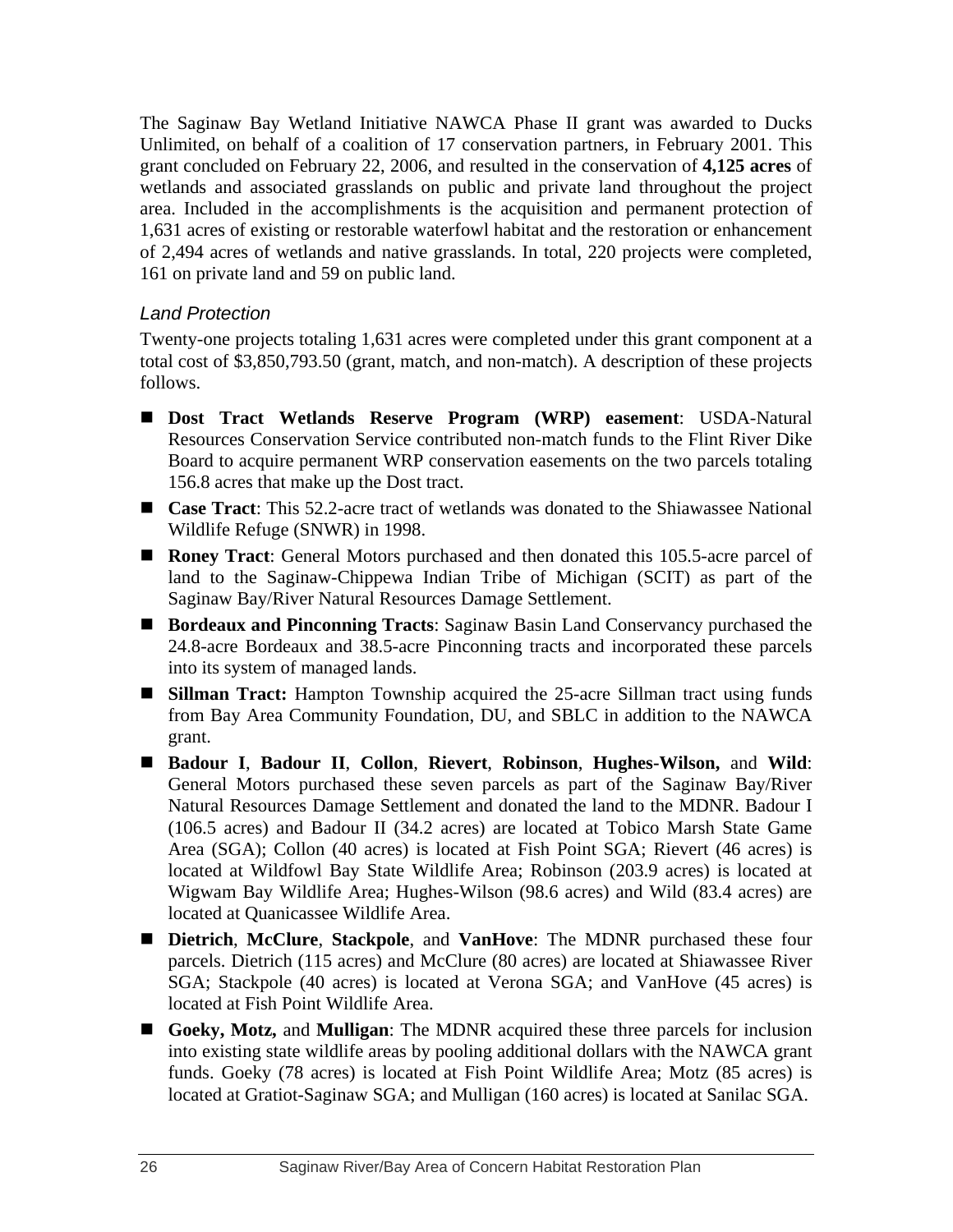**Hines/WAT:** The MDNR acquired this 12.5-acre parcel from DU for inclusion into Wildfowl Bay State Wildlife Area using MDNR funds and NAWCA grant funds. DU purchased this tract from a willing seller and then sold it to the MDNR at a belowmarket-rate price.

## *Public Upland Restoration*

Seven projects totaling 280 acres were completed under this grant component at a total cost of \$47,864.13 (grant and match). A description of these projects follows.

- **Fish Point SGA Lakeplain Prairie**: Saginaw Bay WIN contributed a cash match to assist the MDNR restore 55 acres of lakeplain prairie habitat in two locations at Fish Point SGA.
- **State Game Area Grasslands**: Michigan Duck Hunters Association, Pheasants Forever, and the MDNR contributed new match (combination of cash and value of donated grass seed) and pooled it with NAWCA grant funds to restore 225 acres of native grassland at six locations. Completed projects are **Arms Road** (17 acres) at Quanicassee State Wildlife Area; , **Marsh Creek** (90 acres), **McClure** (34 acres), and **Wolf Creek** (52 acres) at Shiawassee River SGA; **Rievert** (10 acres) at Wildfowl Bay State Wildlife Area; and **Robinson** (22 acres) at Wigwam Bay Wildlife Area.

## *Public Wetland Restoration*

Ten projects totaling 826 acres were completed under this grant component at a total cost of \$490,770.12 (grant and match). A description of these projects follows.

- **Davis, Marsh Creek**, **McClure**, **Wolf Creek**, and **Zone 29**: DU, Shiawassee Flats Citizens and Hunters Association, and Saginaw Bay WIN contributed match (combination of cash and in-kind engineering) and pooled it with NAWCA grant funds to complete these five restorations totaling 408 acres. Davis is located at Crow Island SGA and Marsh Creek, McClure, Wolf Creek, and Zone 29 occurred at Shiawassee River SGA. DU provided the engineering and delivery services for these projects.
- **Badour I**, **Badour II, Rievert**, and **Robinson**: General Motors provided funding through the Saginaw Bay/River Natural Resources Damage Settlement to complete these four wetland restoration projects totaling 274 acres. Badour I and II are located at Tobico Marsh SGA, Rievert is located at Wildfowl Bay State Wildlife Area; and Robinson is located at Wigwam Bay Wildlife Area. **Dost**: DU provided funding to the Flint River Dike Board to relocate a dike along the Flint River that restored 144 acres of this property to emergent, forested, and seasonally inundated floodplain wetlands; this dike relocation occurred prior to the land being enrolled in the Wetlands Reserve Program.

## *Public Upland Enhancement*

Seventeen projects totaling 187 acres were completed under this grant component at a total cost of \$15,392.22 (grant and match). A description of these projects and associated expenses follows.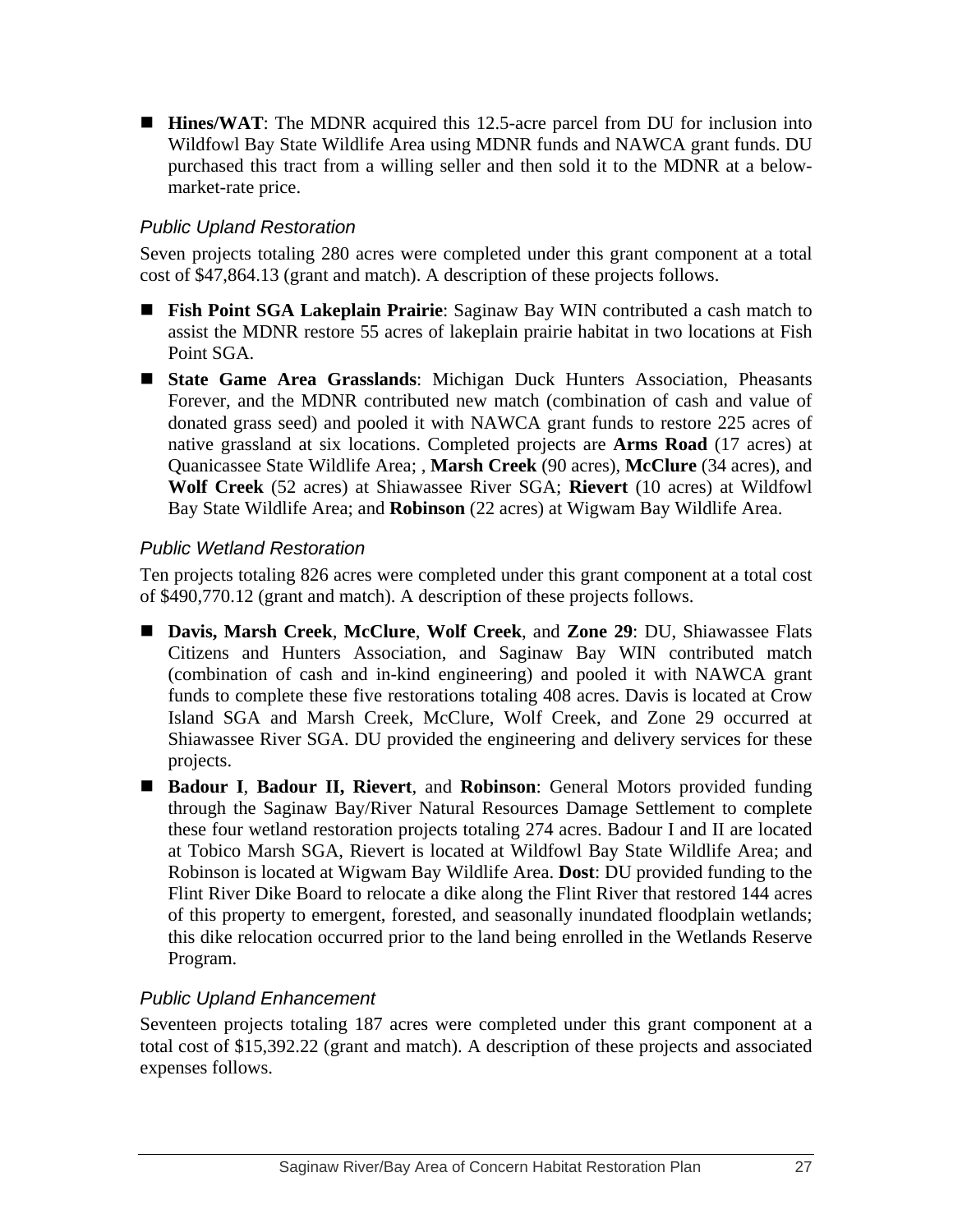- **Refuge Unit**: Shiawassee Flats Citizens and Hunters Association contributed funds to assist the MDNR in enhancing this 60-acre grassland at Shiawassee River SGA.
- **Verona Grasslands (16 projects)**: Pheasants Forever and the MDNR contributed a cash match and pooled it with NAWCA grant funds to enhance 127 acres of native grasslands at 16 locations on Gagetown, Rush Lake, Rieck Mini, Scharf Mini, and Verona SGAs. Collectively, these projects are called Verona Grassland Enhancement.

#### *Public Wetland Enhancement*

Four projects totaling 420 acres were completed under this grant component at a total cost of \$295,390.36 (grant and match). A description of these projects follows.

- **Fish Point SGA** and **Nayanquing Point SGA Shorebird Management Units**: The Bay Area Community Foundation, the Kantzler Foundation, and Saginaw Bay WIN contributed a cash match to help the MDNR develop two 5-acre shallow, managed wetlands to provide migration habitat for waterfowl and shorebirds.
- **Triangle Unit**: The Shiawassee Flats Citizens and Hunters Association contributed a combination of cash match and volunteer labor to assist the MDNR-led enhancement of this 160-acre emergent wetland at Shiawassee River SGA.
- **F-K Unit**: DU and the Shiawassee Flats Citizens and Hunters Association contributed a combination of cash, volunteer labor, and engineering as match to help the MDNR enhance this 250-acre managed emergent marsh at Shiawassee River SGA. The NAWCA grant funds also contributed to this project which was designed and implemented by DU engineering staff.

#### *Private Land Wetland and Grassland Restoration*

Projects on 160 private parcels totaling 781 acres (469 wetland and 312 grassland) were completed under this grant component at a total cost of \$298,050.64 (grant, match, and non-match). DU and the USFWS contributed cash and staff time and pooled it with NAWCA grant funds to complete these projects through the USFWS Partners for Fish and Wildlife Program.

#### *2004 Saginaw Bay Wetland Initiative North American Wetlands Conservation Act, Phase I*

The Saginaw Bay Wetland Initiative NAWCA Phase I grant was awarded to DU, on behalf of a coalition of 10 conservation partners, in February 1998. This grant concluded on August 18, 2004, and resulted in the conservation of 4,178 acres of wetlands and associated grasslands on public and private land throughout the Saginaw Bay watershed. Included in the accomplishments is the acquisition and permanent protection of 1,231 acres of existing or restorable waterfowl habitat and the restoration or enhancement of 2,947 acres of wetlands and native grasslands. In total, 298 projects were completed, 274 on private land and 24 on public land.

This project occurred throughout the 22-county watershed of the Saginaw Bay. This effort was undertaken to protect, restore, or enhance 3,332 acres of wetlands and 846 acres of associated grasslands to provide breeding and migration habitat for waterfowl,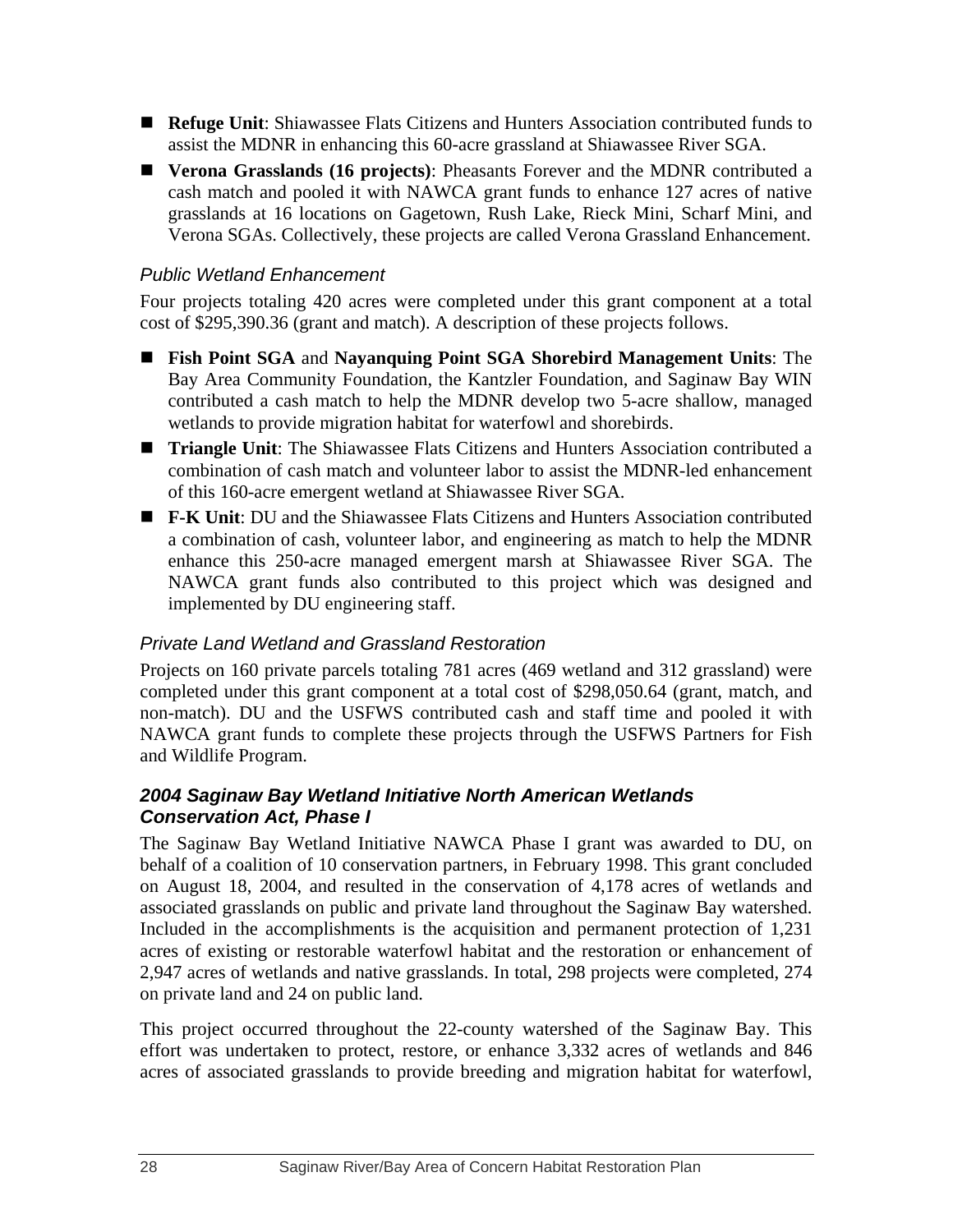shorebirds, songbirds, state and federally listed threatened or endangered species, and other wildlife.

The following is a description of conservation accomplishments under the grant by project category.

### *Fee Title Acquisition*

Eleven properties totaling 1,231 acres were acquired and permanently protected under this grant at a cost of \$1.7 million (\$268,723 NAWCA).

- The MDNR contributed four acquisition projects as match. These included **Brabant** (327 acres, Shiawassee River SGA); **Hanover** (106 acres, Maple River SGA); **Sattler** (235 acres, Fish Point Wildlife Area); and **Zimmerman** (119 acres, Gratiot/Saginaw SGA). These new tracts contain habitat similar to the original parcels and are located within the project area.
- $\blacksquare$  The five parcels described below were purchased by the MDNR using a combination of NAWCA and MDNR funds. These include **Chrcek** (23.9 acres, Shiawassee River SGA); **Dake** (50 acres, Nayanquing Point Wildlife Area); **Jacobs** (48.2 acres, Quanicassee Wildlife Area); **Sawatzki** (40 acres, Shiawassee River SGA); and **Taggett** (240 acres, Shiawassee River SGA).
	- The 23.9-acre **Chrcek** tract was acquired using NAWCA funds with the MDNR contributing the remaining funds. This floodplain parcel along the shore of the Cass River was in agricultural production at the time of acquisition. The 40-acre **Sawatzki** parcel was acquired using a combination of NAWCA and MDNR funds. Sawatzki also was in agricultural production at the time of acquisition and offers an excellent opportunity to restore native prairie in close proximity to brood-rearing wetlands. The MDNR purchased both of these properties within the acquisition boundary of Shiawassee National Wildlife Refuge (SNWR) to facilitate a longstanding land exchange between the MDNR and the USFWS. This exchange has taken place and the Chrcek and Sawatzki parcels are now in federal ownership as part of the SNWR. The Chrcek tract is located adjacent to the Leech tract that was acquired under the NAWCA grant and is now managed to allow for natural Cass River flooding regimes. In addition, five acres of emergent wetlands were restored on Chrcek and Leech under this grant.
	- The 50-acre **Dake** tract was acquired using NAWCA funds and DU non-match funds. This property is located approximately 500 feet west of Saginaw Bay in Bay County and primarily contains coastal marsh transition habitat, including coastal lowland forest and scrub-shrub wetland, emergent wetland, and coastal wet prairie. Dake has been incorporated into the 1,150-acre Nayanquing Point Wildlife Area.
	- The 48.2-acre **Jacobs** tract was acquired using a combination of NAWCA funds and MDNR funds. This Saginaw Bay coastal property contains nearly one-half mile of high-quality emergent wetland on the Saginaw Bay. The remainder of this parcel was in agricultural production when acquired but has since been taken out of production and has been allowed to revert to wetland. Acquisition of this parcel for inclusion into the 1,300-acre Quanicassee Wildlife Area permanently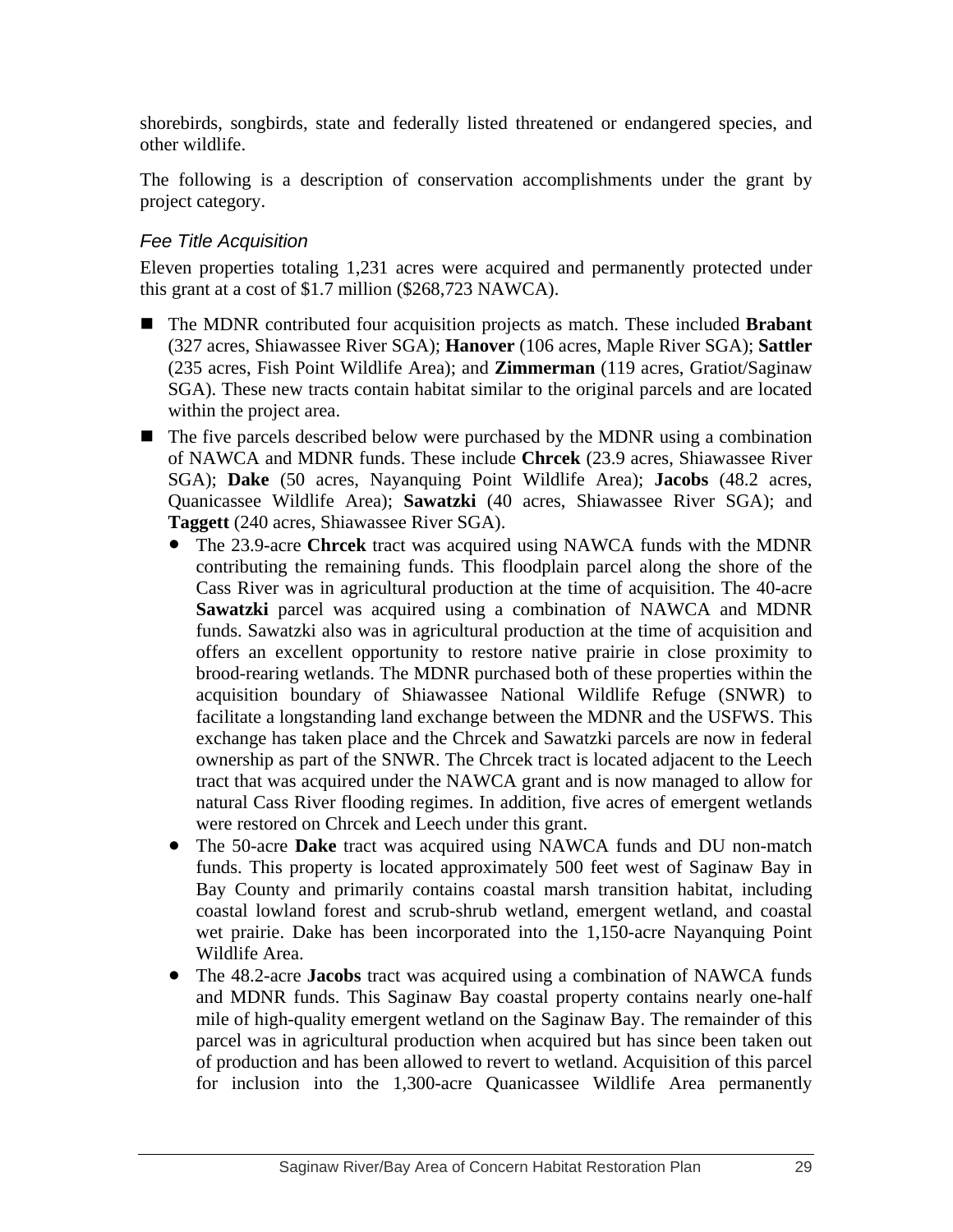protected important coastal wetland habitat, consolidated state ownership, and increased public recreational opportunities.

- The MDNR purchased the 240-acre **Taggett** property at a cost of \$238,081.64. No NAWCA funds were used to acquire this land. This large agricultural inholding at the Shiawassee River SGA contained excellent restoration potential when acquired. Since acquisition, through activities not related to this grant, the MDNR has restored a 40-acre emergent wetland and established approximately 15 acres of native warm season grasses on this tract.
- The USFWS provided NAWCA funds to acquire the 32.6-acre **Leech** tract for Shiawassee National Wildlife Refuge. This property is located in the 100-year floodplain of the Cass River, is adjacent to other refuge property, and was in agricultural production at the time of acquisition. Leech has been taken out of agricultural production and is now managed to allow natural Cass River flooding regimes to occur, thereby providing diverse wetland habitat for waterfowl, shorebirds, and other wetland wildlife. In addition, five acres of emergent wetlands were restored on Leech and an adjacent tract under this grant (see Chrcek tract).
- Bay County purchased the 9-acre **Keit Wetlands Park** using funds from the Michigan Natural Resources Trust Fund (MNRTF), Bay Area Community Foundation (BACF), and the NAWCA. The BACF and the NAWCA split the 25 percent cost-share required of the MNRTF grant that was awarded to Bay County to buy this property. This property contains about 5.25 wetland acres and 3.75 acres of adjacent upland. The wetland habitat includes a linear emergent wetland that had been impacted by fill material; one acre of this wetland was successfully restored under this grant. The upland portions of this parcel were under heavy threat of development but are now protected under a permanent conservation easement held by the MDEQ and managed by Bay County as parkland along with the wetland habitat.

#### *Wetland Restoration on Public Lands*

Ten projects totaling 1,170 acres were completed under this project component at a total cost of \$609,494 (\$165,015 NAWCA).

- **Keit Wetlands Park**: Bay County used NAWCA funds to restore one acre of emergent wetland habitat at this property owned and managed by Bay County. Restoration activities included removing fill (asbestos, concrete, tires, etc.) from and enlarging the south end of the wetland. Fill material was hauled off-site to a certified disposal facility. The restored wetland area was graded to a gradual slope, seeded to prevent soil erosion, and is now dominated with beneficial wetland plant species.
- **Maple River Sedimentation Basin and Wetland Enhancement Project**: The Gratiot County Drain Commissioner, DU, and the MDNR completed this project in the summer of 1995. This project was completed in conjunction with a larger project being conducted by the drain commissioner and developed to reduce the amount of eroded soil entering the Maple River and to restore 67 acres of floodplain habitat previously dominated by reed canary grass. Approximately 5,300 feet of low-head dike were constructed adjacent to the Maple River on MDNR property to capture overflow water during spring and fall runoff. The Gratiot County Drain Commissioner and DU contributed funds toward this project.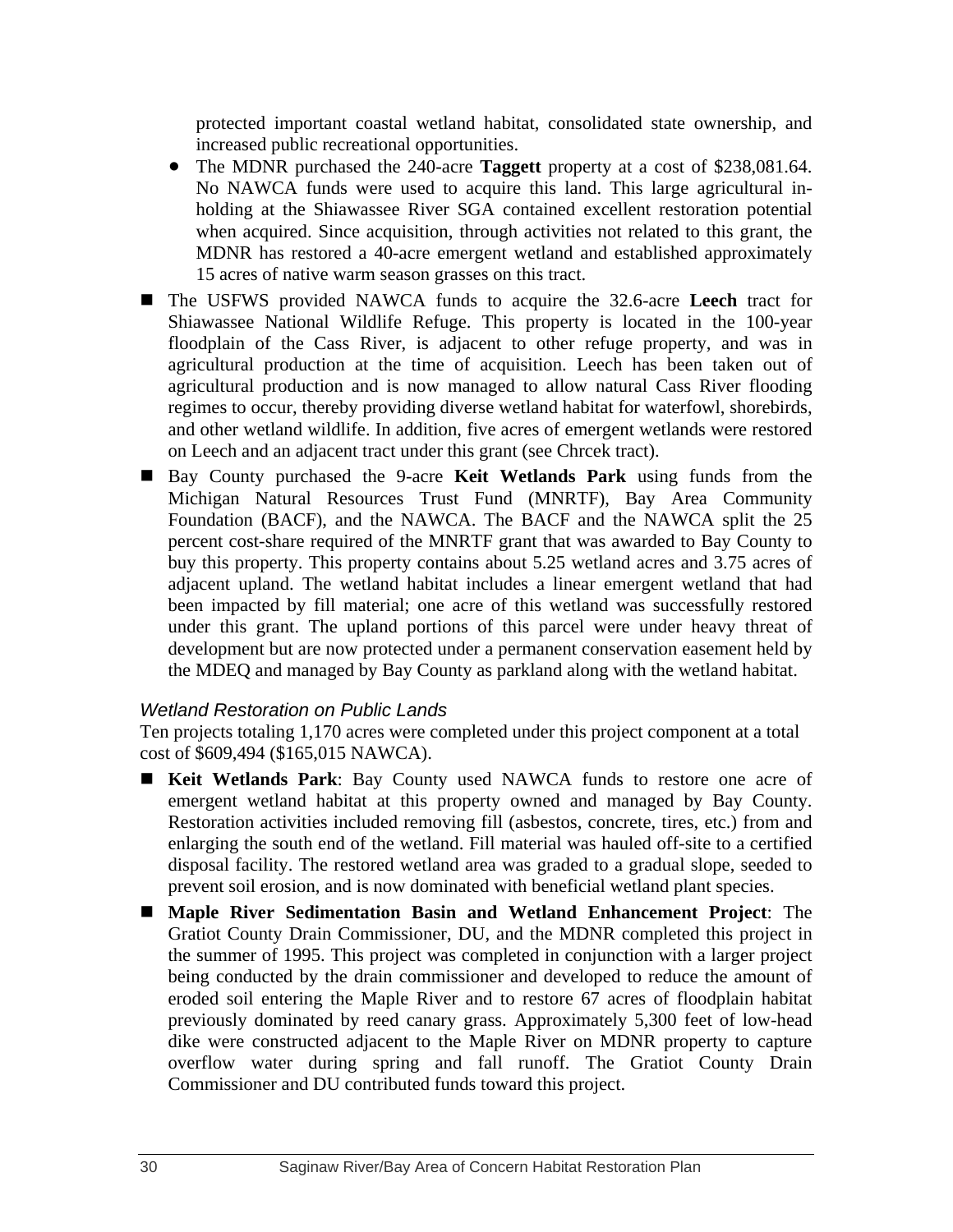- **Shiawassee National Wildlife Refuge (SNWR) Projects**: Four wetland restoration/ enhancement projects were completed at SNWR.
	- Hydrology was restored to the 57-acre **Kaufmann** tract in the fall of 1998. This tract had been in agricultural production before purchase by the USFWS and was becoming dominated by undesirable wetland plants. Restoration involved the construction of 1,200 feet of low-level earthen berm to impound water and to prohibit flooding adjacent private lands and the repair of a 200-foot break in an existing agricultural levee. The levee break was filled and armored with rip-rap and now serves as the emergency spillway but also allows normal backwater from the Shiawassee River to flood the entire unit. A 36-inch flap-gate structure that was preventing flood water from entering this tract was reversed to allow natural flooding to occur. This wetland now follows natural Shiawassee River flooding regimes. The project was completed using funds from the NAWCA grant, DU, and the USFWS.
	- Water level management capability was restored and enhanced on 280 acres of **Moist Soil Management Units 1 and 2**. This project involved rehabilitating one mile of cross dike and constructing one mile of low-level dike along an existing drainage ditch. The low-level dike created three wetland cells that can be managed independently of one another. In addition, stop-log water control structures were installed in each unit to allow for optimum water level management. Emergency spillways also were constructed in each unit. Prior to this project, the inability to provide adequate water levels during key periods of the growing season resulted in populations of purple loosestrife and other undesirable plant species. These wetlands are now effectively managed to provide a diversity of wetland vegetation and water regimes for waterfowl, shore, and wading birds and other wetland wildlife. This project was completed at a cost of \$13,388.89; DU paid \$4,993.43 of this cost and the USFWS paid the remaining \$8,395.46.
	- The NAWCA and the USFWS contributed funds to rip-rap portions of the **Pool 2** (115 acres) **and Pool 1A** (140 acres) levees in the summer of 1999. Certain sections of these levees had been severely eroded from past Shiawassee River flood events and were in need of enhancement before washing out completely. Rip-rapping the levees effectively protected the wetland values of the affected management units, which are now managed to provide high-quality waterfowl breeding and migration habitat.
	- The final wetland project at SNWR occurred on the **Chrcek** tract and restored five acres of emergent wetland providing excellent brood-rearing habitat for ducks nesting in the area. Restoration included plugging an agricultural ditch, creating a rock rip-rap spillway, and creatively borrowing soil for the ditch plugs from within the wetland basin in order to increase the size of the wetland and add needed diversity in wetland depth. Funds from the NAWCA and DU contributed to this project.
- Wetland restoration projects were completed on land owned and managed by the MDNR. The MDNR used \$1,350.64 of NAWCA funds to restore the 300-acre **Baldpate Unit** at Crow Island SGA. The Baldpate Unit once was a large emergent floodplain wetland adjacent to the Saginaw River but had been converted to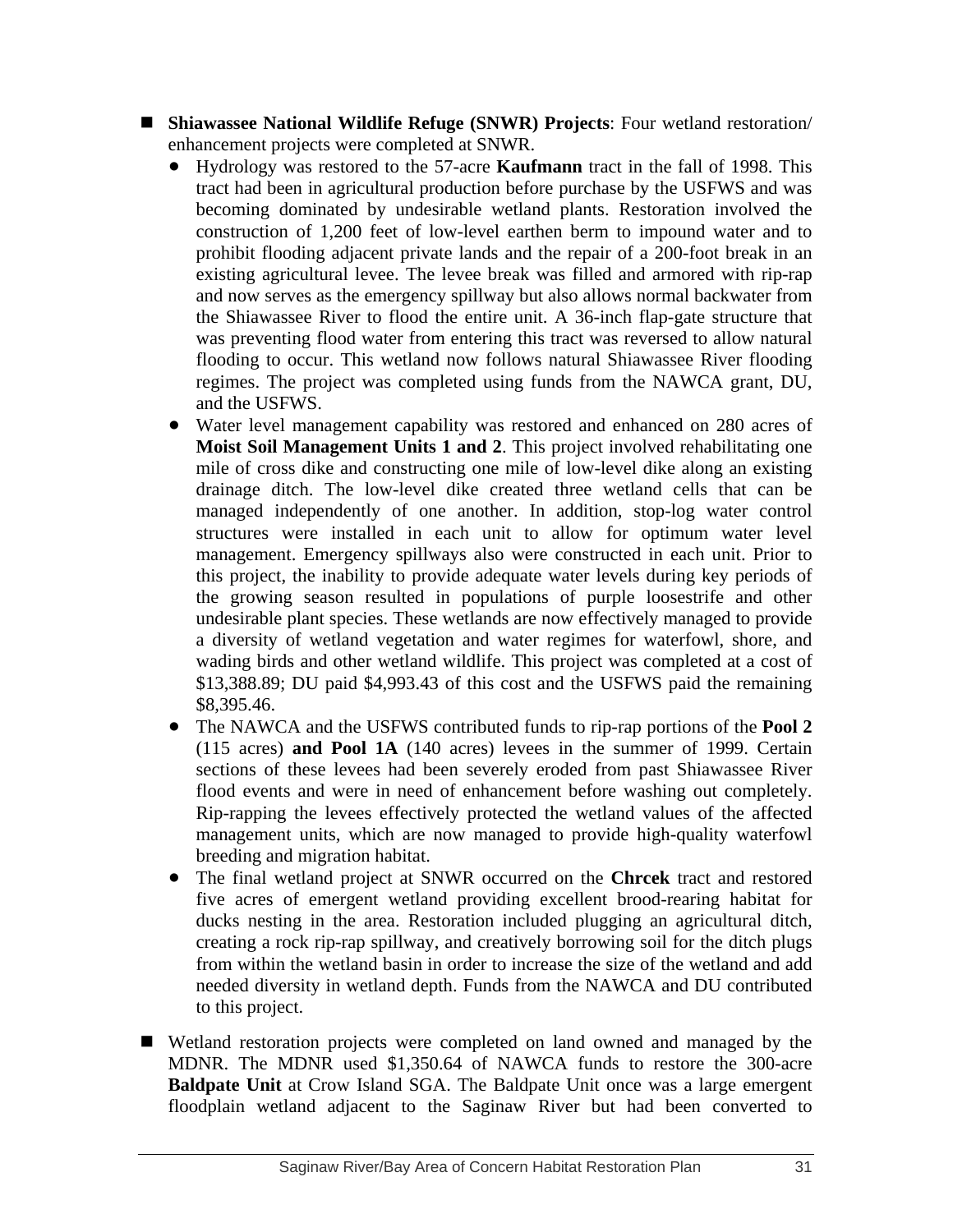agricultural production by building a system of levees around the wetland to keep out floodwaters. In addition, a pump was in place to allow complete drainage of the unit. The MDNR had entered the property into a long-term farm lease that expired in 1997, allowing for restoration to occur. Restoration was accomplished by repairing and reversing the agricultural pump. This wetland unit is now a productive marsh managed to provide production and migration habitat for waterfowl.

- The 150-acre **Panko Wetland** at Crow Island SGA was restored at a total cost of \$90,758.63. DU paid \$61,758.63 of this cost, Michigan Duck Hunters Association paid \$4,000, and NAWCA funds covered the remaining \$25,000. The Panko unit is located adjacent to the Saginaw River and had been intensively farmed for many years. Restoration of this shallow emergent marsh was accomplished by replacing a nonfunctioning agricultural pump and refurbishing a dilapidated pump station. Water levels and aquatic vegetation can now be effectively managed in this large marsh which is adjacent to more than 175 acres of prairie, including 150 acres (Panko Prairie) that were planted as part of this NAWCA grant.
- Two wetlands were restored at Fish Point SGA—the 15-acre **Unit 8** and the 40-acre **Invertebrate Pool**. Both wetlands were in agricultural production and flooded during the fall as part of the managed hunting at the SGA. Unit 8 was restored to shallow emergent marsh by installing a water control structure and adding height to an existing dike. The Invertebrate Pool was restored to moist soil wetland by replacing two water control structures. Also, a low-level dike was constructed to provide wheelchair access to an accessible hunting/photo blind. Both wetlands are now managed to provide production and migration habitat for waterfowl and are in close proximity to nesting grasses, including the 9-acre Sattler Prairie restored as part of this grant. These two projects were completed at a cost of \$34,370.16, with DU contributing \$10,720.80 of this cost and NAWCA covering the remaining \$23,649.36.

## *Upland Restoration on Public Lands*

Three projects totaling 212 acres were completed under this project component at a cost of \$17,108 (\$14,212 NAWCA).

- The 53-acre prairie restoration on the **Houlihan** tract of the Shiawassee National Wildlife Refuge was completed in the summer of 2004 using NAWCA and USFWS funds. Restoration of this retired agricultural field previously managed to attract geese during the hunting season included applying an herbicide and then no-till drilling big and little bluestem, Indian grass, switchgrass, and a variety of native wildflowers.
- The 150-acre prairie restoration on the **Panko** tract of Crow Island SGA was completed using a combination of NAWCA and Pheasants Forever funds. Establishment of the prairie on this retired agricultural field was accomplished by notill drilling a variety of native warm-season grasses. In addition, two cool-season grass plots of timothy were planted. Both Sattler and Panko are now providing excellent waterfowl nesting habitat near suitable brood-rearing wetlands on areas managed by the MDNR.
- The 9-acre lakeplain prairie restoration on the **Sattler** tract of Fish Point Wildlife Area was completed with NAWCA funds. Restoration included a combination of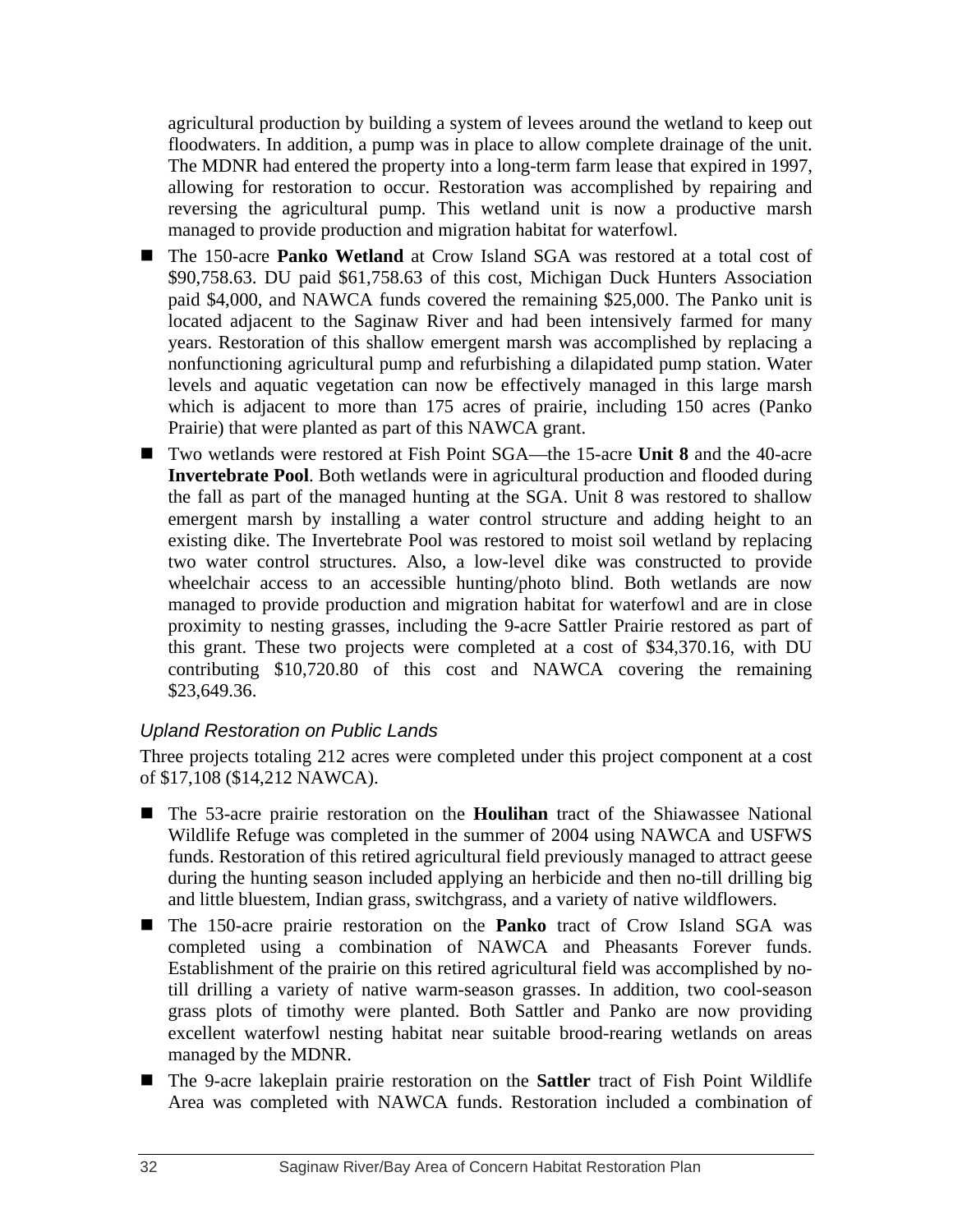herbicide application and mowing followed by burning to control brush and other invasive species and to stimulate the germination of prairie seeds.

## *Private Land Wetland and Upland Restoration*

All private land projects completed were accomplished through the USFWS Partners for Fish and Wildlife Program. The wetland restoration projects generally occurred in agricultural settings with hydrological restoration requiring simple and cost-efficient tile breaks and ditch plugs. Restoration generally resulted in small (less than five acres), shallow (less than four feet deep) emergent wetlands.

Grasslands were established in close association with wetlands and generally were planted to a mix of big and little bluestem, Indian grass, and switchgrass to provide duck nesting cover. A total of 274 upland restoration projects on 1,565 acres were completed under this project component at a cost of \$571,547. In addition, the MDNR and Soil and Water Conservation Districts (SWCD) funded SWCD biologists to work with private landowners to restore wetlands in the project area.

Wetland restoration occurred on 427 acres of private land at a cost of \$154,905. DU contributed and the USFWS partnered on the funding. In addition, the USFWS completed 198 projects restoring 904 wetland acres in combination with 234 upland acres. These projects cost \$416,641.33, and funding came from DU, the USFWS, and NAWCA. In addition, NAWCA funds were used to hire personnel to implement wetland restoration projects on private land.

#### *Saginaw Bay Natural Resource Damage Assessment—Tobico Marsh Restoration*

**Lead Agency/Organization:** USFWS and the Saginaw Bay Natural Resource Damage Assessment (NRDA) Trustees.

Wetlands totaling 900 acres were restored in Tobico Marsh at Bay City State Recreation Area. Modifications of flap gates and culverts restored hydrology, improving fish passage between the marsh and Saginaw Bay.

## *Shiawassee National Wildlife Refuge—Trinklein Unit Restoration*  **Lead Agency/Organization:** USFWS.

In 1994, renovation of Trinklein Unit dikes converted cropland back to 240 acres of restored wetlands, adding three managed wetland units to the refuge.

## *Saginaw Bay Natural Resource Damage Assessment (NRDA)3*

**Lead Agency/Organization:** USFWS and Saginaw Bay NRDA Trustees.

 $\overline{a}$ 

More than 1,600 acres of high-quality habitat were purchased and protected around the bay at 15 sites, including Big and Little Charity Islands, shown in Exhibit 10 below. This includes between 200 and 400 acres of coastal wetland and lakeplain prairie restoration.

<sup>&</sup>lt;sup>3</sup>Some of this information duplicates that discussed under the Saginaw Bay NAWCA grants, but is listed here to illustrate the work that counted under the NRDA.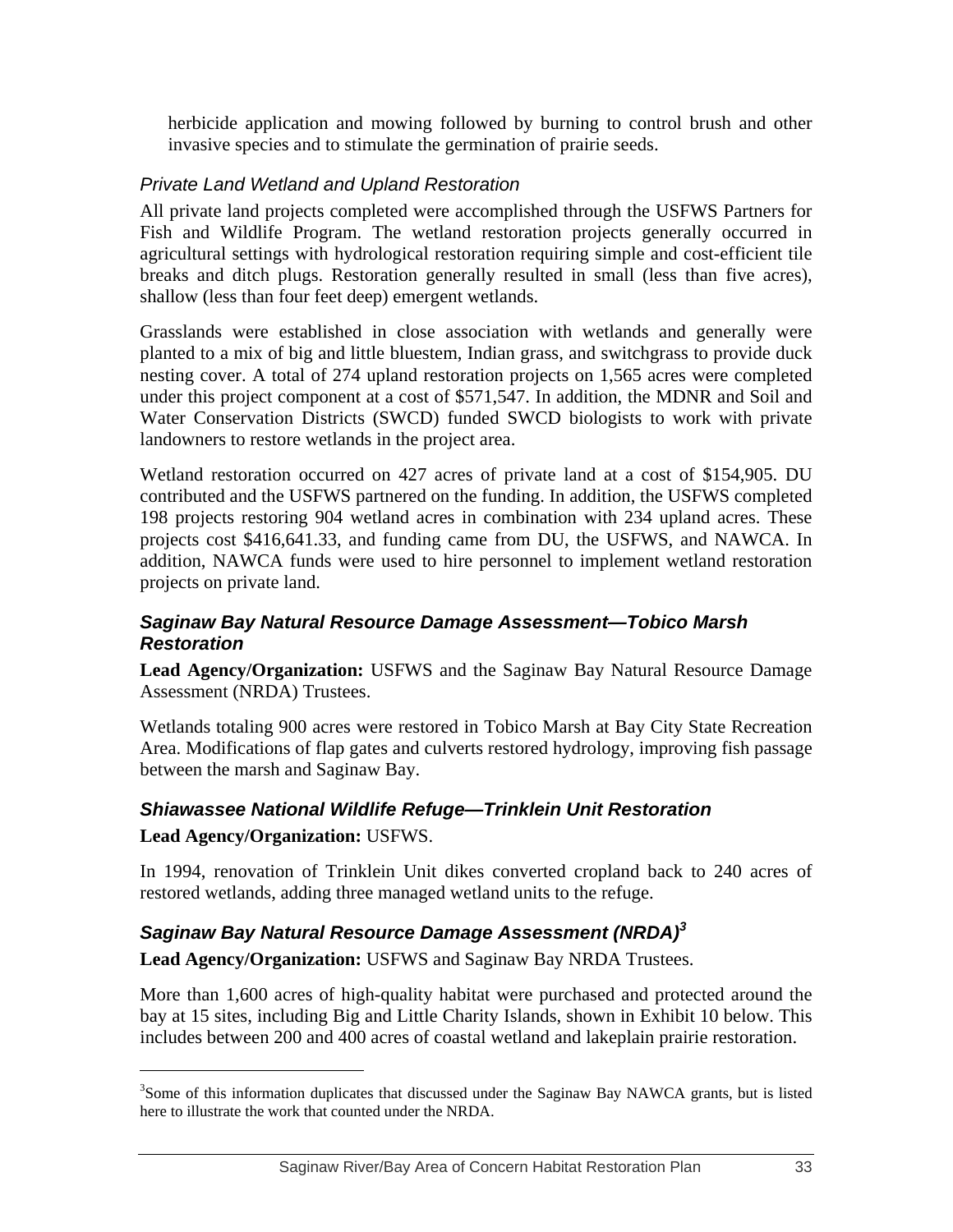| <b>Parcel</b>                   | <b>Owner</b>        | <b>County</b> | <b>Acres</b> | <b>Features</b>                                                                                                                 |
|---------------------------------|---------------------|---------------|--------------|---------------------------------------------------------------------------------------------------------------------------------|
| Sieja                           | <b>MDNR</b>         | Arenac        | 280          | Largely wooded<br>Wetlands near bay                                                                                             |
| <b>Big Charity</b><br>Island    | <b>USFWS</b>        | Arenac        | 250          | Wooded island in bay<br>Interior pond<br>Mix of sand, rock, and vegetated<br>shoreline                                          |
| Robinson                        | <b>MDNR</b>         | Arenac        | 204          | Restoration of coastal wetland and<br>lakeplain prairie along bay<br>Wooded ridge<br>Potential grassland restoration            |
| Hughes; Wild                    | <b>MDNR</b>         | Bay           | 182          | One mile of coastline<br>Wetlands and beach ridge                                                                               |
| Blount;<br><b>Borroughs</b>     | <b>MDNR</b>         | Huron         | 138          | Coastal wetland<br>Forested upland                                                                                              |
| Eastman/KBC<br>Tool             | <b>MDNR</b>         | Arenac        | 130          | Largely wooded<br>Several small ponds                                                                                           |
| Roney                           | Saginaw<br>Chippewa | Arenac        | 110          | Coastal wetland and lakeplain prairie<br>along bay<br>Wooded ridge<br><b>Saganing Creek</b>                                     |
| Badour <sub>2</sub>             | <b>MDNR</b>         | Bay           | 107          | Restoration of wetland<br>Wetland connected to Tobico Marsh<br>Footbridge added for access<br>Small wooded area that may expand |
| Gunden                          | <b>MDNR</b>         | Huron         | 100          | Wetlands and upland<br>Old beach ridge                                                                                          |
| Rievert                         | <b>MDNR</b>         | Huron         | 46           | Restoration of coastal wetland and<br>lakeplain prairie along bay<br>Has peninsula into bay                                     |
| Collon                          | <b>MDNR</b>         | Tuscola       | 40           | Upland<br>Old beach ridge                                                                                                       |
| Fritz                           | <b>MDNR</b>         | Bay           | 40           | Wooded<br>Contiguous with Tobico Marsh                                                                                          |
| Badour 1                        | <b>MDNR</b>         | Bay           | 34           | Restoration of wetland<br>Wetland connected to Tobico Marsh<br>Footbridge added for access                                      |
| <b>Timmons</b>                  | <b>MDNR</b>         | Tuscola       | 10           | Upland<br>Old beach ridge                                                                                                       |
| <b>Little Charity</b><br>Island | <b>USFWS</b>        | Arenac        | 5.4          | Wooded island<br>Bird nesting colony                                                                                            |

## **EXHIBIT 10**  NRDA Projects in the Saginaw Bay Watershed, 2001

SOURCE: U.S. Fish and Wildlife Service, 2001.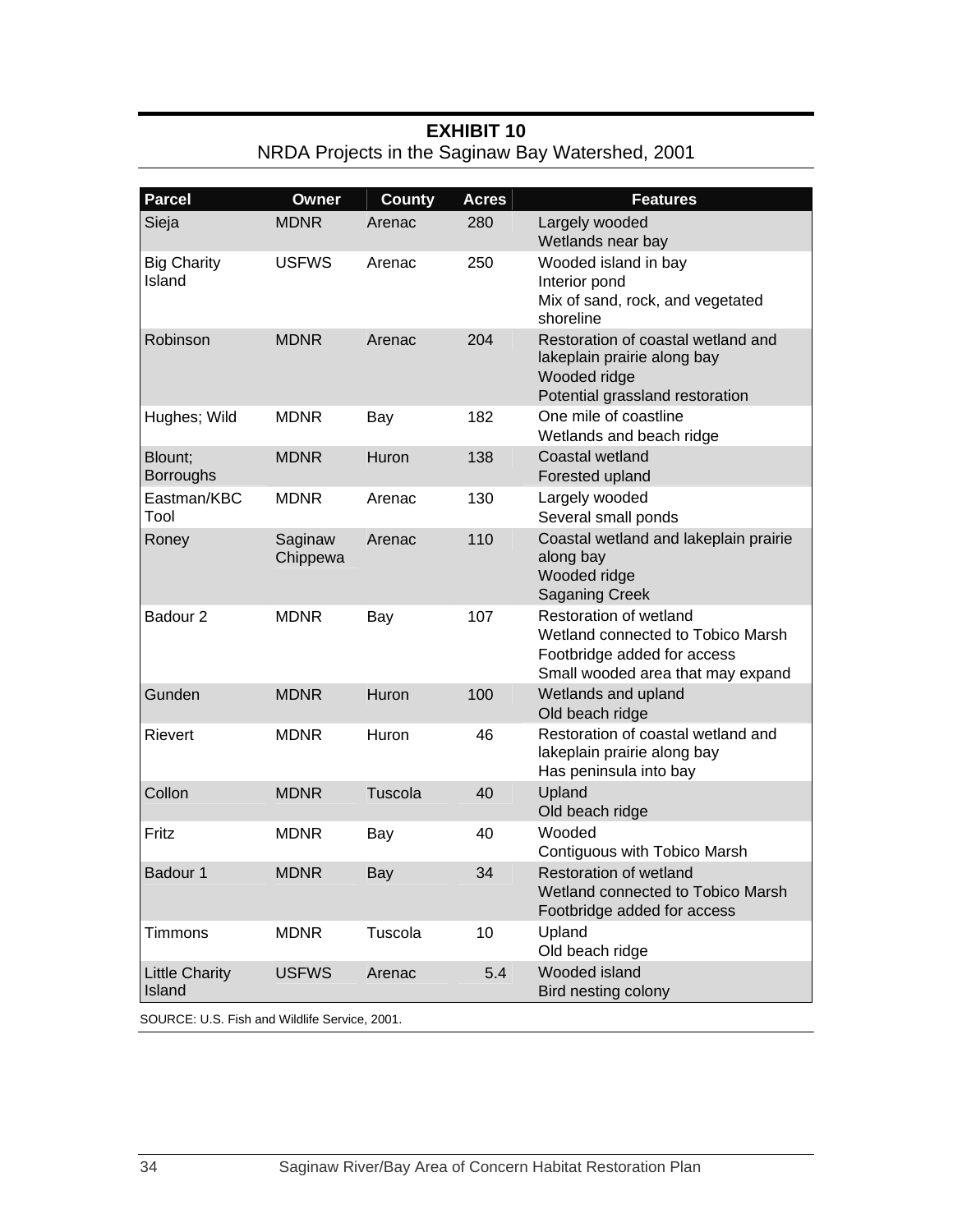The Partnership for the Saginaw Bay Watershed will take an active role in reporting any activities related to restoration of coastal marshes in the Area of Concern (AOC) to the to the coordinator of the Michigan Department of Environmental Quality (MDEQ) Remedial Action Plan (RAP).

In addition, the MDEQ RAP coordinator will contact the organizations listed in the project list in this plan annually and inquire about additional restoration activities. These organizations are:

- Ducks Unlimited
- The Conservation Fund
- Local units of government
- **Michigan Department of Agriculture**
- **Michigan Department of Environmental Quality**
- **Michigan Department of Natural Resources**
- The Nature Conservancy
- The Saginaw Basin Land Conservancy
- United States Fish and Wildlife Service

Finally, the map and related table shown in Exhibits 2 and 3 above should be recreated every two years until 60 percent protection of wetlands has been documented.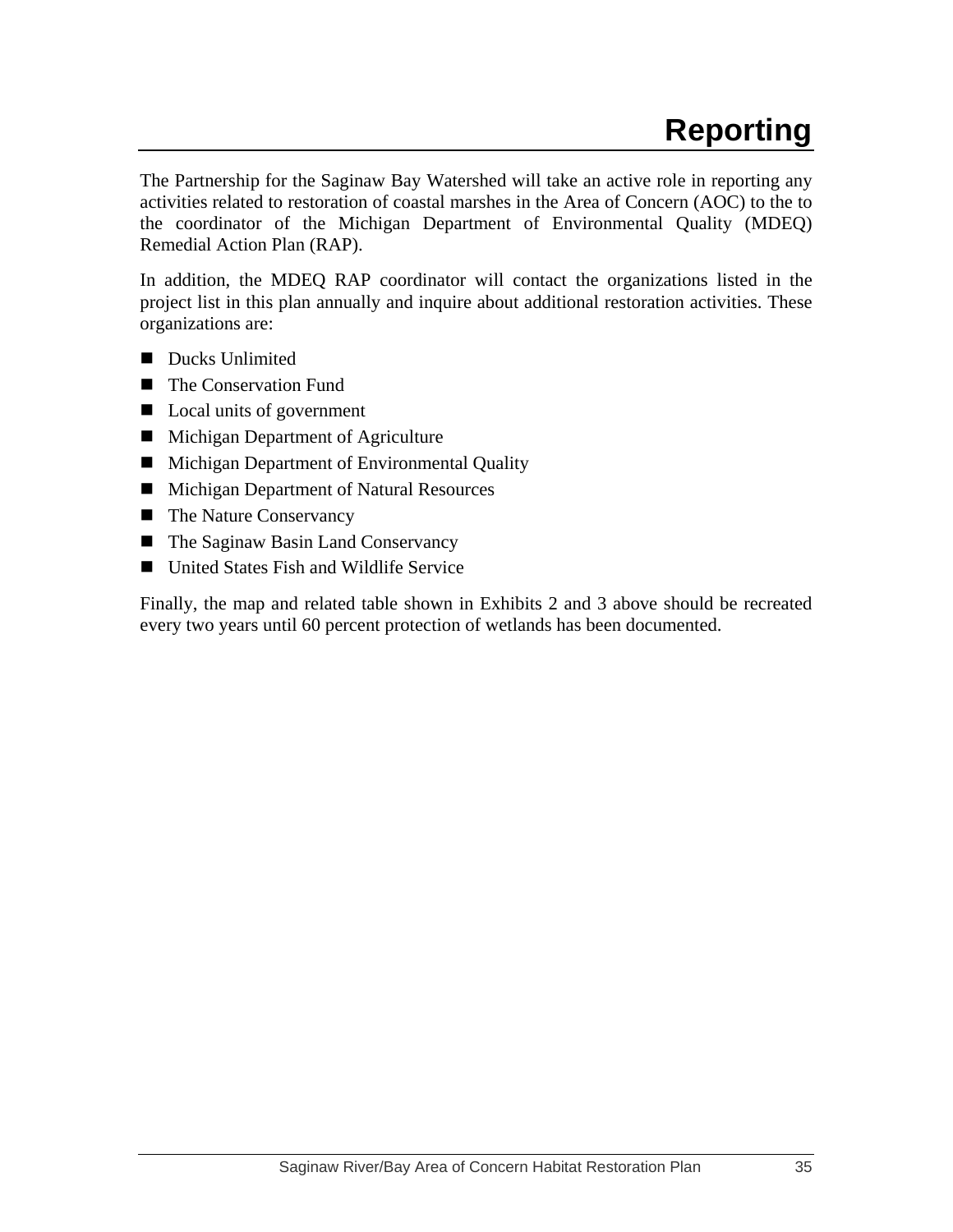# **Summary**

Extensive progress has been made toward restoring wetland habitat in the Saginaw River and Bay Area of Concern (AOC). At the time of this report, 24,572 acres of wetland have been permanently protected through public ownership and permanent easements. An additional 418 acres are in the process of being protected. The prioritization process for the final 432 acres will be in place by the end of 2008. There is every reason to believe the dedicated organizations actively pursuing restoration and protection of wetland habitat in the Saginaw Bay watershed, and specifically the AOC, will continue their work, and the restoration target may be met in as few as two years.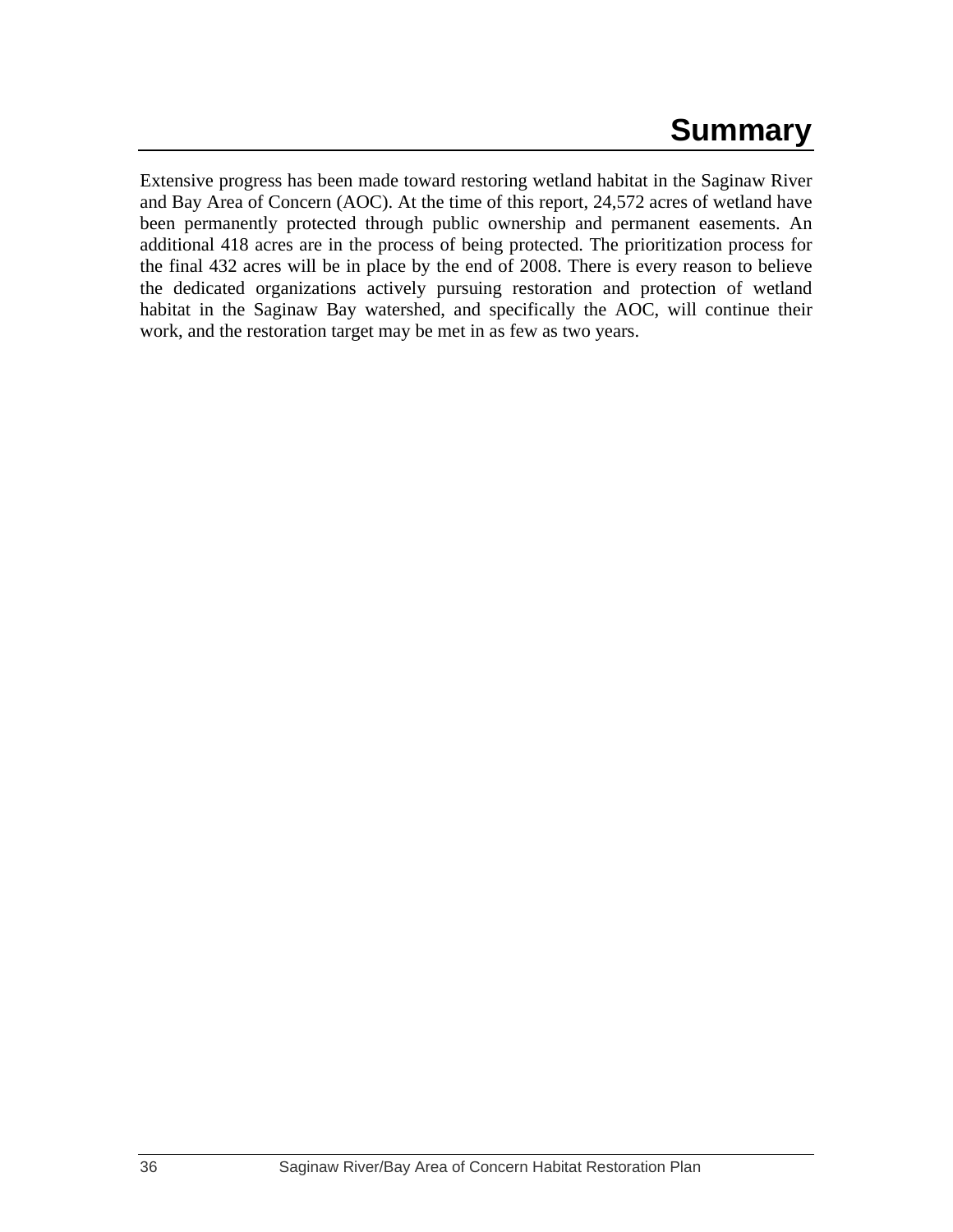- Albert, Dennis A. 1995. *Regional landscape ecosystems of Michigan, Minnesota, and Wisconsin: A Working Map and Classification*. Gen. Tech. Rep. NC-178. St. Paul, Minn.: U.S. Department of Agriculture, Forest Service, North Central Forest Experiment Station. [Online, accessed 7/21/08.] Available on the Northern Prairie Wildlife Research Center Home Page, *http://www.npwrc.usgs.gov/resource/ habitat/rlandscp/index.htm*.
	- ———, and M.A. Kost. 1998. *Natural Community Abstract for Lakeplain Wet-mesic Prairie*. East Lansing, Mich.: Michigan State University Extension, Michigan Natural Features Inventory.
- Burton, Thomas, Donald Uzarski, and Dennis Albert. 2003. *Monitoring and Evaluation of Coastal Habitats for Potential Restoration Activities*. Prepared for the Michigan Department of Environmental Quality under grant #02-309-01b. Lansing, Mich.: MDEQ.
- Conestoga-Rovers & Associates (CRA). 2004. *Final Environmental Assessment/90 Percent Plan for Tobico Marsh – Saginaw River/Bay NRDA Settlement, Bay City, Michigan*. Submitted to U.S. Fish and Wildlife Service, Region 3. Lansing, Mich.: CRA.
- Ducks Unlimited. May 2007. Ducks Unlimited to Invest \$1 Million in Saginaw Bay Conservation. [Online, accessed 7/21/08.] Available: *http://www.ducks.org/states /24/news/pub/article1217.html*.
- Hay-Chmielewski, E. M., and G. E. Whelan. 1997. *State of Michigan Lake Sturgeon Rehabilitation Strategy*. Michigan Department of Natural Resources, Fisheries Special Report 18. Lansing, Mich.: MDNR.
- Michigan Department of Agriculture. Conservation Reserve Enhancement Program (CREP). [Online, accessed 7/21/08.] Available: *http://www.michigan.gov/mda/0, 1607,7-125-1567\_1599\_1603---,00.html*.
- Michigan Department of Environmental Quality (MDEQ). Saginaw Bay Coastal Initiative Web page. [Online, accessed 7/21/08.] Available: *http://www.michigan. gov/deq/0,1607,7-135-7251\_30353\_42900---,00.html*.

*Summary of Current Activities in the Saginaw Bay Coastal Area*. August 31, 2006. Saginaw Bay Coastal Initiative. [Online, accessed 7/21/08.] Available: *http://www.deq.state.mi.us/documents/deq-ogl-SBCI-meetsum-Aug06.pdf*. Remediation and Redevelopment Division. May 2, 2007. Saginaw Bay Coastal Initiative. Presentation on the first year of activities. [Online, accessed 7/21/08.] Available: *http://www.deq.state.mi.us/documents/deq-ogl-sbciwrkgrpfirstyearupdates5-07.pdf*.

May 2, 2007. Meeting Summary. [Online, accessed 7/21/08.] Available: *http://www.deq.state.mi.us/documents/deq-ogl-sbci-mtgsummary5-02-07.pdf*. Program Update. July 1, 2007. *http://www.deq.state.mi.us/documents/deq-oglsbci-programupdate%2007-1-07.pdf*.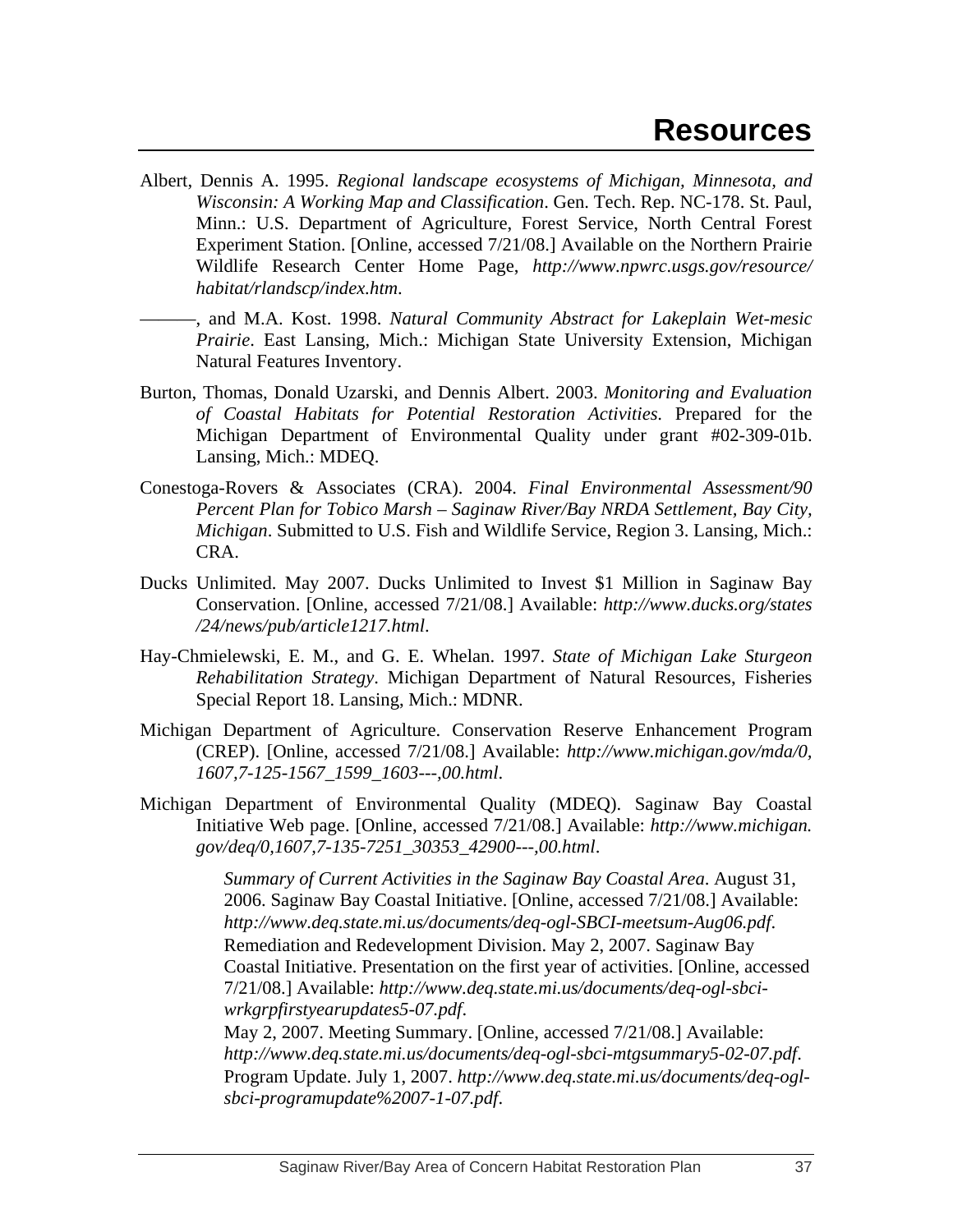Saginaw Bay High Quality Wetland Protection Technical Work Group. [Online, accessed 7/21/08.] Available: *http://www.deq.state.mi.us/documents /deq-ogl-sbci-HighQualityWetland-WkGrp-4-2-07.pdf*.

- Michigan Department of Environmental Quality (MDEQ), Water Bureau. 2006. *Guidance for Delisting Michigan's Great Lakes Areas of Concern.* [Online, accessed 7/21/08.] Available: *http://www.deq.state.mi.us/documents/deq-wb-aocdelistguide.pdf*.
- ———. 2007. *Supporting Guidance for Local Restoration Criteria Development for Loss of Fish and Wildlife Habitat and Degradation of Fish and Wildlife Populations* (Draft).
- Michigan Department of Natural Resources (MDNR). 1988. *Remedial Action Plan for the Saginaw River/Bay Area of Concern*. Lansing, Mich.: MDNR.
	- ———. 1995. *Remedial Action Plan Update for the Saginaw River/Bay Area of Concern*. [Online, accessed 7/21/08.] Available: *http://www.epa.gov/glnpo/aoc/sagrivr/ 1995\_Saginaw%20RAP%20Summary.pdf.*
- Nelson, Charles. *Saginaw Bay Watershed Wildlife Conservation Framework*. 2000. Prepared for the Watershed Initiative Network (WIN) Wildlife Stewardship Task Group. Bay City, Mich.: WIN. [Online, accessed 7/21/08.] Available: *http://www.saginawbaywin.org/uploads/habitat\_framewk.pdf*.
- Public Sector Consultants (PSC). 2000. *Measures of Success: Addressing Environmental Impairments in the Saginaw River and Saginaw Bay*. Lansing, Mich.: PSC.

———. 2002. *Targeting Environmental Restoration in the Saginaw River/Bay Area of Concern*: *2001 Remedial Action Plan Update*. Lansing, Mich.: PSC.

———. 2005. *Enhancing Fish Passage over Low-head Barrier Dams in the Saginaw River Watershed*. Lansing, Mich.: PSC.

- Saginaw Bay Land Conservancy. *http://www.sblc-mi.org/projects.asp.*
- United States Environmental Protection Agency (USEPA)—Great Lakes Areas of Concern Program. Saginaw River and Bay Area of Concern. *http://www.epa.gov/ glnpo/aoc/sagrivr.html.*
- United States Fish and Wildlife Service (USFWS). 2007. *(Preliminary) 2006 Annual Report: Evaluation of Lake Sturgeon Spawning in the Saginaw River Watershed (2000–2006).* East Lansing, Mich.: USFWS.
- ———. Shiawassee National Wildlife Refuge. [Online, accessed 7/21/08.] Available: *http://www.fws.gov/midwest/Shiawassee/*.
- ———.East Lansing Ecological Services Field Office. [Online, accessed 7/21/08.] Available: *http://www.fws.gov/midwest/EastLansing/*.
- ———. Saginaw Bay Natural Resources Damage Assessment (NRDA). Tobico Bay Marsh Restoration Completed. [Online, accessed 7/21/08.] Available: *http://www.fws.gov/midwest/saginawNRDA/*.
- United States Forest Service. Huron-Manistee National Forest. [Online, accessed 7/21/08.] Available: *http://www.fs.fed.us/r9/hmnf/*.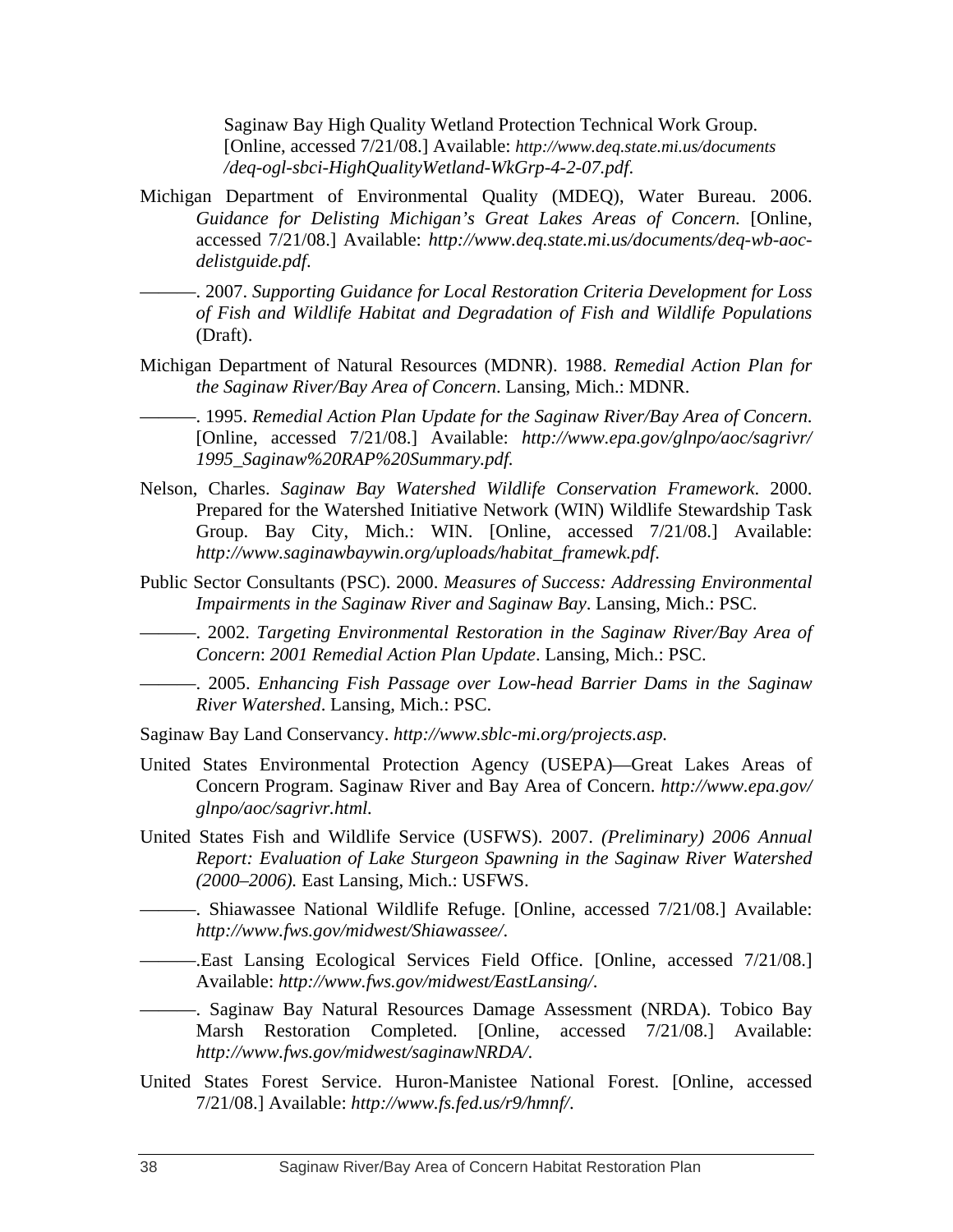# **Appendix:**  *Restoration Priorities beyond Delisting*

Delisting an Area of Concern (AOC) for a particular beneficial use impairment (BUI) serves only as a recognition that the AOC is not among the "worst of the worst" sites in the Great Lakes. Essentially, it means that the conditions found in the AOC for the particular use are not distinguishable from the surrounding lake environment. The Great Lakes and the watersheds they depend upon are being threatened in many ways while AOC restoration continues. Thus, even as formal delisting of the "Degradation or Loss of Fish and Wildlife Habitat" (Habitat) and "Degradation or Loss of Fish and Wildlife Populations" (Populations) BUIs progresses, there are several key priorities that should be addressed to continue restoration and preservation of the Saginaw River and Bay watershed. Foremost among them are restoration of fish passage at key dams in the watershed; watershed-sensitive education for local residents and decision makers; watershed-sensitive land use planning and zoning ordinances in the watershed; and continued habitat improvement.

## **FISH PASSAGE**

- Continue 2006 project addressing fish passage on the Cass River, which was funded through the Saginaw Bay Watershed Initiative Network (\$50,000) and the United States Fish and Wildlife Service (\$70,000). This ongoing project will open 73 miles of river for fish habitat and spawning.
- Create fish passage at low-head barrier dams in the watershed, especially the Chesaning and Dow Dams. Fish passage must allow sturgeon, as well as walleye, to pass at each of these locations.

# **EDUCATION**

- Implement the Michigan environmental education curriculum series (MEECS) at local schools.
- Encourage attendance at Michigan State University Extension's Citizen Planner program by decision makers in Saginaw Bay counties to support habitat planning for wetland impacts of development choices.

# **LOCAL LAND USE PLANNING AND ZONING**

- Encourage use of site plan review by local planning boards where no consistent land use controls are in place for habitat and water quality. The site plan review process should include active involvement of the drain commissioner.
- Create local ordinances for land use or preservation, using Michigan Department of Environmental Quality (MDEQ) compilation of model ordinances available on MDEQ nonpoint source Web page.

## **HABITAT IMPROVEMENT**

 Identify, protect, and restore critical spawning areas in the Saginaw Bay and its tributaries. Specific areas need to be identified for protection and/or restoration.